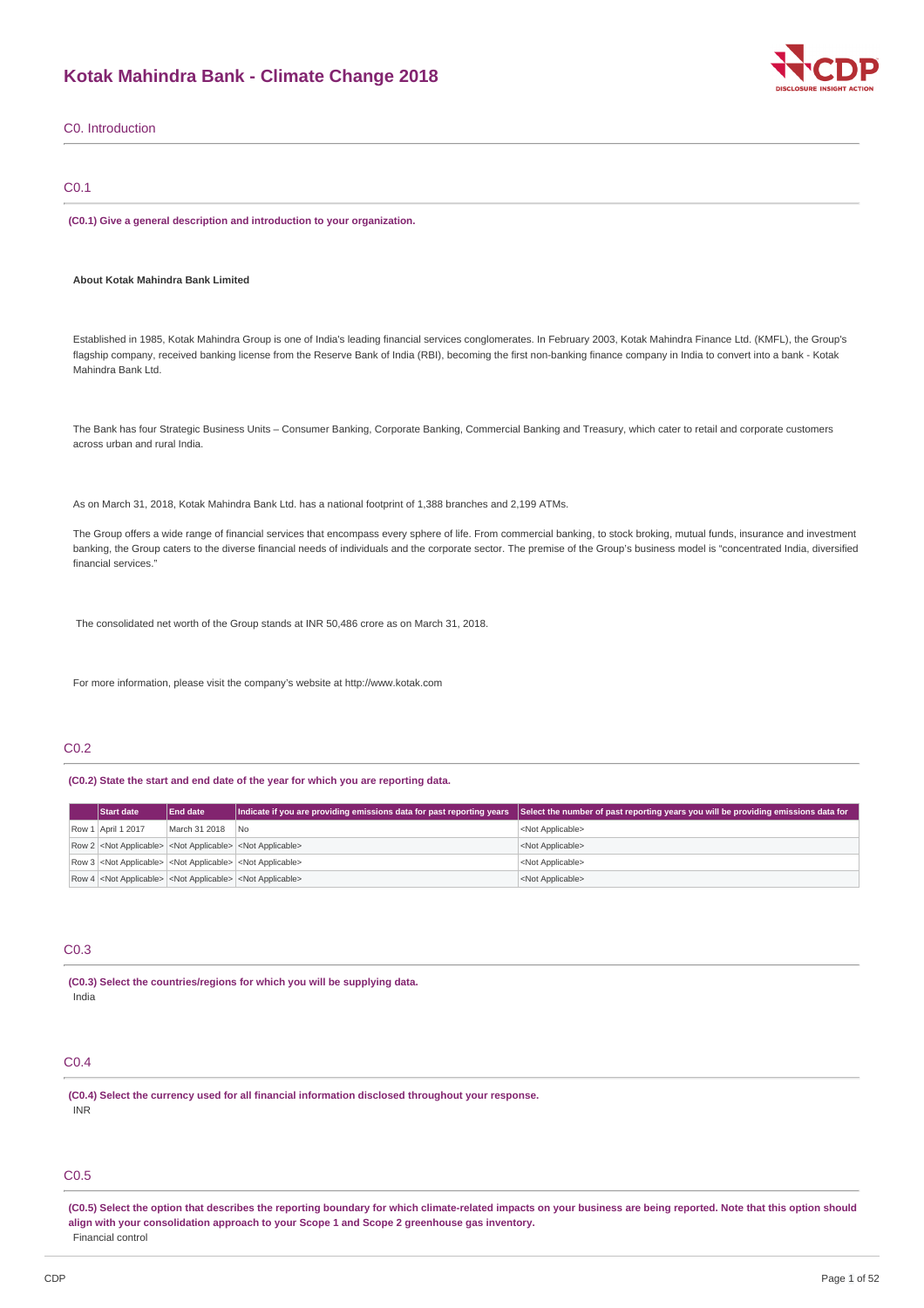### C1. Governance

### C1.1

**(C1.1) Is there board-level oversight of climate-related issues within your organization?** Yes

### C1.1a

**(C1.1a) Identify the position(s) of the individual(s) on the board with responsibility for climate-related issues.**

| individual(s) | Position of Please explain                                                                                                                                                                                         |
|---------------|--------------------------------------------------------------------------------------------------------------------------------------------------------------------------------------------------------------------|
| Other,        | The Bank has established a Board level Corporate Social Responsibility (CSR) committee in FY 2014-15. The CSR Committee comprises three directors of which one is an independent director and                      |
| please        | wo whole time directors. The CSR Committee is responsible for reviewing the company's strategy, policies and practices, ensuring the CSR activities are aligned to the Bank's CSR agenda and                       |
| specify       | policy. The CSR Committee also oversees the implementation of the Business Responsibility (BR) principles whilst simultaneously carrying forward the Bank's CSR agenda. The committee abides by                    |
|               | (Chairman of the highest standards of governance and comprises of three senior executives and is chaired by a full-time director. The individual reporting to the committee is a senior executive appointed as the |
| the CSR       | Head of Business Responsibility and CSR. Kotak's Environmental, Social and Governance (ESG) performance, which covers GHG emissions as well, is reviewed by the CSR Committee.                                     |
| Committee)    |                                                                                                                                                                                                                    |

### C1.1b

### **(C1.1b) Provide further details on the board's oversight of climate-related issues.**

| Frequency<br>with which<br>climate-<br>related issues climate-<br>are a<br>scheduled<br>aqenda item                    | <b>Governance</b><br><b>Imechanisms</b><br>into which<br><b>related issues</b><br>are integrated                                                                                                                                                              | Please explain                                                                                                                                                                                                                                                                                                                                                                                                                                                                                                                                                                                                                                                                                                                                                                                                                                                                                                    |
|------------------------------------------------------------------------------------------------------------------------|---------------------------------------------------------------------------------------------------------------------------------------------------------------------------------------------------------------------------------------------------------------|-------------------------------------------------------------------------------------------------------------------------------------------------------------------------------------------------------------------------------------------------------------------------------------------------------------------------------------------------------------------------------------------------------------------------------------------------------------------------------------------------------------------------------------------------------------------------------------------------------------------------------------------------------------------------------------------------------------------------------------------------------------------------------------------------------------------------------------------------------------------------------------------------------------------|
| Scheduled-<br>quiding<br>some<br>meetings<br>strategy<br>policies<br>budgets<br>Monitoring<br>and<br>objectives<br>and | Reviewing and<br>quiding major<br>plans of action 2018.<br>Reviewing and<br>quiding risk<br>management<br>Reviewing and<br>guiding annual<br>implementation<br>performance of<br>Overseeing<br>major capital<br>expenditures,<br>acquisitions<br>divestitures | Reviewing and The Board reviews Bank's Business Responsibility Report (BRR) which covers its environmental performance includes GHG emissions. BRR is submitted to the Bank's Board for its<br>review and approval. The Bank manages risk under an Enterprise wide Risk Management ("ERM") framework that aligns risk and capital management to business strategy,<br>protects its financial strength, reputation and ensures support to business activities for adding value to customers while creating sustainable shareholder value. The ERM framework<br>is supported by Chief Executive Officer ("CEO") and the Group Chief Risk Officer ("CRO") by embedding strong risk management and risk culture. ERM comprises of sound<br>management of a broad range of inter-related risks, including climate change. In FY 2017-18, the Board CSR Committee held two meetings on 27th April, 2017 and 15th March, |

### C1.2

(C1.2) Below board-level, provide the highest-level management position(s) or committee(s) with responsibility for climate-related issues.

| Name of the position(s) and/or committee(s)                                                                                                      | <b>Responsibility</b> | Frequency of reporting to the board on climate-related issues |
|--------------------------------------------------------------------------------------------------------------------------------------------------|-----------------------|---------------------------------------------------------------|
| Other, please specify (CCO & Head-CR &CSR Kotak Mahindra Group)   Both assessing and managing climate-related risks and opportunities   Annually |                       |                                                               |

### C1.2a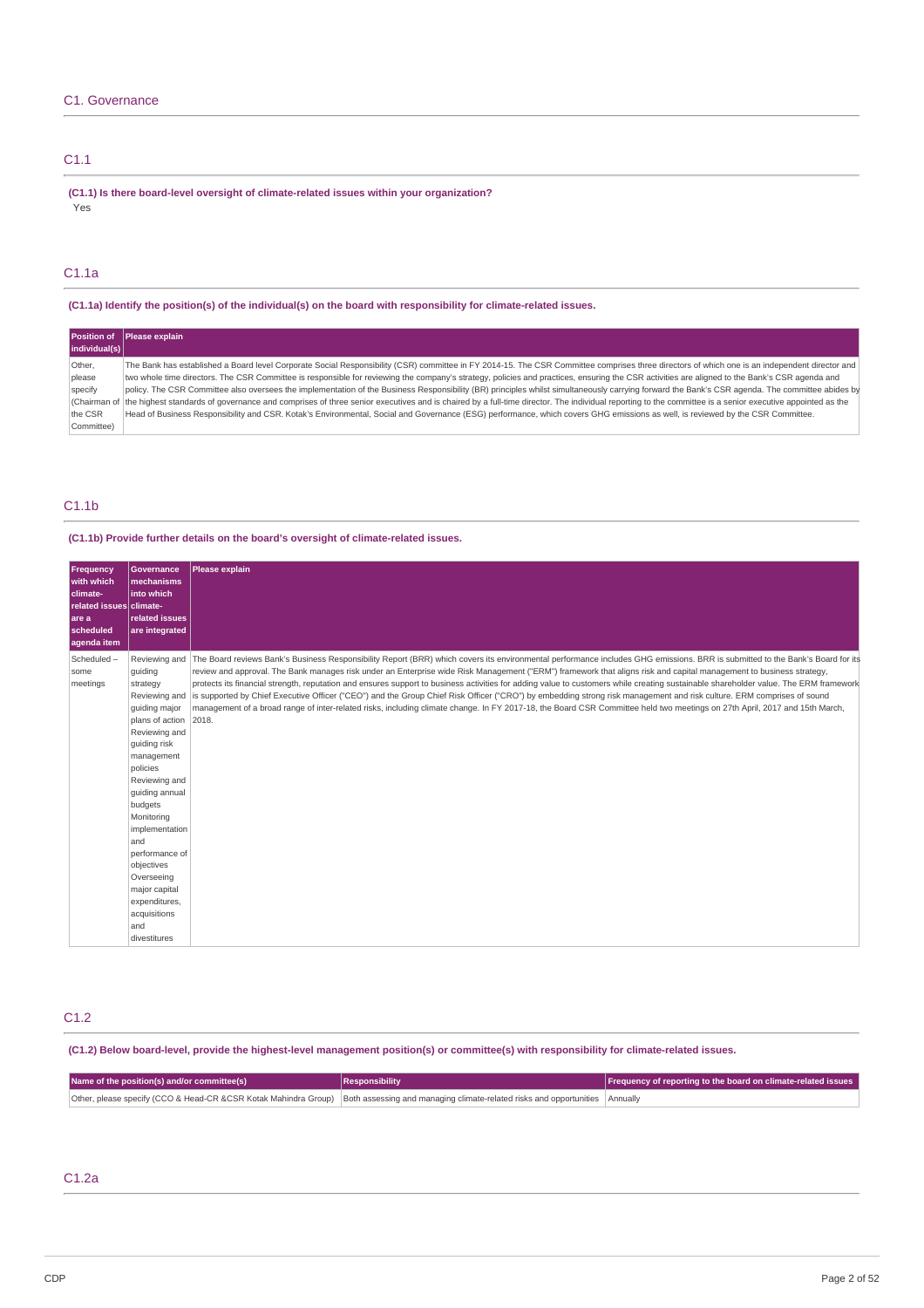(C1.2a) Describe where in the organizational structure this/these position(s) and/or committees lie, what their associated responsibilities are, and how climate**related issues are monitored.**

Chief Communication Officer, and Head - Corporate Responsibility (CR) & Corporate Social Responsibility (CSR), Kotak Mahindra Group is responsible for the overall implementation of the Group's climate related issues.

The individual entrusted with this responsibility has over three decades of experience combined spanning various industries such as Banking, Business Journalism, Public Relations, Corporate Communication, Environmental Social Governance (ESG) practice which includes Sustainability Reporting (SR), Business Responsibility Reporting (BRR), CR and CSR.

The overall management responsibilities have been developed to ensure that the Bank's ESG practices are imbedded as integral components of business functions and are incorporated intof the group's operational systems and processes.

The team that drives the CR & CSR function of the Bank also looks into matters of reducing emissions, supporting community outreach and implementing the Group's flagship CSR

programmes, and advancing environmental stewardship by introducing new programmes and initiatives in areas of energy conservation and digitization, optimum resource utilization and waste management. For example, in FY 2017-18, several initiatives were undertaken to actively reduce electricity consumption at various the Bank's key, large corporate offices across India. Some of key initiatives include developing IT infrastructure, green data centres, improving energy efficiency in HVAC systems and indoor lighting

### C1.3

(C1.3) Do you provide incentives for the management of climate-related issues, including the attainment of targets? No

### C2. Risks and opportunities

### $C<sub>2</sub>1$

#### **(C2.1) Describe what your organization considers to be short-, medium- and long-term horizons.**

|             | From (years) | To (years) | <b>Comment</b> |
|-------------|--------------|------------|----------------|
| Short-term  |              |            |                |
| Medium-term |              |            |                |
| Long-term   |              | 10         |                |

### C2.2

(C2.2) Select the option that best describes how your organization's processes for identifying, assessing, and managing climate-related issues are integrated into **your overall risk management.**

Integrated into multi-disciplinary company-wide risk identification, assessment, and management processes

### C2.2a

(C2.2a) Select the options that best describe your organization's frequency and time horizon for identifying and assessing climate-related risks.

| l of                                              | <b>Frequency How far into the</b><br>future are risks<br>  monitoring considered? | <b>Comment</b>                                                                                                                                                                                                                                                                                                                                                                                            |
|---------------------------------------------------|-----------------------------------------------------------------------------------|-----------------------------------------------------------------------------------------------------------------------------------------------------------------------------------------------------------------------------------------------------------------------------------------------------------------------------------------------------------------------------------------------------------|
| Row Six-monthly >6 years<br>or more<br>frequently |                                                                                   | The Bank believes that managing risk is fundamental to the financial services industry and key to sustained business growth and profitability. The group considers risks that<br>may arise due to unintended consequences of internal actions or external events as analysed by the Enterprise wide Risk Management framework. Climate related issues<br>are managed under the operational risk category. |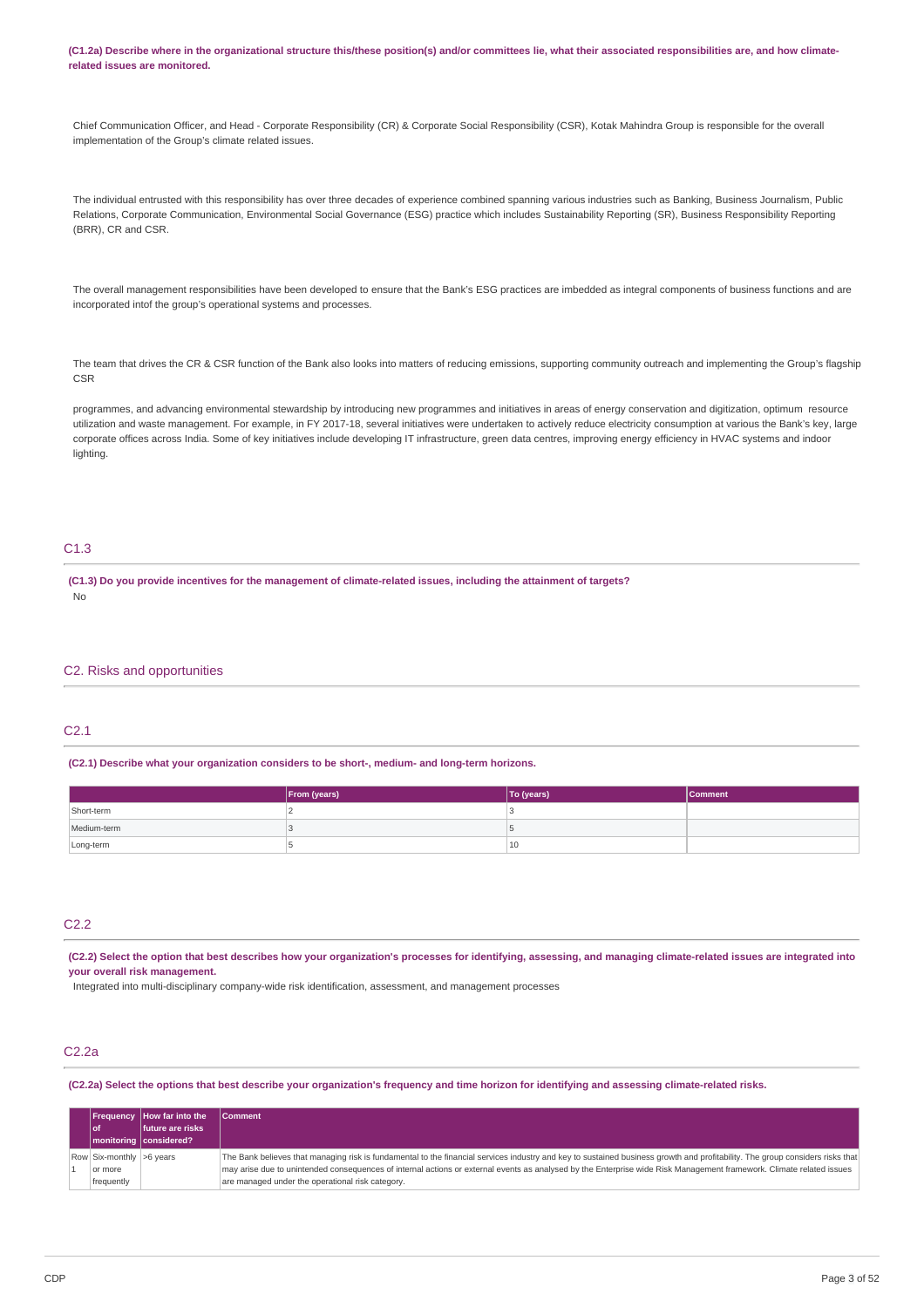### **(C2.2b) Provide further details on your organization's process(es) for identifying and assessing climate-related risks.**

Kotak and its subsidiaries have a comprehensive ORM Framework which clearly defines their objectives, strategy and streamlined governance structure. In order to effectively manage risk, the operational risk framework is supported by policies and processes in place. Through the implementation of the framework, guided by relevant policies, the Bank has adopted a structured and controlled approach to identify, assess and monitor operational risk exposure, design appropriate mitigation strategies, and provide timely and effective reporting to Risk Committee and the Board.

Climate related issues are evaluated and managed under the operational risk category. As a part of our Business Continuity Plan (BCP), we implement mitigation plans for inherent risks such as natural disasters and calamities into our operations, with the end goal of ensuing continuity of operations and minimal disruption to customer services. These plans are periodically tested and reviewed to ensure their effectiveness to mitigate unforeseen risks arising out disruptions. Further, a systemic Business Impact Analysis (BIA) is performed at each facility to classify risks related to each business activity and prevent interruptions which can adversely affect critical business operations, including disruptions like natural calamities which has a direct linkage to climate change.

### C2.2c

#### **(C2.2c) Which of the following risk types are considered in your organization's climate-related risk assessments?**

|                        | &                               | Relevance Please explain                                                                                                                                                                                                                                                                                                                                                                                                                                                                                                                                                                                                                                                                                                                                            |
|------------------------|---------------------------------|---------------------------------------------------------------------------------------------------------------------------------------------------------------------------------------------------------------------------------------------------------------------------------------------------------------------------------------------------------------------------------------------------------------------------------------------------------------------------------------------------------------------------------------------------------------------------------------------------------------------------------------------------------------------------------------------------------------------------------------------------------------------|
|                        | inclusion                       |                                                                                                                                                                                                                                                                                                                                                                                                                                                                                                                                                                                                                                                                                                                                                                     |
| Current<br>regulation  | Relevant.<br>always<br>included | As per the requirements of Section 135 of the Companies Act, 2013 that drives the Bank's Corporate Social Responsibility (CSR) and clause (f) of sub requlation (2) of requlation 34 of<br>Securities and Exchange Board of India (Listing Obligations And Disclosure Requirements) Regulations 2015 drives the Business Responsibility Report (BRR), the Bank established a<br>Board driven CSR committee in FY 2014-15. The Committee is responsible for monitoring effective execution of the organisation's CSR activities and also driving the BR agenda at<br>Kotak, which included climate change related activities.                                                                                                                                        |
| Emerging<br>regulation | Relevant.<br>always<br>included | Changing laws, rules and requlations and legal uncertainties, including those related to Climate Change and GHG emissions targets can have a direct impact on Kotak's business.<br>Further, Failing to comply with any statutory regulations can affect its overall financial performance and reputation. The Bank has a comprehensive legal and compliance team in place to<br>ensure that Kotak meets the requirements of all requlations at any given time.                                                                                                                                                                                                                                                                                                      |
| Technology             | Relevant,<br>always<br>included | The Bank continuously incorporates new technology into the Bank's operating systems to improve efficiency. New technology being used as part of improving its internal operating<br>systems, helping in consolidating its data centers and contributing to the development of innovative digital products and services (that are both environmentally and socially friendly) is<br>helping Kotak reduce its overall carbon footprint.                                                                                                                                                                                                                                                                                                                               |
| Legal                  | Relevant,<br>always<br>included | Through its robust risk management processes, the Bank ensures that it is always in compliance with statutory regulations which includes regulations for CSR and ESG related activities.                                                                                                                                                                                                                                                                                                                                                                                                                                                                                                                                                                            |
| Market                 | Not<br>evaluated                |                                                                                                                                                                                                                                                                                                                                                                                                                                                                                                                                                                                                                                                                                                                                                                     |
| Reputation             | Relevant.<br>always<br>included | Reputational Risk, or the risk to the Bank's business earnings and capital from negative publicity is inherent to our business. The reputation of the banking and financial services industry in<br>general has been closely monitored as a result of external factors affecting the industry. Negative public opinion could materially affect the Bank's ability to attract and retain customers<br>and expose it to litigation and regulatory action. Failing to incorporate Climate change risks into the Bank's operation and take the necessary mitigation action plans can also contribute to<br>negative publicity being associated with our Group. Our risk management framework takes into account climate change risks when evaluating reputational risks |
| Acute<br>physical      | Not<br>evaluated                |                                                                                                                                                                                                                                                                                                                                                                                                                                                                                                                                                                                                                                                                                                                                                                     |
| Chronic<br>physical    | Not<br>evaluated                |                                                                                                                                                                                                                                                                                                                                                                                                                                                                                                                                                                                                                                                                                                                                                                     |
| Upstream               | Not<br>evaluated                |                                                                                                                                                                                                                                                                                                                                                                                                                                                                                                                                                                                                                                                                                                                                                                     |
| Downstream Not         | evaluated                       |                                                                                                                                                                                                                                                                                                                                                                                                                                                                                                                                                                                                                                                                                                                                                                     |

### C2.2d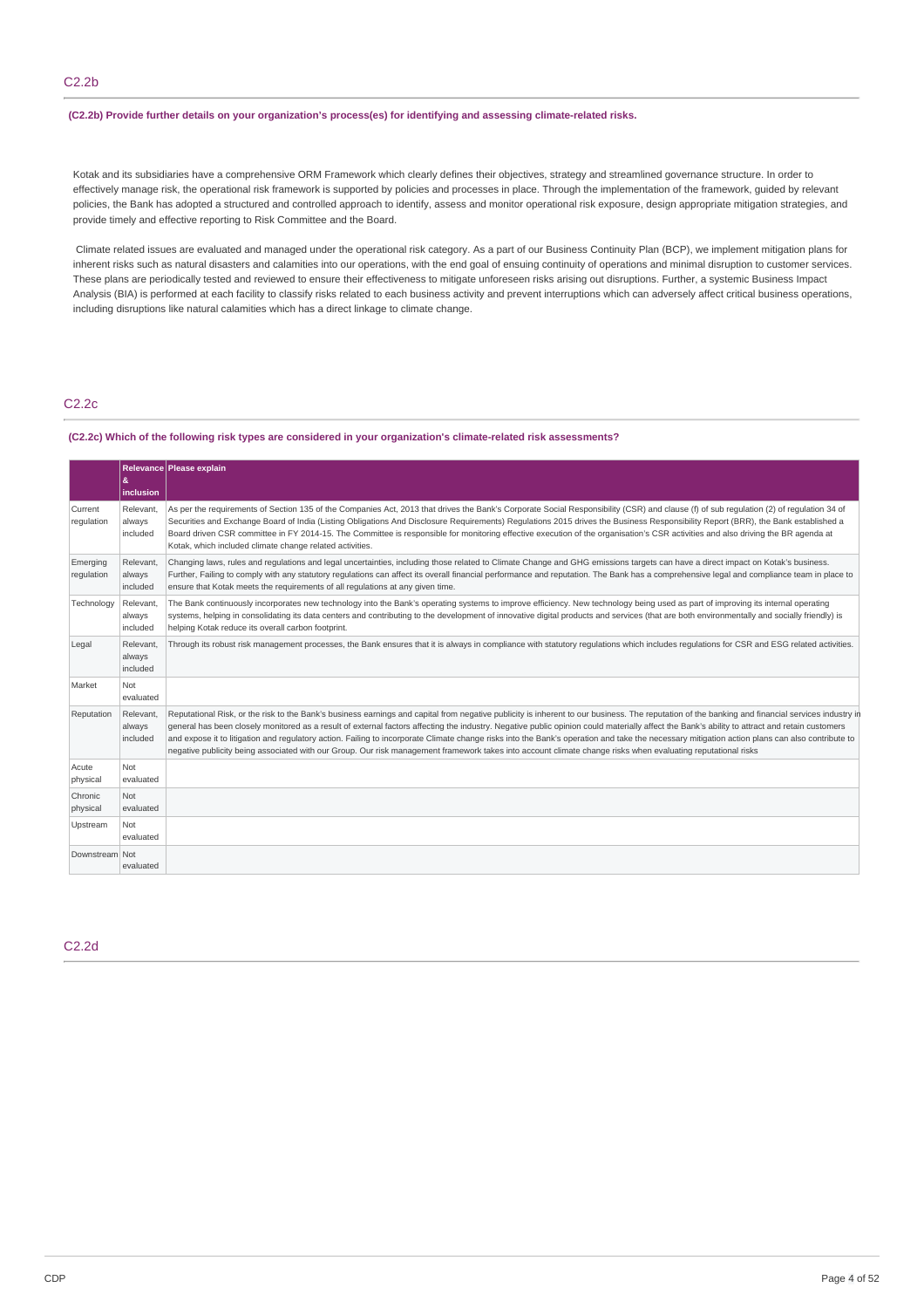#### **(C2.2d) Describe your process(es) for managing climate-related risks and opportunities.**

Kotak Mahindra Bank's (Kotak) responsibility driven banking which integrates Environment, Social and Governance (ESG) practices in its business operations and strategy creates value for a cross section of stakeholders. While doing so, it considers the impact of a wide range of sustainability issues, enabling the Bank to be more conscious about the risks and opportunities.

We implement our Operational Risk Management (ORM) framework to identify risks and prioritize them in order of importance and relevance. The impact of the risk on business verticals across the organization and its subsidiaries are highlighted via a Business Impact Analysis (BIA). Business Impact Analysis (BIA) helps in assessing the magnitude of the impact and is a key component of our business continuity plan. The risk and mitigation measures required to be addressed on priority is directly proportional to the magnitude of the impact on business. There are 30 processes identified as critical for business continuity.

Example: Climate Change risks also directly contributed to the Bank's credit risk as Kotak provides significant loans to the individuals and small and medium corporates working in the agricultural sector. As climate change can adversely affects crop growth patterns and impacts crop yield, the ability of the individual and corporates to pay back the loan may be at risk. To reduce the risk of default, Kotak is strengthening its internal loan disbursement and monitoring process whilst simultaneously helping its clients invest in energy and water efficient farming technologies and support sustainable farming practices that can help mitigate the impacts of climate change

### C2.3

(C2.3) Have you identified any inherent climate-related risks with the potential to have a substantive financial or strategic impact on your business? Yes

#### C2.3a

#### (C2.3a) Provide details of risks identified with the potential to have a substantive financial or strategic impact on your business.

#### **Identifier**

The Bank has not yet estimated cost of management for emissions reporting.

The Bank is taking proactive measures to voluntarily report on emissions and is exploring possibilities to establish a comprehensive MRV mechanism for emissions reporting.

Low

Likely

Medium-term

Although currently emissions reporting is not a mandatory obligation in India, we foresee it to become compulsory in the near future. India has voluntarily committed to reduce its GHG emissions intensity by 30-35%20% by 2030 as per India's Nationally Determined Contributions (NDCs) as per Paris Agreement, 2015. This may result in some form of voluntary or mandatory emissions disclosure in India- potentially extending the obligations to financial institutions

Policy and legal: Increased operating costs (e.g., higher compliance costs, increased insurance premiums)

Policy and legal: Enhanced emissions-reporting obligations

Transition risk

Direct operations Risk 1

### **Where in the value chain does the risk driver occur?**

The Bank has not yet estimated cost of management for emissions reporting.

The Bank is taking proactive measures to voluntarily report on emissions and is exploring possibilities to establish a comprehensive MRV mechanism for emissions reporting.

- Low
- Likely

Medium-term

Although currently emissions reporting is not a mandatory obligation in India, we foresee it to become compulsory in the near future. India has voluntarily committed to reduce its GHG emissions intensity by 30-35%20% by 2030 as per India's Nationally Determined Contributions (NDCs) as per Paris Agreement, 2015. This may result in some form of voluntary or mandatory emissions disclosure in India- potentially extending the obligations to financial institutions Policy and legal: Increased operating costs (e.g., higher compliance costs, increased insurance premiums)

Policy and legal: Enhanced emissions-reporting obligations

Transition risk

Direct operations

#### **Risk type**

The Bank has not yet estimated cost of management for emissions reporting.

The Bank is taking proactive measures to voluntarily report on emissions and is exploring possibilities to establish a comprehensive MRV mechanism for emissions reporting.

Low

Likely

Medium-term

Although currently emissions reporting is not a mandatory obligation in India, we foresee it to become compulsory in the near future. India has voluntarily committed to reduce its GHG emissions intensity by 30-35%20% by 2030 as per India's Nationally Determined Contributions (NDCs) as per Paris Agreement, 2015. This may result in some form of voluntary or mandatory emissions disclosure in India- potentially extending the obligations to financial institutions Policy and legal: Increased operating costs (e.g., higher compliance costs, increased insurance premiums)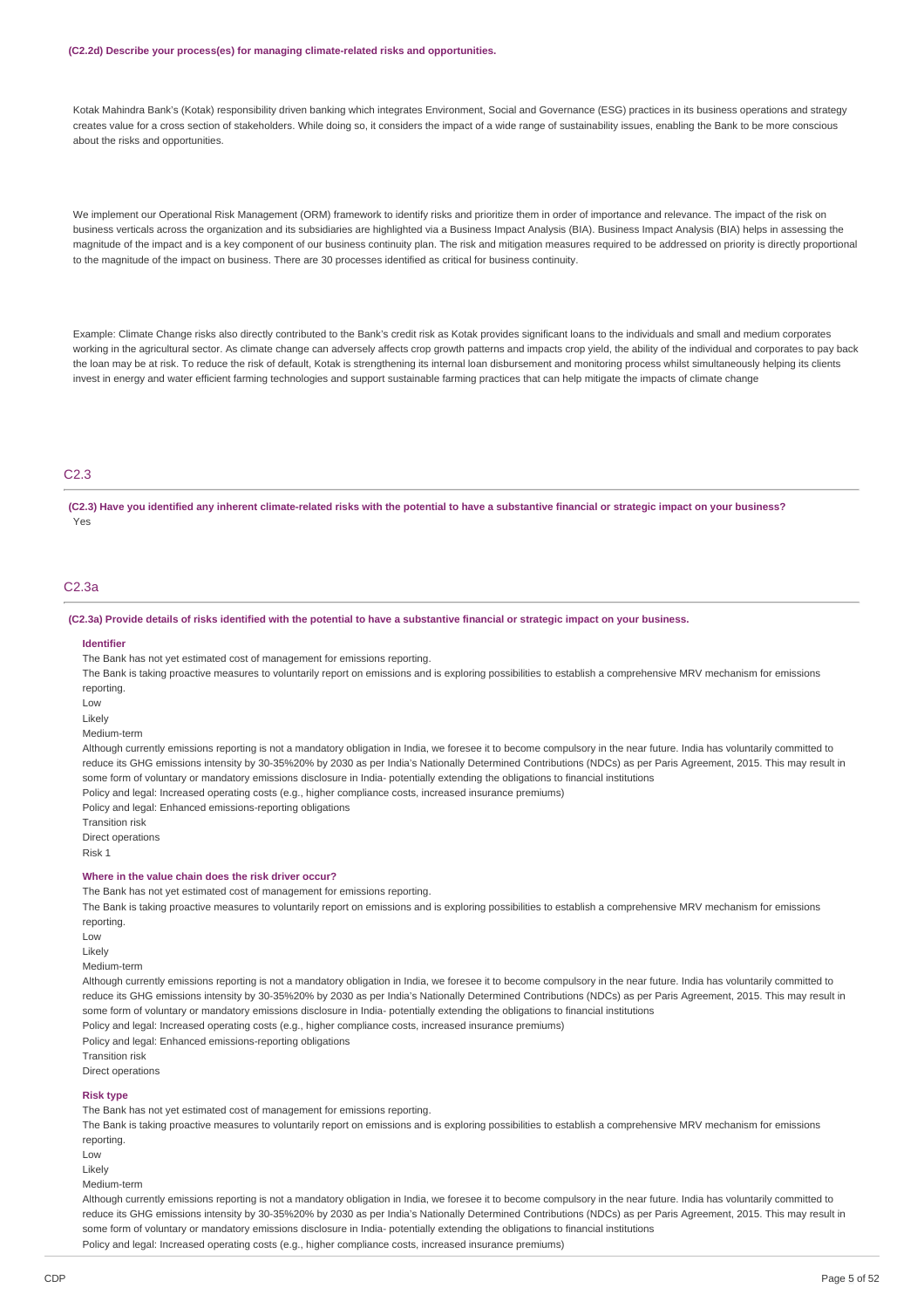Policy and legal: Enhanced emissions-reporting obligations Transition risk

#### **Primary climate-related risk driver**

The Bank has not yet estimated cost of management for emissions reporting.

The Bank is taking proactive measures to voluntarily report on emissions and is exploring possibilities to establish a comprehensive MRV mechanism for emissions reporting.

Low Likely

Medium-term

Although currently emissions reporting is not a mandatory obligation in India, we foresee it to become compulsory in the near future. India has voluntarily committed to reduce its GHG emissions intensity by 30-35%20% by 2030 as per India's Nationally Determined Contributions (NDCs) as per Paris Agreement, 2015. This may result in some form of voluntary or mandatory emissions disclosure in India- potentially extending the obligations to financial institutions Policy and legal: Increased operating costs (e.g., higher compliance costs, increased insurance premiums) Policy and legal: Enhanced emissions-reporting obligations

#### **Type of financial impact driver**

The Bank has not yet estimated cost of management for emissions reporting.

The Bank is taking proactive measures to voluntarily report on emissions and is exploring possibilities to establish a comprehensive MRV mechanism for emissions reporting.

 $\overline{L}$   $\cap$ 

Likely

Medium-term

Although currently emissions reporting is not a mandatory obligation in India, we foresee it to become compulsory in the near future. India has voluntarily committed to reduce its GHG emissions intensity by 30-35%20% by 2030 as per India's Nationally Determined Contributions (NDCs) as per Paris Agreement, 2015. This may result in some form of voluntary or mandatory emissions disclosure in India- potentially extending the obligations to financial institutions Policy and legal: Increased operating costs (e.g., higher compliance costs, increased insurance premiums)

#### **Company- specific description**

The Bank has not yet estimated cost of management for emissions reporting.

The Bank is taking proactive measures to voluntarily report on emissions and is exploring possibilities to establish a comprehensive MRV mechanism for emissions reporting.

Low

Likely

#### Medium-term

Although currently emissions reporting is not a mandatory obligation in India, we foresee it to become compulsory in the near future. India has voluntarily committed to reduce its GHG emissions intensity by 30-35%20% by 2030 as per India's Nationally Determined Contributions (NDCs) as per Paris Agreement, 2015. This may result in some form of voluntary or mandatory emissions disclosure in India- potentially extending the obligations to financial institutions

#### **Time horizon**

The Bank has not yet estimated cost of management for emissions reporting.

The Bank is taking proactive measures to voluntarily report on emissions and is exploring possibilities to establish a comprehensive MRV mechanism for emissions reporting.

Low Likely

Medium-term

#### **Likelihood**

The Bank has not yet estimated cost of management for emissions reporting.

The Bank is taking proactive measures to voluntarily report on emissions and is exploring possibilities to establish a comprehensive MRV mechanism for emissions reporting.

Low

Likely

### **Magnitude of impact**

The Bank has not yet estimated cost of management for emissions reporting.

The Bank is taking proactive measures to voluntarily report on emissions and is exploring possibilities to establish a comprehensive MRV mechanism for emissions reporting.

 $\overline{L}$  OW

#### **Potential financial impact**

The Bank has not yet estimated cost of management for emissions reporting.

The Bank is taking proactive measures to voluntarily report on emissions and is exploring possibilities to establish a comprehensive MRV mechanism for emissions reporting.

#### **Explanation of financial impact**

The Bank has not yet estimated cost of management for emissions reporting.

The Bank is taking proactive measures to voluntarily report on emissions and is exploring possibilities to establish a comprehensive MRV mechanism for emissions reporting.

#### **Management method**

The Bank has not yet estimated cost of management for emissions reporting.

The Bank is taking proactive measures to voluntarily report on emissions and is exploring possibilities to establish a comprehensive MRV mechanism for emissions reporting.

#### **Cost of management**

The Bank has not yet estimated cost of management for emissions reporting.

#### **Comment**

The Bank has not yet estimated cost of management for emissions reporting.

#### **Identifier**

The Bank has not yet estimated cost of management for emissions reporting.

The Bank has taken various energy efficiency measures to reduce its energy intensity in primary areas of energy consumption like consolidating data centres, improving technology in Data Centres, air conditioning and lighting, server virtualization, cold aisle containment etc. LEED certification for design and operations for two offices in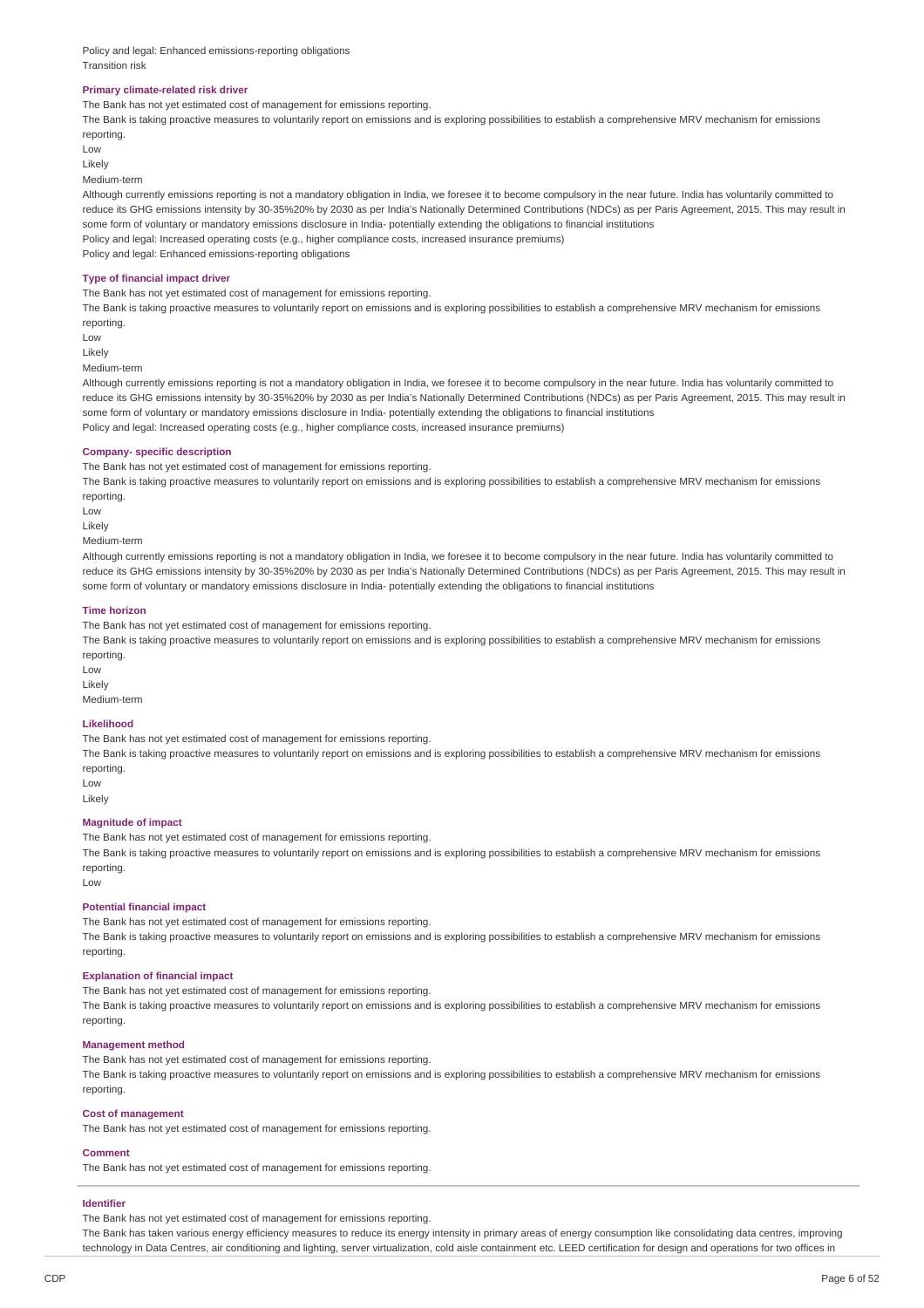Mumbai and Bangalore are also in place.

Fuel/Energy taxes can be directly proportional to an organization carbon footprint. If Kotak's GHG emissions are substantial and not controlled, the taxed paid for the same can reduce the Bank's profit margin

Low

Likely

Medium-term

The rising energy security issues related to availability and affordability of fuels like coal, natural gas and diesel may lead to additional taxes and regulations on fuels and energy. This may have an impact on operational costs of the Bank

Technology: Costs to adopt/deploy new practices and processes

Technology: Costs to transition to lower emissions technology

Transition risk

Direct operations

Risk 2

### **Where in the value chain does the risk driver occur?**

The Bank has not yet estimated cost of management for emissions reporting.

The Bank has taken various energy efficiency measures to reduce its energy intensity in primary areas of energy consumption like consolidating data centres, improving technology in Data Centres, air conditioning and lighting, server virtualization, cold aisle containment etc. LEED certification for design and operations for two offices in Mumbai and Bangalore are also in place.

Fuel/Energy taxes can be directly proportional to an organization carbon footprint. If Kotak's GHG emissions are substantial and not controlled, the taxed paid for the same can reduce the Bank's profit margin

Low

Likely

Medium-term

The rising energy security issues related to availability and affordability of fuels like coal, natural gas and diesel may lead to additional taxes and regulations on fuels and energy. This may have an impact on operational costs of the Bank

Technology: Costs to adopt/deploy new practices and processes

Technology: Costs to transition to lower emissions technology

Transition risk

Direct operations

#### **Risk type**

The Bank has not yet estimated cost of management for emissions reporting.

The Bank has taken various energy efficiency measures to reduce its energy intensity in primary areas of energy consumption like consolidating data centres, improving technology in Data Centres, air conditioning and lighting, server virtualization, cold aisle containment etc. LEED certification for design and operations for two offices in Mumbai and Bangalore are also in place.

Fuel/Energy taxes can be directly proportional to an organization carbon footprint. If Kotak's GHG emissions are substantial and not controlled, the taxed paid for the same can reduce the Bank's profit margin

Low

Likely

Medium-term

The rising energy security issues related to availability and affordability of fuels like coal, natural gas and diesel may lead to and that that are sand regulations on fuels and energy. This may have an impact on operational costs of the Bank

Technology: Costs to adopt/deploy new practices and processes

Technology: Costs to transition to lower emissions technology

Transition risk

#### **Primary climate-related risk driver**

The Bank has not yet estimated cost of management for emissions reporting.

The Bank has taken various energy efficiency measures to reduce its energy intensity in primary areas of energy consumption like consolidating data centres, improving technology in Data Centres, air conditioning and lighting, server virtualization, cold aisle containment etc. LEED certification for design and operations for two offices in Mumbai and Bangalore are also in place.

Fuel/Energy taxes can be directly proportional to an organization carbon footprint. If Kotak's GHG emissions are substantial and not controlled, the taxed paid for the same can reduce the Bank's profit margin

Low

Likely

Medium-term

The rising energy security issues related to availability and affordability of fuels like coal, natural gas and diesel may lead to additional taxes and regulations on fuels and energy. This may have an impact on operational costs of the Bank

Technology: Costs to adopt/deploy new practices and processes

Technology: Costs to transition to lower emissions technology

#### **Type of financial impact driver**

The Bank has not yet estimated cost of management for emissions reporting.

The Bank has taken various energy efficiency measures to reduce its energy intensity in primary areas of energy consumption like consolidating data centres, improving technology in Data Centres, air conditioning and lighting, server virtualization, cold aisle containment etc. LEED certification for design and operations for two offices in Mumbai and Bangalore are also in place.

Fuel/Energy taxes can be directly proportional to an organization carbon footprint. If Kotak's GHG emissions are substantial and not controlled, the taxed paid for the same can reduce the Bank's profit margin

Low

Likely

Medium-term

The rising energy security issues related to availability and affordability of fuels like coal, natural gas and diesel may lead to additional taxes and regulations on fuels and energy. This may have an impact on operational costs of the Bank

Technology: Costs to adopt/deploy new practices and processes

### **Company- specific description**

The Bank has not yet estimated cost of management for emissions reporting.

The Bank has taken various energy efficiency measures to reduce its energy intensity in primary areas of energy consumption like consolidating data centres, improving technology in Data Centres, air conditioning and lighting, server virtualization, cold aisle containment etc. LEED certification for design and operations for two offices in Mumbai and Bangalore are also in place.

Fuel/Energy taxes can be directly proportional to an organization carbon footprint. If Kotak's GHG emissions are substantial and not controlled, the taxed paid for the same can reduce the Bank's profit margin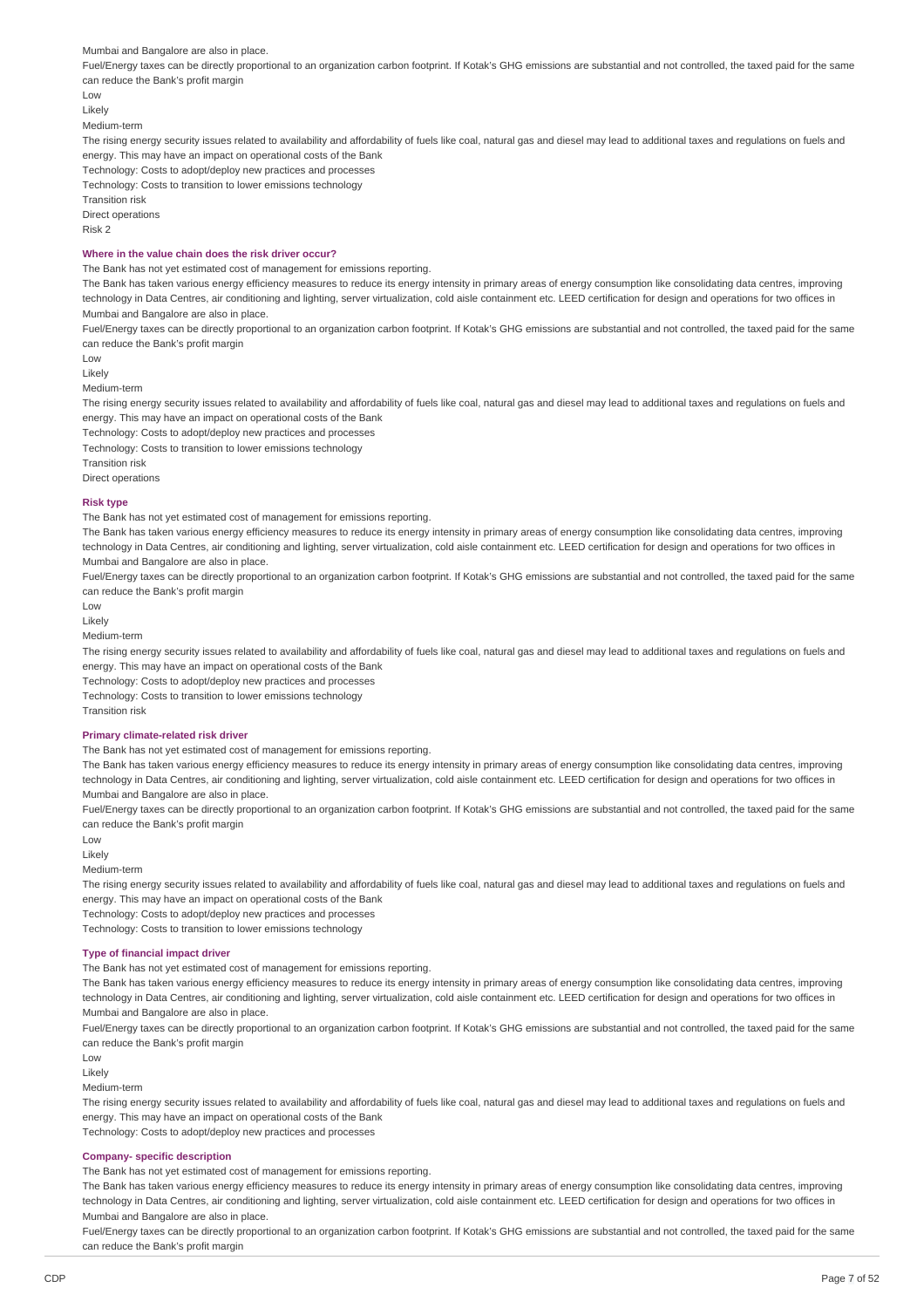Low

### Likely

Medium-term

The rising energy security issues related to availability and affordability of fuels like coal, natural gas and diesel may lead to additional taxes and regulations on fuels and energy. This may have an impact on operational costs of the Bank

#### **Time horizon**

The Bank has not yet estimated cost of management for emissions reporting.

The Bank has taken various energy efficiency measures to reduce its energy intensity in primary areas of energy consumption like consolidating data centres, improving technology in Data Centres, air conditioning and lighting, server virtualization, cold aisle containment etc. LEED certification for design and operations for two offices in Mumbai and Bangalore are also in place.

Fuel/Energy taxes can be directly proportional to an organization carbon footprint. If Kotak's GHG emissions are substantial and not controlled, the taxed paid for the same can reduce the Bank's profit margin

Low

Likely

Medium-term

#### **Likelihood**

The Bank has not yet estimated cost of management for emissions reporting.

The Bank has taken various energy efficiency measures to reduce its energy intensity in primary areas of energy consumption like consolidating data centres, improving technology in Data Centres, air conditioning and lighting, server virtualization, cold aisle containment etc. LEED certification for design and operations for two offices in Mumbai and Bangalore are also in place.

Fuel/Energy taxes can be directly proportional to an organization carbon footprint. If Kotak's GHG emissions are substantial and not controlled, the taxed paid for the same can reduce the Bank's profit margin

Low

Likely

### **Magnitude of impact**

The Bank has not yet estimated cost of management for emissions reporting.

The Bank has taken various energy efficiency measures to reduce its energy intensity in primary areas of energy consumption like consolidating data centres, improving technology in Data Centres, air conditioning and lighting, server virtualization, cold aisle containment etc. LEED certification for design and operations for two offices in Mumbai and Bangalore are also in place.

Fuel/Energy taxes can be directly proportional to an organization carbon footprint. If Kotak's GHG emissions are substantial and not controlled, the taxed paid for the same can reduce the Bank's profit margin

Low

#### **Potential financial impact**

The Bank has not yet estimated cost of management for emissions reporting.

The Bank has taken various energy efficiency measures to reduce its energy intensity in primary areas of energy consumption like consolidating data centres, improving technology in Data Centres, air conditioning and lighting, server virtualization, cold aisle containment etc. LEED certification for design and operations for two offices in Mumbai and Bangalore are also in place.

Fuel/Energy taxes can be directly proportional to an organization carbon footprint. If Kotak's GHG emissions are substantial and not controlled, the taxed paid for the same can reduce the Bank's profit margin

#### **Explanation of financial impact**

The Bank has not yet estimated cost of management for emissions reporting.

The Bank has taken various energy efficiency measures to reduce its energy intensity in primary areas of energy consumption like consolidating data centres, improving technology in Data Centres, air conditioning and lighting, server virtualization, cold aisle containment etc. LEED certification for design and operations for two offices in Mumbai and Bangalore are also in place.

Fuel/Energy taxes can be directly proportional to an organization carbon footprint. If Kotak's GHG emissions are substantial and not controlled, the taxed paid for the same can reduce the Bank's profit margin

#### **Management method**

The Bank has not yet estimated cost of management for emissions reporting.

The Bank has taken various energy efficiency measures to reduce its energy intensity in primary areas of energy consumption like consolidating data centres, improving technology in Data Centres, air conditioning and lighting, server virtualization, cold aisle containment etc. LEED certification for design and operations for two offices in Mumbai and Bangalore are also in place.

### **Cost of management**

The Bank has not yet estimated cost of management for emissions reporting.

#### **Comment**

The Bank has not yet estimated cost of management for emissions reporting.

#### **Identifier**

The Bank has not yet estimated cost of management for emissions reporting.

The Bank is taking measures to voluntarily report on emissions and is exploring possibilities to establish a comprehensive MRV mechanism for emissions reporting. The financial implications will be primarily related to setting up monitoring, reporting and verification (MRV) mechanism for emissions reporting.

Low

Likely

Medium-term

The 2015 climate talks in Paris have led countries to take domestic actions taken towards long-tern emissions reductions, forcing carbon-intensive sectors to fund reductions projects.

Policy and legal: Increased operating costs (e.g., higher compliance costs, increased insurance premiums)

Policy and legal: Mandates on and regulation of existing products and services

Transition risk

Direct operations

Risk 3

#### **Where in the value chain does the risk driver occur?**

The Bank has not yet estimated cost of management for emissions reporting.

The Bank is taking measures to voluntarily report on emissions and is exploring possibilities to establish a comprehensive MRV mechanism for emissions reporting. The financial implications will be primarily related to setting up monitoring, reporting and verification (MRV) mechanism for emissions reporting.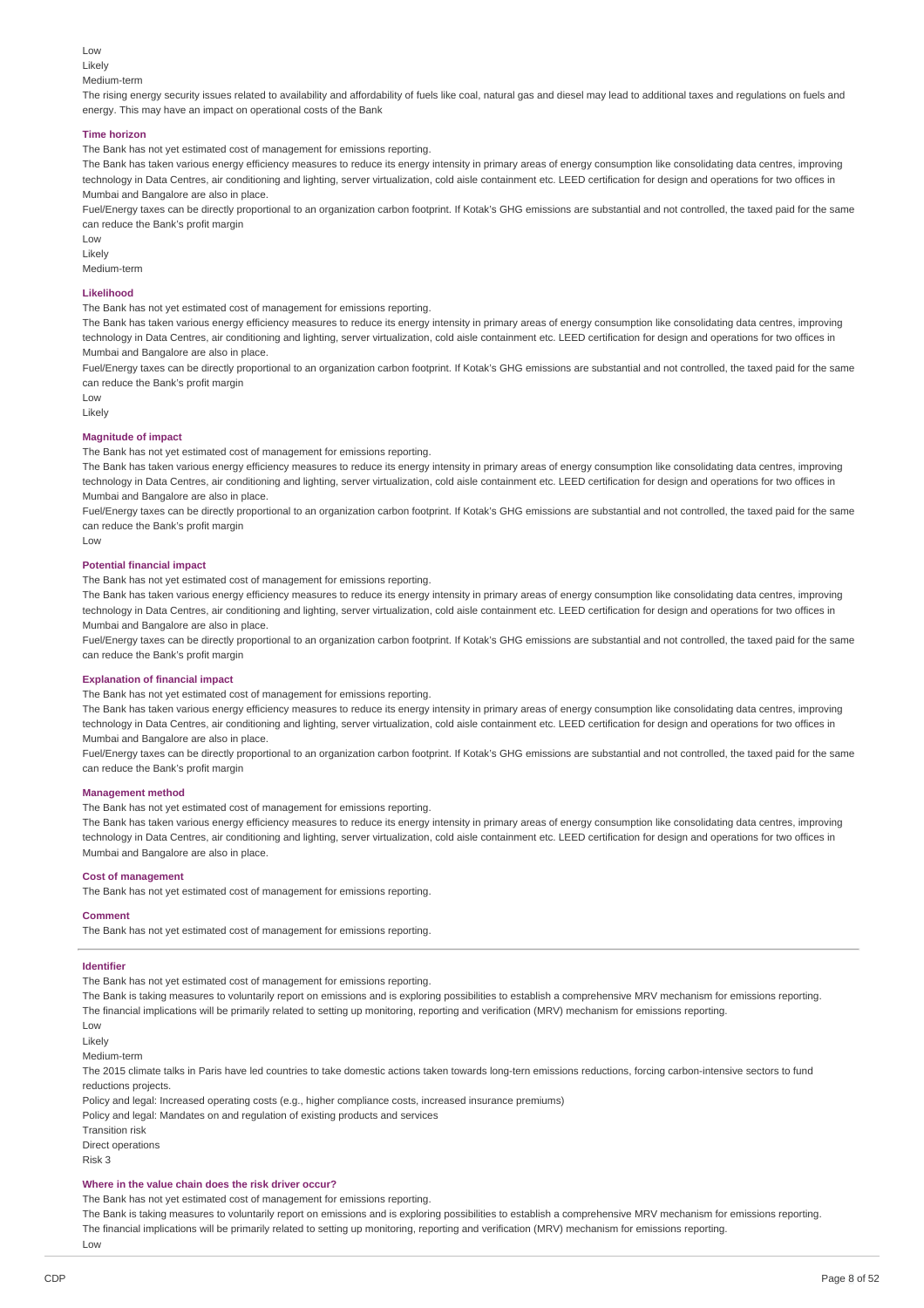#### Likely

Medium-term

The 2015 climate talks in Paris have led countries to take domestic actions taken towards long-tern emissions reductions, forcing carbon-intensive sectors to fund reductions projects.

Policy and legal: Increased operating costs (e.g., higher compliance costs, increased insurance premiums)

Policy and legal: Mandates on and regulation of existing products and services

Transition risk Direct operations

#### **Risk type**

The Bank has not yet estimated cost of management for emissions reporting.

The Bank is taking measures to voluntarily report on emissions and is exploring possibilities to establish a comprehensive MRV mechanism for emissions reporting. The financial implications will be primarily related to setting up monitoring, reporting and verification (MRV) mechanism for emissions reporting. Low

Likely

Medium-term

The 2015 climate talks in Paris have led countries to take domestic actions taken towards long-tern emissions reductions, forcing carbon-intensive sectors to fund reductions projects.

Policy and legal: Increased operating costs (e.g., higher compliance costs, increased insurance premiums) Policy and legal: Mandates on and regulation of existing products and services

Transition risk

### **Primary climate-related risk driver**

The Bank has not yet estimated cost of management for emissions reporting.

The Bank is taking measures to voluntarily report on emissions and is exploring possibilities to establish a comprehensive MRV mechanism for emissions reporting. The financial implications will be primarily related to setting up monitoring, reporting and verification (MRV) mechanism for emissions reporting.

Low

Likely

Medium-term

The 2015 climate talks in Paris have led countries to take domestic actions taken towards long-tern emissions reductions, forcing carbon-intensive sectors to fund reductions projects.

Policy and legal: Increased operating costs (e.g., higher compliance costs, increased insurance premiums)

Policy and legal: Mandates on and regulation of existing products and services

### **Type of financial impact driver**

The Bank has not yet estimated cost of management for emissions reporting.

The Bank is taking measures to voluntarily report on emissions and is exploring possibilities to establish a comprehensive MRV mechanism for emissions reporting. The financial implications will be primarily related to setting up monitoring, reporting and verification (MRV) mechanism for emissions reporting.

Low

Likely

Medium-term

The 2015 climate talks in Paris have led countries to take domestic actions taken towards long-tern emissions reductions, forcing carbon-intensive sectors to fund reductions projects.

Policy and legal: Increased operating costs (e.g., higher compliance costs, increased insurance premiums)

#### **Company- specific description**

The Bank has not yet estimated cost of management for emissions reporting.

The Bank is taking measures to voluntarily report on emissions and is exploring possibilities to establish a comprehensive MRV mechanism for emissions reporting. The financial implications will be primarily related to setting up monitoring, reporting and verification (MRV) mechanism for emissions reporting.

Low

Likely

Medium-term

The 2015 climate talks in Paris have led countries to take domestic actions taken towards long-tern emissions reductions, forcing carbon-intensive sectors to fund reductions projects.

#### **Time horizon**

The Bank has not yet estimated cost of management for emissions reporting.

The Bank is taking measures to voluntarily report on emissions and is exploring possibilities to establish a comprehensive MRV mechanism for emissions reporting. The financial implications will be primarily related to setting up monitoring, reporting and verification (MRV) mechanism for emissions reporting. Low

Likely

Medium-term

### **Likelihood**

The Bank has not yet estimated cost of management for emissions reporting.

The Bank is taking measures to voluntarily report on emissions and is exploring possibilities to establish a comprehensive MRV mechanism for emissions reporting. The financial implications will be primarily related to setting up monitoring, reporting and verification (MRV) mechanism for emissions reporting. Low

Likely

#### **Magnitude of impact**

The Bank has not yet estimated cost of management for emissions reporting.

The Bank is taking measures to voluntarily report on emissions and is exploring possibilities to establish a comprehensive MRV mechanism for emissions reporting. The financial implications will be primarily related to setting up monitoring, reporting and verification (MRV) mechanism for emissions reporting. Low

#### **Potential financial impact**

The Bank has not yet estimated cost of management for emissions reporting.

The Bank is taking measures to voluntarily report on emissions and is exploring possibilities to establish a comprehensive MRV mechanism for emissions reporting. The financial implications will be primarily related to setting up monitoring, reporting and verification (MRV) mechanism for emissions reporting.

#### **Explanation of financial impact**

The Bank has not yet estimated cost of management for emissions reporting. The Bank is taking measures to voluntarily report on emissions and is exploring possibilities to establish a comprehensive MRV mechanism for emissions reporting.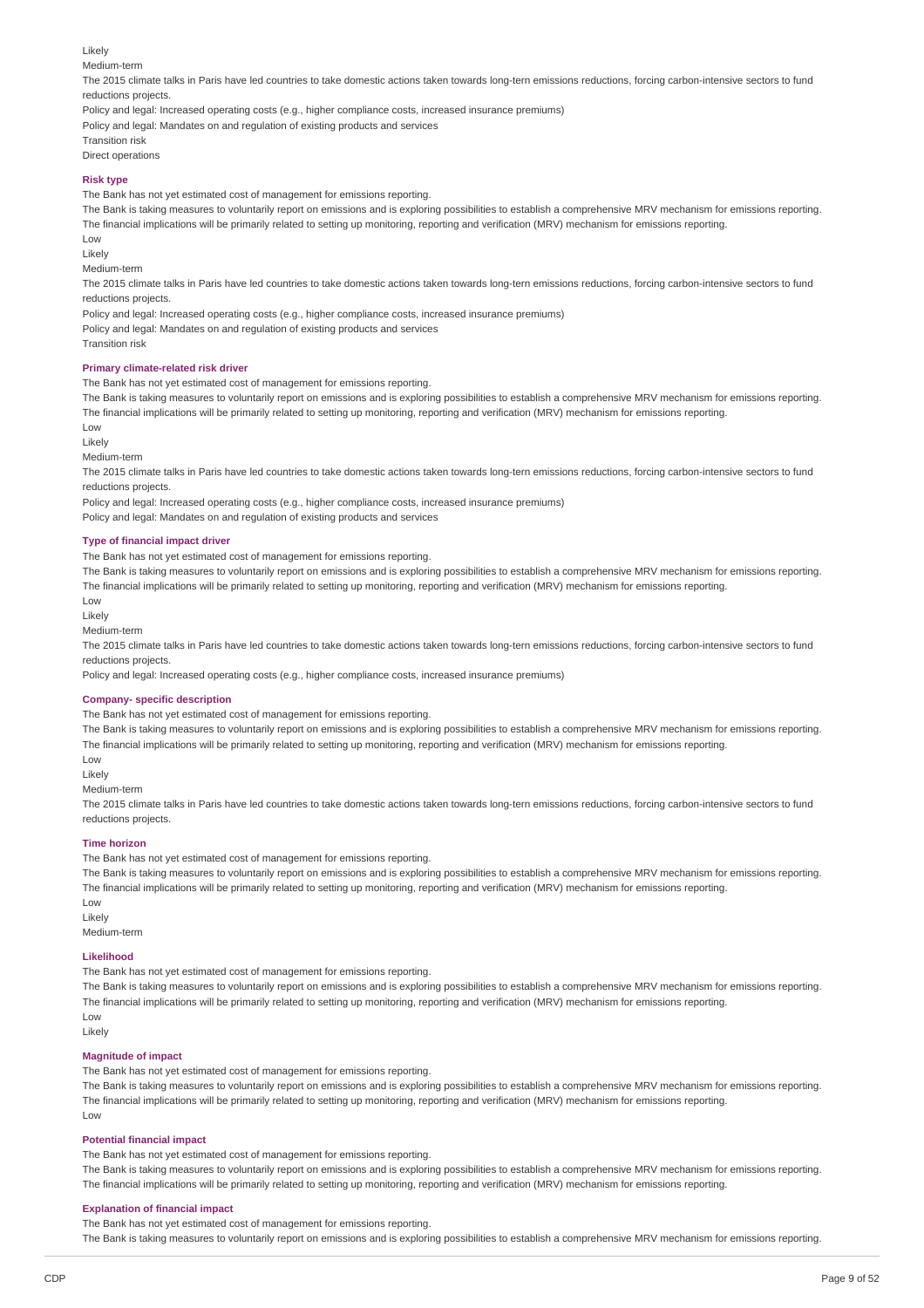The financial implications will be primarily related to setting up monitoring, reporting and verification (MRV) mechanism for emissions reporting.

#### **Management method**

The Bank has not yet estimated cost of management for emissions reporting.

The Bank is taking measures to voluntarily report on emissions and is exploring possibilities to establish a comprehensive MRV mechanism for emissions reporting.

#### **Cost of management**

The Bank has not yet estimated cost of management for emissions reporting.

#### **Comment**

The Bank has not yet estimated cost of management for emissions reporting.

#### **Identifier**

The Bank has not yet estimated cost of management for change in precipitation and droughts.

The credit risk for the bank is being continually assessed through its credit portfolio to understand the credit risk. However, currently there is no risk assessment specific to climate change

The financial implications could be related to increased delinquency ratio of Bank's agriculture and allied sector loans and loss for business opportunities in these sectors. Medium-high

Likely

Unknown

Due to erratic changes caused by global warming, calamities like precipitation extremes and droughts adversely affect sectors such as agriculture and healthcare, which leaves banks vulnerable to credit risks associated with such sectors.

Reduced revenues from lower sales/output

Chronic: Changes in precipitation patterns and extreme variability in weather patterns

Physical risk

Direct operations

Risk 4

#### **Where in the value chain does the risk driver occur?**

The Bank has not yet estimated cost of management for change in precipitation and droughts.

The credit risk for the bank is being continually assessed through its credit portfolio to understand the credit risk. However, currently there is no risk assessment specific to climate change

The financial implications could be related to increased delinquency ratio of Bank's agriculture and allied sector loans and loss for business opportunities in these sectors. Medium-high

Likely

Unknown

Due to erratic changes caused by global warming, calamities like precipitation extremes and droughts adversely affect sectors such as agriculture and healthcare, which

leaves banks vulnerable to credit risks associated with such sectors.

Reduced revenues from lower sales/output

Chronic: Changes in precipitation patterns and extreme variability in weather patterns

Physical risk

Direct operations

#### **Risk type**

The Bank has not yet estimated cost of management for change in precipitation and droughts.

The credit risk for the bank is being continually assessed through its credit portfolio to understand the credit risk. However, currently there is no risk assessment specific to climate change

The financial implications could be related to increased delinquency ratio of Bank's agriculture and allied sector loans and loss for business opportunities in these sectors. Medium-high

Likely

Unknown

Due to erratic changes caused by global warming, calamities like precipitation extremes and droughts adversely affect sectors such as agriculture and healthcare, which leaves banks vulnerable to credit risks associated with such sectors.

Reduced revenues from lower sales/output

Chronic: Changes in precipitation patterns and extreme variability in weather patterns

### Physical risk

### **Primary climate-related risk driver**

The Bank has not yet estimated cost of management for change in precipitation and droughts.

The credit risk for the bank is being continually assessed through its credit portfolio to understand the credit risk. However, currently there is no risk assessment specific to climate change

The financial implications could be related to increased delinquency ratio of Bank's agriculture and allied sector loans and loss for business opportunities in these sectors. Medium-high

Likely

Unknown

Due to erratic changes caused by global warming, calamities like precipitation extremes and droughts adversely affect sectors such as agriculture and healthcare, which leaves banks vulnerable to credit risks associated with such sectors.

Reduced revenues from lower sales/output

Chronic: Changes in precipitation patterns and extreme variability in weather patterns

#### **Type of financial impact driver**

The Bank has not yet estimated cost of management for change in precipitation and droughts.

The credit risk for the bank is being continually assessed through its credit portfolio to understand the credit risk. However, currently there is no risk assessment specific to climate change

The financial implications could be related to increased delinquency ratio of Bank's agriculture and allied sector loans and loss for business opportunities in these sectors. Medium-high

Likely

Unknown

Due to erratic changes caused by global warming, calamities like precipitation extremes and droughts adversely affect sectors such as agriculture and healthcare, which leaves banks vulnerable to credit risks associated with such sectors.

Reduced revenues from lower sales/output

### **Company- specific description**

The Bank has not yet estimated cost of management for change in precipitation and droughts.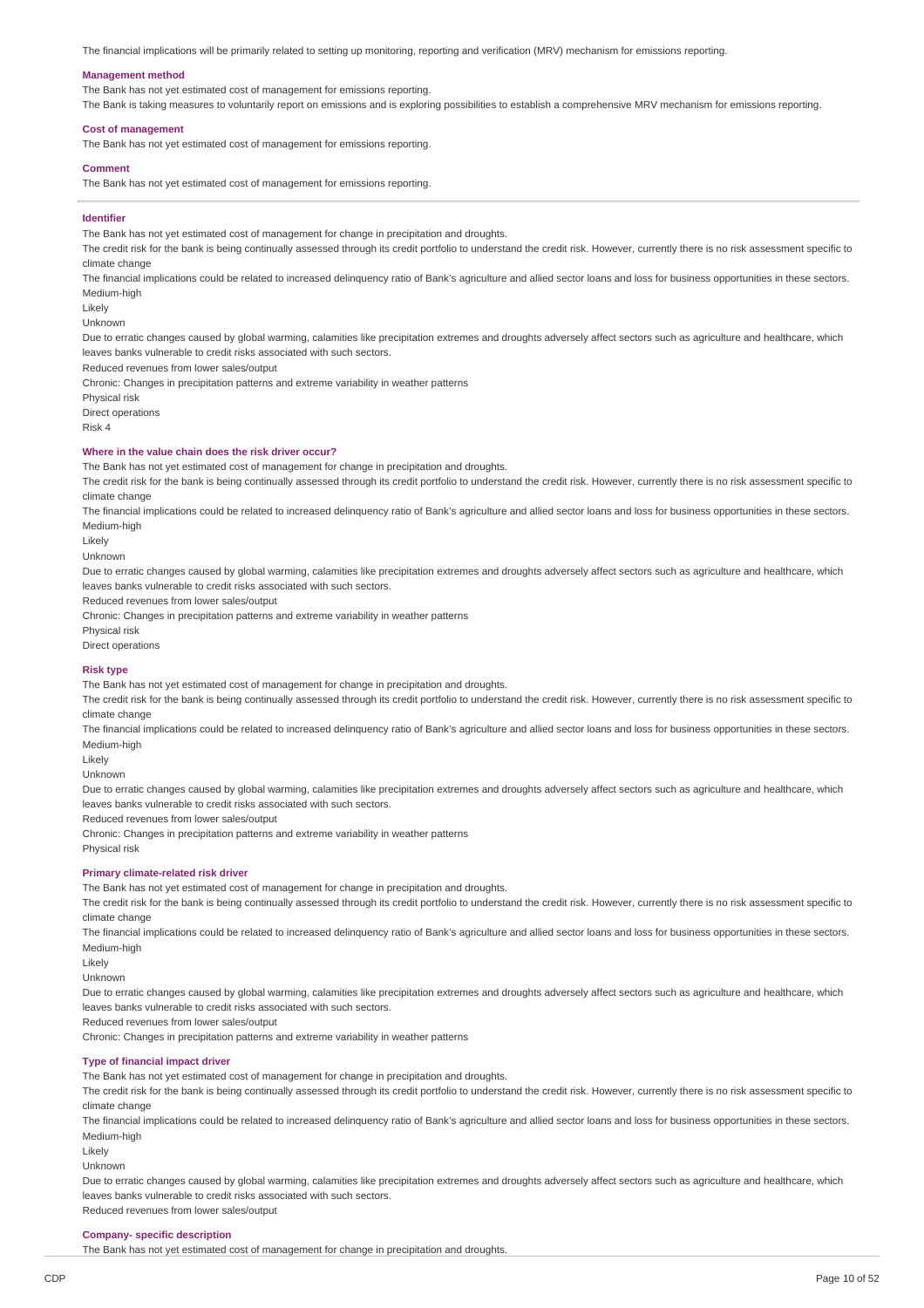The credit risk for the bank is being continually assessed through its credit portfolio to understand the credit risk. However, currently there is no risk assessment specific to climate change

The financial implications could be related to increased delinguency ratio of Bank's agriculture and allied sector loans and loss for business opportunities in these sectors. Medium-high

Likely

Unknown

Due to erratic changes caused by global warming, calamities like precipitation extremes and droughts adversely affect sectors such as agriculture and healthcare, which leaves banks vulnerable to credit risks associated with such sectors.

#### **Time horizon**

The Bank has not yet estimated cost of management for change in precipitation and droughts.

The credit risk for the bank is being continually assessed through its credit portfolio to understand the credit risk. However, currently there is no risk assessment specific to climate change

The financial implications could be related to increased delinquency ratio of Bank's agriculture and allied sector loans and loss for business opportunities in these sectors. Medium-high

Likely

Unknown

#### **Likelihood**

The Bank has not yet estimated cost of management for change in precipitation and droughts.

The credit risk for the bank is being continually assessed through its credit portfolio to understand the credit risk. However, currently there is no risk assessment specific to climate change

The financial implications could be related to increased delinquency ratio of Bank's agriculture and allied sector loans and loss for business opportunities in these sectors. Medium-high

Likely

#### **Magnitude of impact**

The Bank has not yet estimated cost of management for change in precipitation and droughts.

The credit risk for the bank is being continually assessed through its credit portfolio to understand the credit risk. However, currently there is no risk assessment specific to climate change

The financial implications could be related to increased delinquency ratio of Bank's agriculture and allied sector loans and loss for business opportunities in these sectors. Medium-high

#### **Potential financial impact**

The Bank has not yet estimated cost of management for change in precipitation and droughts.

The credit risk for the bank is being continually assessed through its credit portfolio to understand the credit risk. However, currently there is no risk assessment specific to climate change

The financial implications could be related to increased delinquency ratio of Bank's agriculture and allied sector loans and loss for business opportunities in these sectors.

#### **Explanation of financial impact**

The Bank has not yet estimated cost of management for change in precipitation and droughts.

The credit risk for the bank is being continually assessed through its credit portfolio to understand the credit risk. However, currently there is no risk assessment specific to climate change

The financial implications could be related to increased delinquency ratio of Bank's agriculture and allied sector loans and loss for business opportunities in these sectors.

#### **Management method**

The Bank has not yet estimated cost of management for change in precipitation and droughts.

The credit risk for the bank is being continually assessed through its credit portfolio to understand the credit risk. However, currently there is no risk assessment specific to climate change

#### **Cost of management**

The Bank has not yet estimated cost of management for change in precipitation and droughts.

#### **Comment**

The Bank has not yet estimated cost of management for change in precipitation and droughts.

#### **Identifier**

The Bank has not yet estimated cost of management for Reputation related risks identified.

The Bank has adopted Policy Statement on Environment to express its commitment towards sound environmental management. The Bank also discloses on Business Responsibility initiatives through Business Responsibility Report and emissions reporting through CDP.

The financial implications could be related to diminished brand value and low confidence of environmentally and social responsible investors.

Medium-high

Likely

Medium-term

The Bank is aware of reputational risks that arises from an organisation's non-commitment to the cause of climate change mitigation and adaptation, and the indirect reputational risks that a financial organisation can be exposed to should it get involved in lending to environmentally sensitive projects which may have significant public opposition.

Reputation: Reduction in capital availability Reputation: Other Transition risk Direct operations Risk 5

#### **Where in the value chain does the risk driver occur?**

The Bank has not yet estimated cost of management for Reputation related risks identified.

The Bank has adopted Policy Statement on Environment to express its commitment towards sound environmental management. The Bank also discloses on Business Responsibility initiatives through Business Responsibility Report and emissions reporting through CDP.

The financial implications could be related to diminished brand value and low confidence of environmentally and social responsible investors.

Medium-high

Likely

Medium-term

The Bank is aware of reputational risks that arises from an organisation's non-commitment to the cause of climate change mitigation and adaptation, and the indirect reputational risks that a financial organisation can be exposed to should it get involved in lending to environmentally sensitive projects which may have significant public opposition.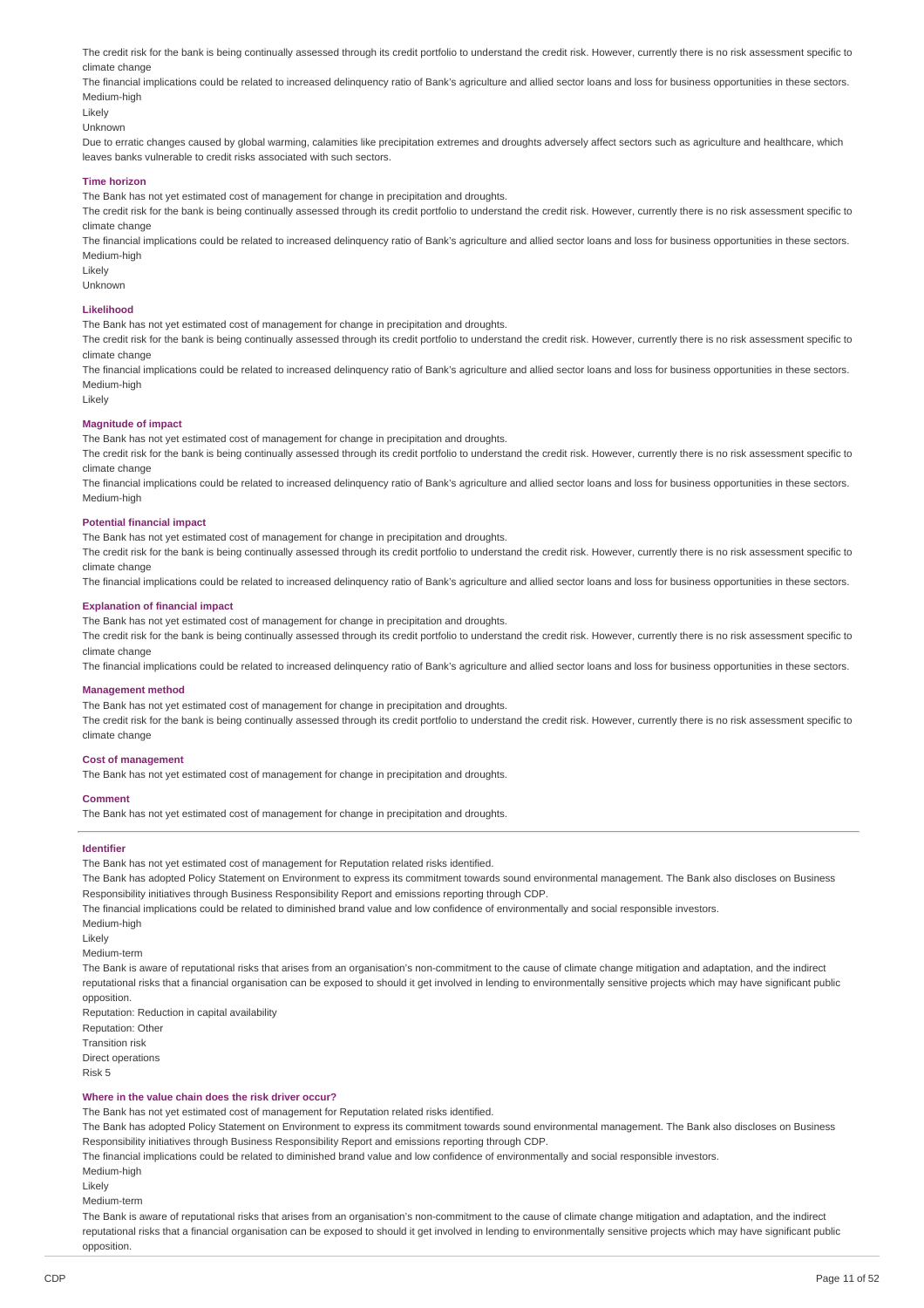#### **Risk type**

The Bank has not yet estimated cost of management for Reputation related risks identified.

The Bank has adopted Policy Statement on Environment to express its commitment towards sound environmental management. The Bank also discloses on Business Responsibility initiatives through Business Responsibility Report and emissions reporting through CDP.

The financial implications could be related to diminished brand value and low confidence of environmentally and social responsible investors.

Medium-high

Likely

Medium-term

The Bank is aware of reputational risks that arises from an organisation's non-commitment to the cause of climate change mitigation and adaptation, and the indirect reputational risks that a financial organisation can be exposed to should it get involved in lending to environmentally sensitive projects which may have significant public opposition.

Reputation: Reduction in capital availability Reputation: Other Transition risk

#### **Primary climate-related risk driver**

The Bank has not yet estimated cost of management for Reputation related risks identified.

The Bank has adopted Policy Statement on Environment to express its commitment towards sound environmental management. The Bank also discloses on Business Responsibility initiatives through Business Responsibility Report and emissions reporting through CDP.

The financial implications could be related to diminished brand value and low confidence of environmentally and social responsible investors.

Medium-high

Likely

Medium-term

The Bank is aware of reputational risks that arises from an organisation's non-commitment to the cause of climate change mitigation and adaptation, and the indirect reputational risks that a financial organisation can be exposed to should it get involved in lending to environmentally sensitive projects which may have significant public opposition.

Reputation: Reduction in capital availability Reputation: Other

### **Type of financial impact driver**

The Bank has not yet estimated cost of management for Reputation related risks identified.

The Bank has adopted Policy Statement on Environment to express its commitment towards sound environmental management. The Bank also discloses on Business Responsibility initiatives through Business Responsibility Report and emissions reporting through CDP.

The financial implications could be related to diminished brand value and low confidence of environmentally and social responsible investors.

Medium-high

Likely

Medium-term

The Bank is aware of reputational risks that arises from an organisation's non-commitment to the cause of climate change mitigation and adaptation, and the indirect reputational risks that a financial organisation can be exposed to should it get involved in lending to environmentally sensitive projects which may have significant public opposition.

Reputation: Reduction in capital availability

#### **Company- specific description**

The Bank has not yet estimated cost of management for Reputation related risks identified.

The Bank has adopted Policy Statement on Environment to express its commitment towards sound environmental management. The Bank also discloses on Business Responsibility initiatives through Business Responsibility Report and emissions reporting through CDP.

The financial implications could be related to diminished brand value and low confidence of environmentally and social responsible investors.

Medium-high

Likely

Medium-term

The Bank is aware of reputational risks that arises from an organisation's non-commitment to the cause of climate change mitigation and adaptation, and the indirect reputational risks that a financial organisation can be exposed to should it get involved in lending to environmentally sensitive projects which may have significant public opposition.

#### **Time horizon**

The Bank has not yet estimated cost of management for Reputation related risks identified.

The Bank has adopted Policy Statement on Environment to express its commitment towards sound environmental management. The Bank also discloses on Business Responsibility initiatives through Business Responsibility Report and emissions reporting through CDP.

The financial implications could be related to diminished brand value and low confidence of environmentally and social responsible investors.

Medium-high

Likely

Medium-term

#### **Likelihood**

The Bank has not yet estimated cost of management for Reputation related risks identified.

The Bank has adopted Policy Statement on Environment to express its commitment towards sound environmental management. The Bank also discloses on Business Responsibility initiatives through Business Responsibility Report and emissions reporting through CDP.

The financial implications could be related to diminished brand value and low confidence of environmentally and social responsible investors.

Medium-high

Medium-high

Likely

### **Magnitude of impact**

The Bank has not yet estimated cost of management for Reputation related risks identified.

The Bank has adopted Policy Statement on Environment to express its commitment towards sound environmental management. The Bank also discloses on Business Responsibility initiatives through Business Responsibility Report and emissions reporting through CDP.

The financial implications could be related to diminished brand value and low confidence of environmentally and social responsible investors.

### **Potential financial impact**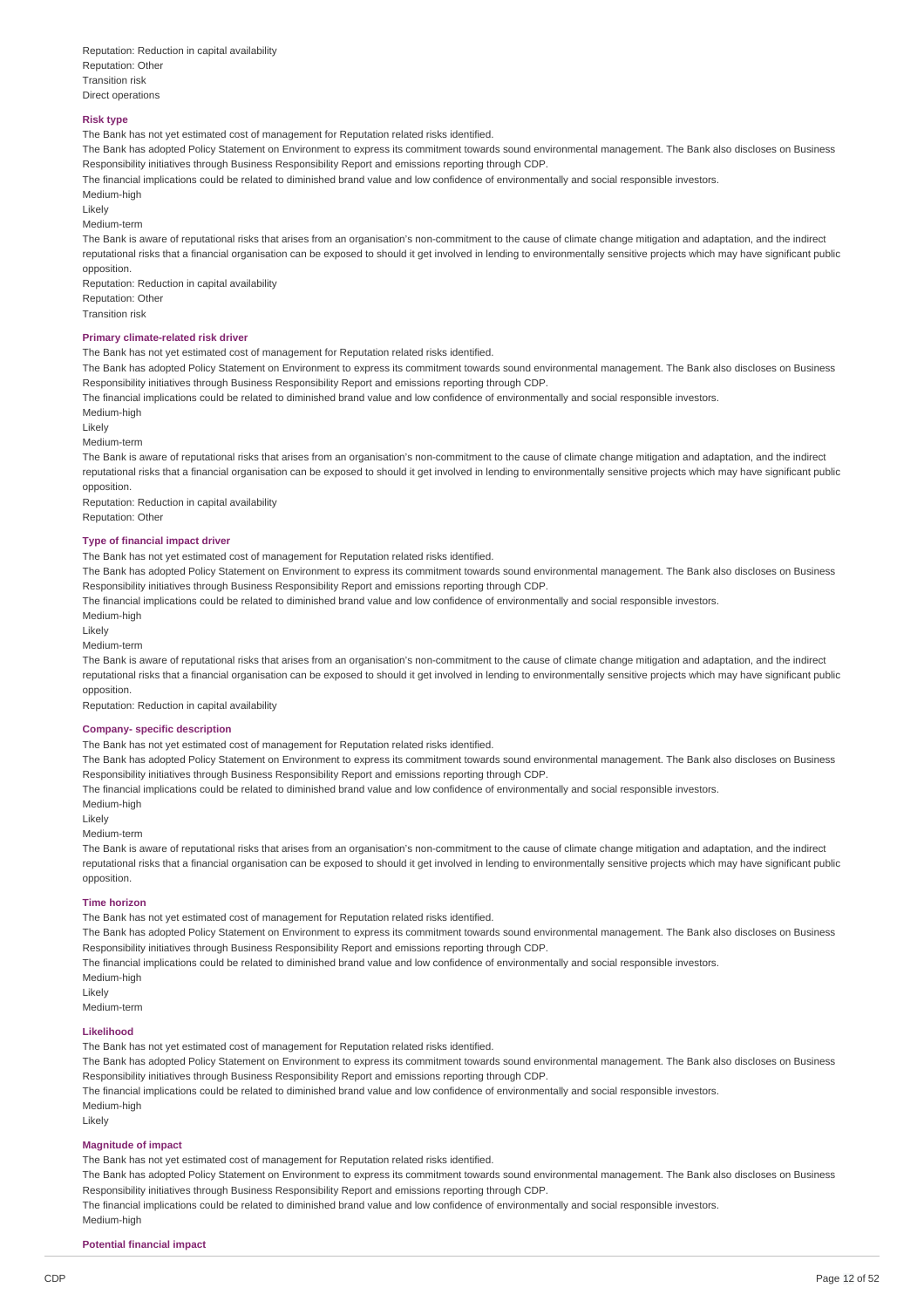The Bank has not yet estimated cost of management for Reputation related risks identified.

The Bank has adopted Policy Statement on Environment to express its commitment towards sound environmental management. The Bank also discloses on Business Responsibility initiatives through Business Responsibility Report and emissions reporting through CDP.

The financial implications could be related to diminished brand value and low confidence of environmentally and social responsible investors.

#### **Explanation of financial impact**

The Bank has not yet estimated cost of management for Reputation related risks identified.

The Bank has adopted Policy Statement on Environment to express its commitment towards sound environmental management. The Bank also discloses on Business Responsibility initiatives through Business Responsibility Report and emissions reporting through CDP.

The financial implications could be related to diminished brand value and low confidence of environmentally and social responsible investors.

#### **Management method**

The Bank has not yet estimated cost of management for Reputation related risks identified.

The Bank has adopted Policy Statement on Environment to express its commitment towards sound environmental management. The Bank also discloses on Business Responsibility initiatives through Business Responsibility Report and emissions reporting through CDP.

#### **Cost of management**

The Bank has not yet estimated cost of management for Reputation related risks identified.

#### **Comment**

The Bank has not yet estimated cost of management for Reputation related risks identified.

### C2.4

(C2.4) Have you identified any climate-related opportunities with the potential to have a substantive financial or strategic impact on your business? Yes

### C2.4a

(C2.4a) Provide details of opportunities identified with the potential to have a substantive financial or strategic impact on your business.

#### **Identifier**

No additional costs of management might be required

Although there is no separate segregation of such business opportunities to be pursued under climate change agenda, the Bank lends to all viable borrowers. The financial implications would be related to increased lending portfolio and resultant business opportunities to lend to clients in adopting new technologies. Medium-low

More likely than not

Short-term

New product efficiency regulations and standards may require companies to adopt new technologies and implement new projects. This provides the Bank a business opportunity to lend to such projects.

Better competitive position to reflect shifting consumer preferences, resulting in increased revenues

Ability to diversify business activities

Products and services

Direct operations

Opp1

#### **Where in the value chain does the opportunity occur?**

No additional costs of management might be required

Although there is no separate segregation of such business opportunities to be pursued under climate change agenda, the Bank lends to all viable borrowers. The financial implications would be related to increased lending portfolio and resultant business opportunities to lend to clients in adopting new technologies.

Medium-low

More likely than not

Short-term

New product efficiency regulations and standards may require companies to adopt new technologies and implement new projects. This provides the Bank a business opportunity to lend to such projects.

Better competitive position to reflect shifting consumer preferences, resulting in increased revenues

Ability to diversify business activities

Products and services

Direct operations

#### **Opportunity type**

No additional costs of management might be required

Although there is no separate segregation of such business opportunities to be pursued under climate change agenda, the Bank lends to all viable borrowers. The financial implications would be related to increased lending portfolio and resultant business opportunities to lend to clients in adopting new technologies. Medium-low

More likely than not

Short-term

New product efficiency regulations and standards may require companies to adopt new technologies and implement new projects. This provides the Bank a business opportunity to lend to such projects.

Better competitive position to reflect shifting consumer preferences, resulting in increased revenues Ability to diversify business activities

Products and services

#### **Primary climate-related opportunity driver**

No additional costs of management might be required

Although there is no separate segregation of such business opportunities to be pursued under climate change agenda, the Bank lends to all viable borrowers. The financial implications would be related to increased lending portfolio and resultant business opportunities to lend to clients in adopting new technologies. Medium-low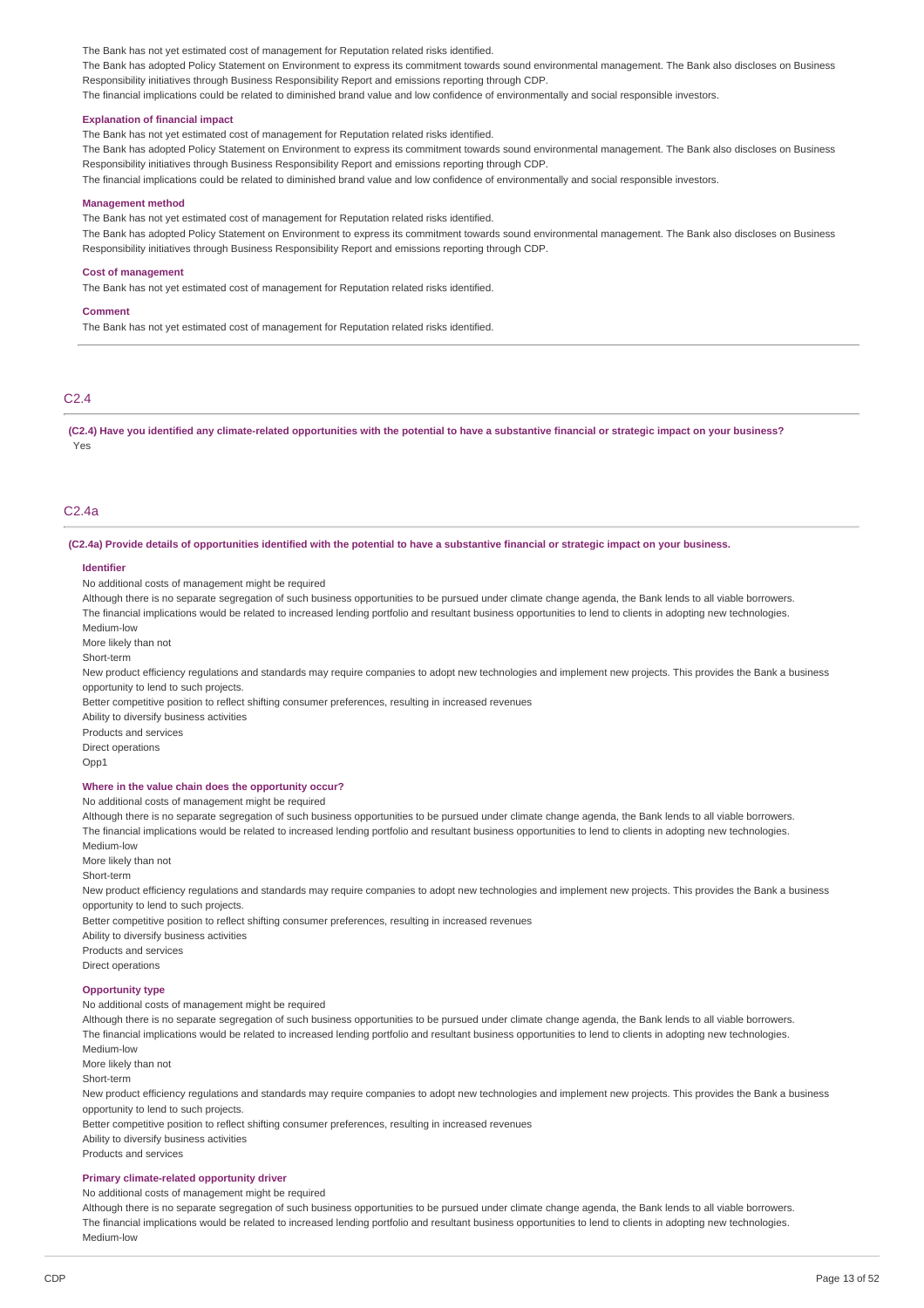More likely than not

#### Short-term

New product efficiency regulations and standards may require companies to adopt new technologies and implement new projects. This provides the Bank a business opportunity to lend to such projects.

Better competitive position to reflect shifting consumer preferences, resulting in increased revenues Ability to diversify business activities

# **Type of financial impact driver**

No additional costs of management might be required

Although there is no separate segregation of such business opportunities to be pursued under climate change agenda, the Bank lends to all viable borrowers. The financial implications would be related to increased lending portfolio and resultant business opportunities to lend to clients in adopting new technologies. Medium-low

More likely than not

Short-term

New product efficiency regulations and standards may require companies to adopt new technologies and implement new projects. This provides the Bank a business opportunity to lend to such projects.

Better competitive position to reflect shifting consumer preferences, resulting in increased revenues

#### **Company- specific description**

No additional costs of management might be required

Although there is no separate segregation of such business opportunities to be pursued under climate change agenda, the Bank lends to all viable borrowers. The financial implications would be related to increased lending portfolio and resultant business opportunities to lend to clients in adopting new technologies. Medium-low

More likely than not

Short-term

New product efficiency regulations and standards may require companies to adopt new technologies and implement new projects. This provides the Bank a business opportunity to lend to such projects.

#### **Time horizon**

No additional costs of management might be required

Although there is no separate segregation of such business opportunities to be pursued under climate change agenda, the Bank lends to all viable borrowers. The financial implications would be related to increased lending portfolio and resultant business opportunities to lend to clients in adopting new technologies. Medium-low

More likely than not Short-term

#### **Likelihood**

No additional costs of management might be required

Although there is no separate segregation of such business opportunities to be pursued under climate change agenda, the Bank lends to all viable borrowers. The financial implications would be related to increased lending portfolio and resultant business opportunities to lend to clients in adopting new technologies. Medium-low

More likely than not

#### **Magnitude of impact**

No additional costs of management might be required

Although there is no separate segregation of such business opportunities to be pursued under climate change agenda, the Bank lends to all viable borrowers. The financial implications would be related to increased lending portfolio and resultant business opportunities to lend to clients in adopting new technologies. Medium-low

#### **Potential financial impact**

### No additional costs of management might be required

Although there is no separate segregation of such business opportunities to be pursued under climate change agenda, the Bank lends to all viable borrowers. The financial implications would be related to increased lending portfolio and resultant business opportunities to lend to clients in adopting new technologies.

#### **Explanation of financial impact**

No additional costs of management might be required

Although there is no separate segregation of such business opportunities to be pursued under climate change agenda, the Bank lends to all viable borrowers. The financial implications would be related to increased lending portfolio and resultant business opportunities to lend to clients in adopting new technologies.

#### **Strategy to realize opportunity**

No additional costs of management might be required

Although there is no separate segregation of such business opportunities to be pursued under climate change agenda, the Bank lends to all viable borrowers.

#### **Cost to realize opportunity**

No additional costs of management might be required

### **Comment**

No additional costs of management might be required

### **Identifier**

The potential cost to realize the opportunity has not been evaluated as of yet

While the Bank lends to project related to energy efficiency and renewable energy, there is no separate segregation of such business opportunities to be pursued under climate change agenda.

The financial implications would be related to increased lending portfolio and resultant business opportunities to lend to clients for energy efficiency / renewable energy projects.

Medium-low

Likely

Short-term

Increased fossil fuel/energy costs, taxes and regulations may lead to energy efficiency and renewable energy projects taken up by clients. This provides the Bank a business opportunity to lend to such projects.

Other, please specify (Increased lending opportunities)

Use of lower-emission sources of energy

Energy source

Direct operations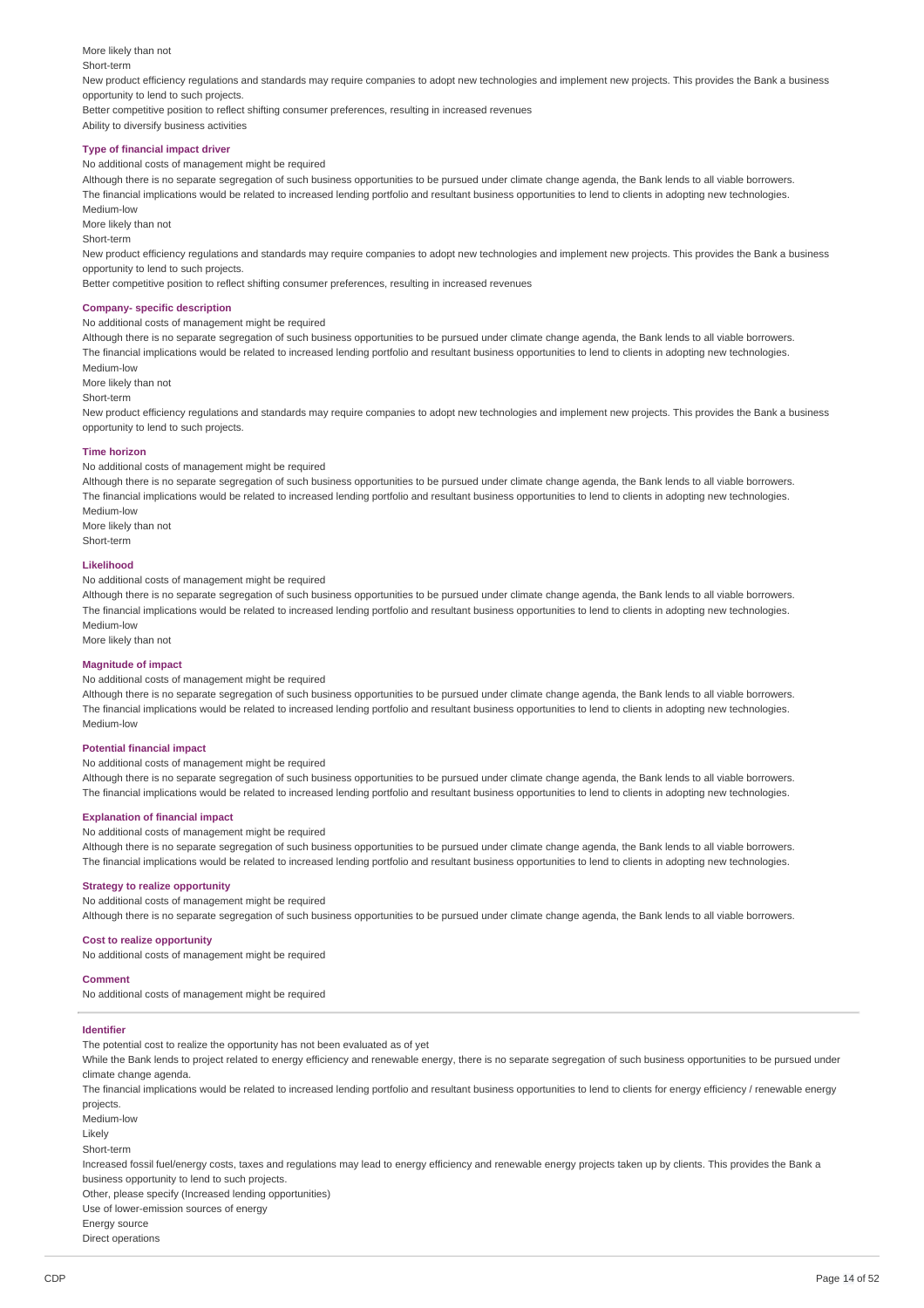#### **Where in the value chain does the opportunity occur?**

The potential cost to realize the opportunity has not been evaluated as of yet

While the Bank lends to project related to energy efficiency and renewable energy, there is no separate segregation of such business opportunities to be pursued under climate change agenda.

The financial implications would be related to increased lending portfolio and resultant business opportunities to lend to clients for energy efficiency / renewable energy projects.

Medium-low

Likely

Short-term

Increased fossil fuel/energy costs, taxes and regulations may lead to energy efficiency and renewable energy projects taken up by clients. This provides the Bank a business opportunity to lend to such projects.

Other, please specify (Increased lending opportunities)

Use of lower-emission sources of energy

Energy source

Direct operations

#### **Opportunity type**

The potential cost to realize the opportunity has not been evaluated as of yet

While the Bank lends to project related to energy efficiency and renewable energy, there is no separate segregation of such business opportunities to be pursued under climate change agenda.

The financial implications would be related to increased lending portfolio and resultant business opportunities to lend to clients for energy efficiency / renewable energy projects.

Medium-low

Likely

Short-term

Increased fossil fuel/energy costs, taxes and regulations may lead to energy efficiency and renewable energy projects taken up by clients. This provides the Bank a business opportunity to lend to such projects.

Other, please specify (Increased lending opportunities)

Use of lower-emission sources of energy

Energy source

#### **Primary climate-related opportunity driver**

The potential cost to realize the opportunity has not been evaluated as of yet

While the Bank lends to project related to energy efficiency and renewable energy, there is no separate segregation of such business opportunities to be pursued under climate change agenda.

The financial implications would be related to increased lending portfolio and resultant business opportunities to lend to clients for energy efficiency / renewable energy projects.

Medium-low

Likely

Short-term

Increased fossil fuel/energy costs, taxes and regulations may lead to energy efficiency and renewable energy projects taken up by clients. This provides the Bank a business opportunity to lend to such projects.

Other, please specify (Increased lending opportunities)

Use of lower-emission sources of energy

#### **Type of financial impact driver**

The potential cost to realize the opportunity has not been evaluated as of yet

While the Bank lends to project related to energy efficiency and renewable energy, there is no separate segregation of such business opportunities to be pursued under climate change agenda.

The financial implications would be related to increased lending portfolio and resultant business opportunities to lend to clients for energy efficiency / renewable energy projects.

Medium-low

Likely

Short-term

Increased fossil fuel/energy costs, taxes and regulations may lead to energy efficiency and renewable energy projects taken up by clients. This provides the Bank a business opportunity to lend to such projects.

Other, please specify (Increased lending opportunities)

#### **Company- specific description**

The potential cost to realize the opportunity has not been evaluated as of yet

While the Bank lends to project related to energy efficiency and renewable energy, there is no separate segregation of such business opportunities to be pursued under climate change agenda.

The financial implications would be related to increased lending portfolio and resultant business opportunities to lend to clients for energy efficiency / renewable energy projects.

Medium-low

Likely

Short-term

Increased fossil fuel/energy costs, taxes and regulations may lead to energy efficiency and renewable energy projects taken up by clients. This provides the Bank a business opportunity to lend to such projects.

#### **Time horizon**

The potential cost to realize the opportunity has not been evaluated as of yet

While the Bank lends to project related to energy efficiency and renewable energy, there is no separate segregation of such business opportunities to be pursued under climate change agenda.

The financial implications would be related to increased lending portfolio and resultant business opportunities to lend to clients for energy efficiency / renewable energy projects.

Medium-low Likely

Short-term

### **Likelihood**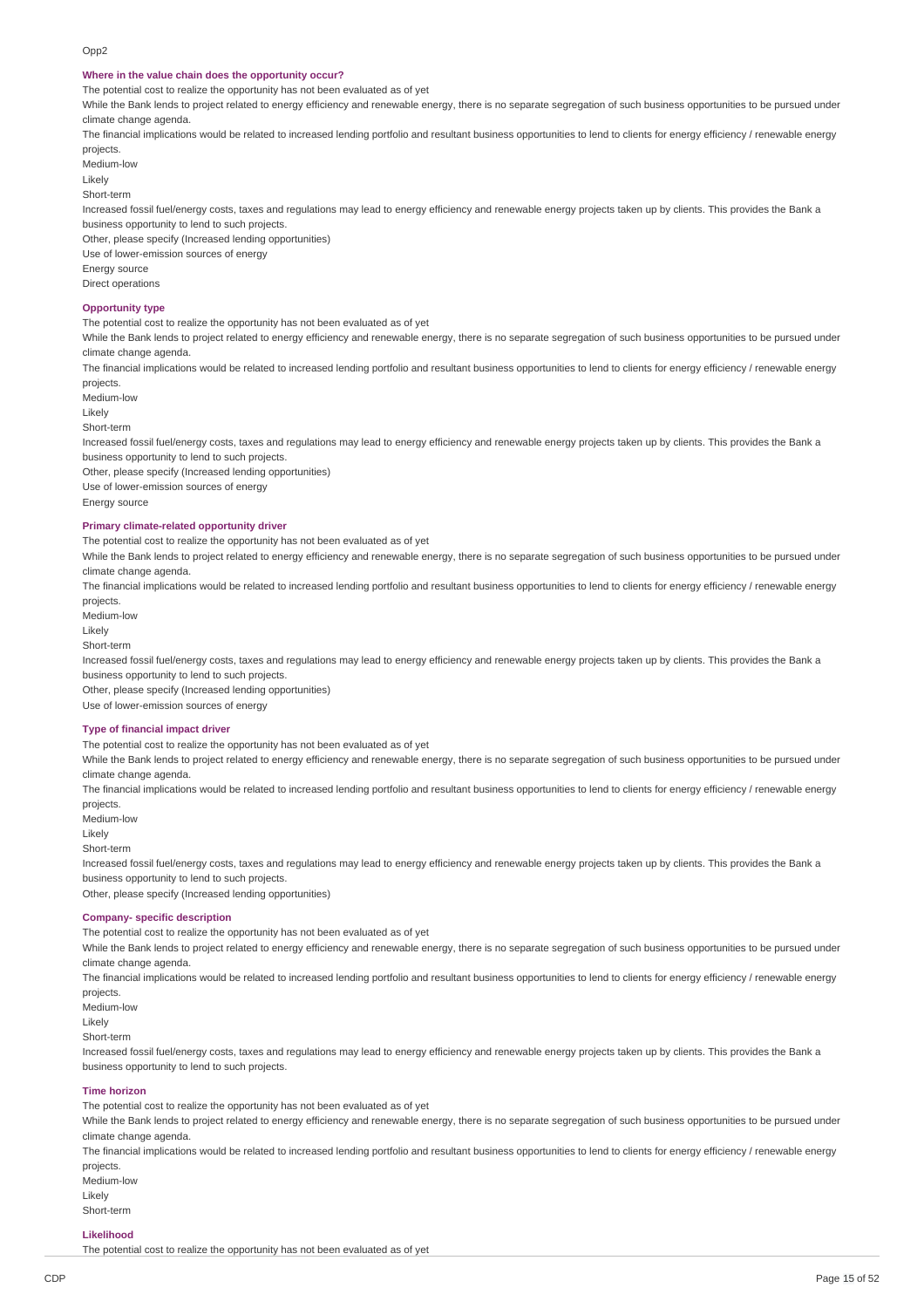While the Bank lends to project related to energy efficiency and renewable energy, there is no separate segregation of such business opportunities to be pursued under climate change agenda.

The financial implications would be related to increased lending portfolio and resultant business opportunities to lend to clients for energy efficiency / renewable energy projects.

Medium-low Likely

#### **Magnitude of impact**

The potential cost to realize the opportunity has not been evaluated as of yet

While the Bank lends to project related to energy efficiency and renewable energy, there is no separate segregation of such business opportunities to be pursued under climate change agenda.

The financial implications would be related to increased lending portfolio and resultant business opportunities to lend to clients for energy efficiency / renewable energy projects.

Medium-low

#### **Potential financial impact**

The potential cost to realize the opportunity has not been evaluated as of yet

While the Bank lends to project related to energy efficiency and renewable energy, there is no separate segregation of such business opportunities to be pursued under climate change agenda.

The financial implications would be related to increased lending portfolio and resultant business opportunities to lend to clients for energy efficiency / renewable energy projects.

#### **Explanation of financial impact**

The potential cost to realize the opportunity has not been evaluated as of yet

While the Bank lends to project related to energy efficiency and renewable energy, there is no separate segregation of such business opportunities to be pursued under climate change agenda.

The financial implications would be related to increased lending portfolio and resultant business opportunities to lend to clients for energy efficiency / renewable energy projects.

#### **Strategy to realize opportunity**

The potential cost to realize the opportunity has not been evaluated as of yet

While the Bank lends to project related to energy efficiency and renewable energy, there is no separate segregation of such business opportunities to be pursued under climate change agenda.

#### **Cost to realize opportunity**

The potential cost to realize the opportunity has not been evaluated as of yet

#### **Comment**

The potential cost to realize the opportunity has not been evaluated as of yet

#### **Identifier**

The cost management includes costs associated with monitoring and reporting on Business Responsibility and carbon emissions in various forums, participating in industry forums and thought leaderships on climate change. The actual cost to realize the opportunity has not been evaluated as of yet

The Bank has adopted a Policy Statement on Environment to express its commitment towards sound environmental management, disclose on Business Responsibility initiatives through Business Responsibility Report and emissions reporting through CDP.

There might not be any direct financial implications but increased market and brand value of the Bank will indirectly enable the Bank to expand its business and attract and retain best talent.

Medium-low

Likely

Medium-term

Participating in climate change advocacy and voluntary disclosures on climate change will help the Bank enhance its reputation as a responsible corporate citizen. This in turn will increase the Bank's opportunities to gain access to new markets.

Other, please specify (Being a responsible organization)

Access to new markets Markets Direct operations Opp3

### **Where in the value chain does the opportunity occur?**

The cost management includes costs associated with monitoring and reporting on Business Responsibility and carbon emissions in various forums, participating in industry forums and thought leaderships on climate change. The actual cost to realize the opportunity has not been evaluated as of yet

The Bank has adopted a Policy Statement on Environment to express its commitment towards sound environmental management, disclose on Business Responsibility initiatives through Business Responsibility Report and emissions reporting through CDP.

There might not be any direct financial implications but increased market and brand value of the Bank will indirectly enable the Bank to expand its business and attract and retain best talent.

Medium-low

Likely

Medium-term

Participating in climate change advocacy and voluntary disclosures on climate change will help the Bank enhance its reputation as a responsible corporate citizen. This in turn will increase the Bank's opportunities to gain access to new markets.

Other, please specify (Being a responsible organization)

Access to new markets

Markets Direct operations

### **Opportunity type**

The cost management includes costs associated with monitoring and reporting on Business Responsibility and carbon emissions in various forums, participating in industry forums and thought leaderships on climate change. The actual cost to realize the opportunity has not been evaluated as of yet

The Bank has adopted a Policy Statement on Environment to express its commitment towards sound environmental management, disclose on Business Responsibility initiatives through Business Responsibility Report and emissions reporting through CDP.

There might not be any direct financial implications but increased market and brand value of the Bank will indirectly enable the Bank to expand its business and attract and retain best talent.

Medium-low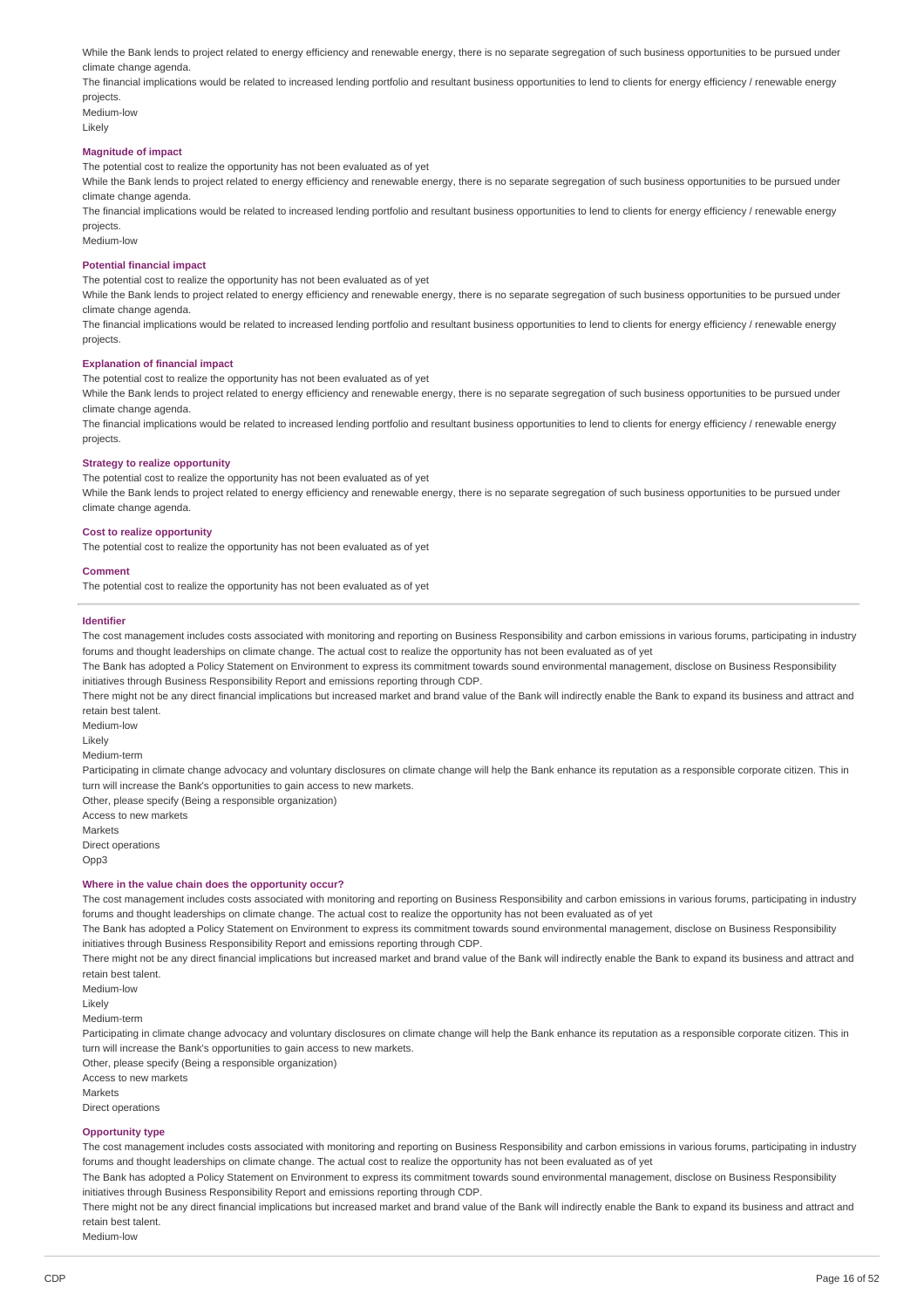Likely Medium-term Participating in climate change advocacy and voluntary disclosures on climate change will help the Bank enhance its reputation as a responsible corporate citizen. This in turn will increase the Bank's opportunities to gain access to new markets. Other, please specify (Being a responsible organization) Access to new markets Markets

#### **Primary climate-related opportunity driver**

The cost management includes costs associated with monitoring and reporting on Business Responsibility and carbon emissions in various forums, participating in industry forums and thought leaderships on climate change. The actual cost to realize the opportunity has not been evaluated as of yet

The Bank has adopted a Policy Statement on Environment to express its commitment towards sound environmental management, disclose on Business Responsibility initiatives through Business Responsibility Report and emissions reporting through CDP.

There might not be any direct financial implications but increased market and brand value of the Bank will indirectly enable the Bank to expand its business and attract and retain best talent.

Medium-low

Likely

Medium-term

Participating in climate change advocacy and voluntary disclosures on climate change will help the Bank enhance its reputation as a responsible corporate citizen. This in turn will increase the Bank's opportunities to gain access to new markets.

Other, please specify (Being a responsible organization)

Access to new markets

#### **Type of financial impact driver**

The cost management includes costs associated with monitoring and reporting on Business Responsibility and carbon emissions in various forums, participating in industry forums and thought leaderships on climate change. The actual cost to realize the opportunity has not been evaluated as of yet

The Bank has adopted a Policy Statement on Environment to express its commitment towards sound environmental management, disclose on Business Responsibility initiatives through Business Responsibility Report and emissions reporting through CDP.

There might not be any direct financial implications but increased market and brand value of the Bank will indirectly enable the Bank to expand its business and attract and retain best talent.

Medium-low

Likely

Medium-term

Participating in climate change advocacy and voluntary disclosures on climate change will help the Bank enhance its reputation as a responsible corporate citizen. This in turn will increase the Bank's opportunities to gain access to new markets.

Other, please specify (Being a responsible organization)

#### **Company- specific description**

The cost management includes costs associated with monitoring and reporting on Business Responsibility and carbon emissions in various forums, participating in industry forums and thought leaderships on climate change. The actual cost to realize the opportunity has not been evaluated as of yet

The Bank has adopted a Policy Statement on Environment to express its commitment towards sound environmental management, disclose on Business Responsibility initiatives through Business Responsibility Report and emissions reporting through CDP.

There might not be any direct financial implications but increased market and brand value of the Bank will indirectly enable the Bank to expand its business and attract and retain best talent.

Medium-low

Likely

Medium-term

Participating in climate change advocacy and voluntary disclosures on climate change will help the Bank enhance its reputation as a responsible corporate citizen. This in turn will increase the Bank's opportunities to gain access to new markets.

#### **Time horizon**

The cost management includes costs associated with monitoring and reporting on Business Responsibility and carbon emissions in various forums, participating in industry forums and thought leaderships on climate change. The actual cost to realize the opportunity has not been evaluated as of yet

The Bank has adopted a Policy Statement on Environment to express its commitment towards sound environmental management, disclose on Business Responsibility initiatives through Business Responsibility Report and emissions reporting through CDP.

There might not be any direct financial implications but increased market and brand value of the Bank will indirectly enable the Bank to expand its business and attract and retain best talent.

Medium-low Likely

Medium-term

#### **Likelihood**

The cost management includes costs associated with monitoring and reporting on Business Responsibility and carbon emissions in various forums, participating in industry forums and thought leaderships on climate change. The actual cost to realize the opportunity has not been evaluated as of yet

The Bank has adopted a Policy Statement on Environment to express its commitment towards sound environmental management, disclose on Business Responsibility initiatives through Business Responsibility Report and emissions reporting through CDP.

There might not be any direct financial implications but increased market and brand value of the Bank will indirectly enable the Bank to expand its business and attract and retain best talent.

Likely

#### **Magnitude of impact**

The cost management includes costs associated with monitoring and reporting on Business Responsibility and carbon emissions in various forums, participating in industry forums and thought leaderships on climate change. The actual cost to realize the opportunity has not been evaluated as of yet

The Bank has adopted a Policy Statement on Environment to express its commitment towards sound environmental management, disclose on Business Responsibility initiatives through Business Responsibility Report and emissions reporting through CDP.

There might not be any direct financial implications but increased market and brand value of the Bank will indirectly enable the Bank to expand its business and attract and retain best talent.

Medium-low

#### **Potential financial impact**

The cost management includes costs associated with monitoring and reporting on Business Responsibility and carbon emissions in various forums, participating in industry forums and thought leaderships on climate change. The actual cost to realize the opportunity has not been evaluated as of yet

The Bank has adopted a Policy Statement on Environment to express its commitment towards sound environmental management, disclose on Business Responsibility

Medium-low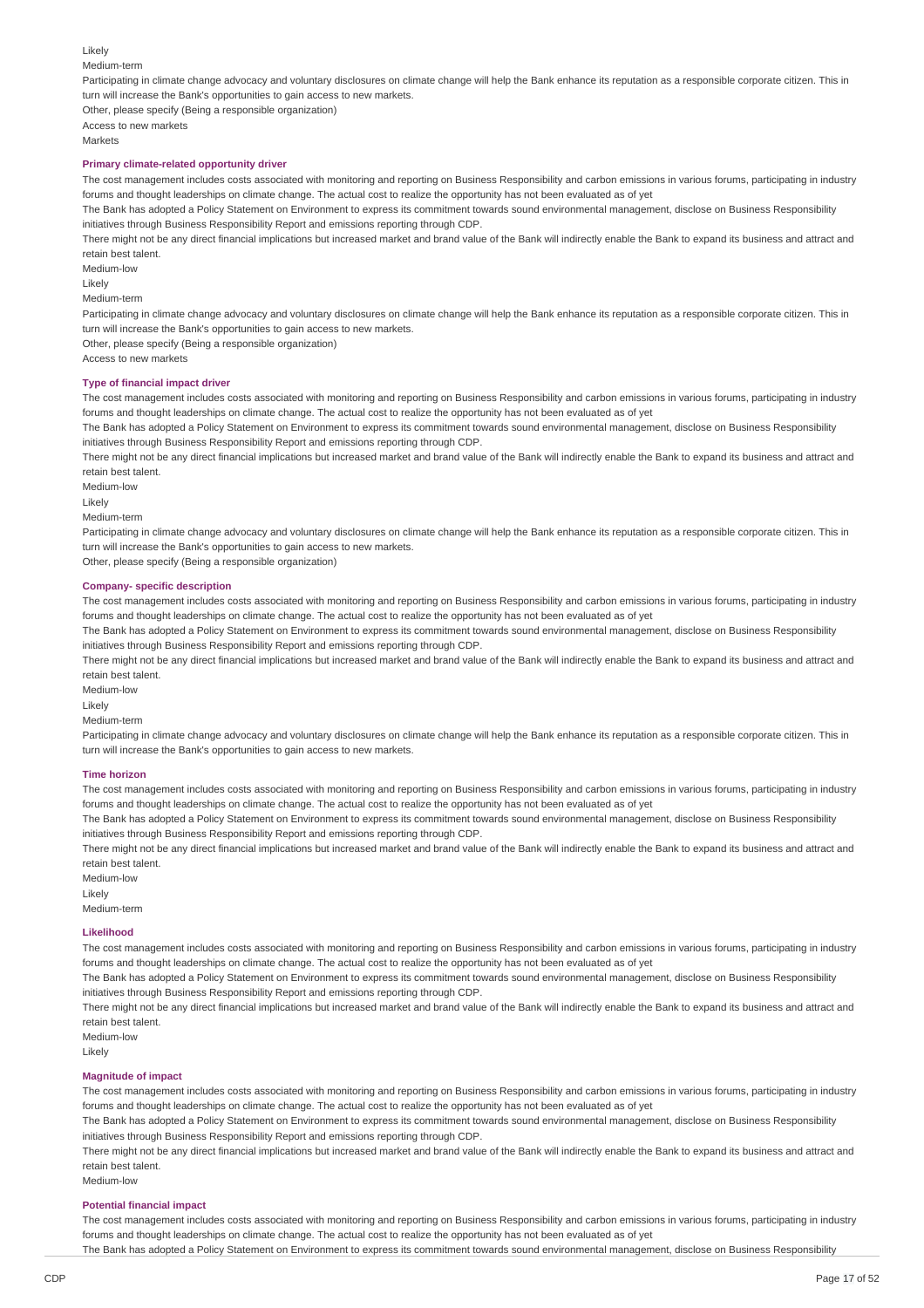initiatives through Business Responsibility Report and emissions reporting through CDP.

There might not be any direct financial implications but increased market and brand value of the Bank will indirectly enable the Bank to expand its business and attract and retain best talent.

### **Explanation of financial impact**

The cost management includes costs associated with monitoring and reporting on Business Responsibility and carbon emissions in various forums, participating in industry forums and thought leaderships on climate change. The actual cost to realize the opportunity has not been evaluated as of yet

The Bank has adopted a Policy Statement on Environment to express its commitment towards sound environmental management, disclose on Business Responsibility initiatives through Business Responsibility Report and emissions reporting through CDP.

There might not be any direct financial implications but increased market and brand value of the Bank will indirectly enable the Bank to expand its business and attract and retain best talent.

### **Strategy to realize opportunity**

The cost management includes costs associated with monitoring and reporting on Business Responsibility and carbon emissions in various forums, participating in industry forums and thought leaderships on climate change. The actual cost to realize the opportunity has not been evaluated as of vet The Bank has adopted a Policy Statement on Environment to express its commitment towards sound environmental management, disclose on Business Responsibility

initiatives through Business Responsibility Report and emissions reporting through CDP.

#### **Cost to realize opportunity**

The cost management includes costs associated with monitoring and reporting on Business Responsibility and carbon emissions in various forums, participating in industry forums and thought leaderships on climate change. The actual cost to realize the opportunity has not been evaluated as of yet

#### **Comment**

The cost management includes costs associated with monitoring and reporting on Business Responsibility and carbon emissions in various forums, participating in industry forums and thought leaderships on climate change. The actual cost to realize the opportunity has not been evaluated as of yet

### C2.5

#### **(C2.5) Describe where and how the identified risks and opportunities have impacted your business.**

|                                                         | Impact              | <b>Description</b>                                                                                                                                                                                                                                                                                                                                                                                                                                                                                                                                                                                                                                                                                                                                                                                                                                                                                                                                                                                                                                                                                                                      |
|---------------------------------------------------------|---------------------|-----------------------------------------------------------------------------------------------------------------------------------------------------------------------------------------------------------------------------------------------------------------------------------------------------------------------------------------------------------------------------------------------------------------------------------------------------------------------------------------------------------------------------------------------------------------------------------------------------------------------------------------------------------------------------------------------------------------------------------------------------------------------------------------------------------------------------------------------------------------------------------------------------------------------------------------------------------------------------------------------------------------------------------------------------------------------------------------------------------------------------------------|
| Products<br>and<br>services                             |                     | Impacted Digitization has been one of the key business focus area for the Bank. Kotak has developed various products and services that enable customers to conduct banking transactions on a<br>digital platform. These digital products and services contribute use energy efficient technology and contribute to significant paper savings as well. Aligned to the Government of India's 'Digital<br>India' programme, the Bank focuses on its use of digital products and services resulting in reduced paper consumption and carbon footprint. The Bank encourages customers to choose e-<br>statements for their credit cards. Kotak has overhauled its processes in a way that not only improves customer experience but also reduces environmental impacts associated with its<br>products and services. For example, project velocity was launched to encourage a paperless environment. The project ensured that all types of physical and call-based service requests are<br>processed digitally with minimal manual intervention. This led to a significant reduction of physical forms, thereby reducing paper consumption. |
| Supply<br>chain<br>and/or<br>value<br>chain             | Not yet<br>impacted |                                                                                                                                                                                                                                                                                                                                                                                                                                                                                                                                                                                                                                                                                                                                                                                                                                                                                                                                                                                                                                                                                                                                         |
| Adaptation   Not yet<br>and<br>mitigation<br>activities | impacted            |                                                                                                                                                                                                                                                                                                                                                                                                                                                                                                                                                                                                                                                                                                                                                                                                                                                                                                                                                                                                                                                                                                                                         |
| in R&D                                                  |                     | Investment   Impacted   Kotak's Innovation Lab' in Bengaluru was launched in 2016 with the aim of providing our customers with superior services and tap into the future of technology. The lab is a dedicated space<br>to partner with startups in the fintech ecosystem and test these concepts to launch them into commercial products. The Kotak Innovation Lab co-creates unique solutions across diverse<br>areas in banking and finance. They include initiatives related to blockchain, banking API, artificial intelligence, analytics among others.                                                                                                                                                                                                                                                                                                                                                                                                                                                                                                                                                                           |
|                                                         |                     | Operations   Impacted   During the reporting period, several initiatives were undertaken to actively reduce electricity consumption at several Kotak offices. For example, Kotak's server windows landscape was<br>extensively virtualized, energy efficient HVAC systems were introduced and systems were put in place for careful monitoring and reporting of electricity consumption. The Bank also ensures<br>that all its new offices across India are fitted with new and energy efficient technology The Bank has undertaken several measures to address water wastage and water conservation at its<br>large offices. The Bank's initiative to save water includes installation of Auto Power Generated & Conserved (APGC) and urinal flushing sensors in specific offices. Rainwater harvesting<br>structures have also been installed at some office premises                                                                                                                                                                                                                                                                 |
| Other,<br>please<br>specify                             | Please<br>select    |                                                                                                                                                                                                                                                                                                                                                                                                                                                                                                                                                                                                                                                                                                                                                                                                                                                                                                                                                                                                                                                                                                                                         |

### C2.6

#### (C2.6) Describe where and how the identified risks and opportunities have factored into your financial planning process.

|                                              |                     | <b>Relevance Description</b>                                                                                                                                                                                                                                                                          |
|----------------------------------------------|---------------------|-------------------------------------------------------------------------------------------------------------------------------------------------------------------------------------------------------------------------------------------------------------------------------------------------------|
| Revenues                                     | Not<br>impacted     |                                                                                                                                                                                                                                                                                                       |
| Operating costs                              | Impacted            | As a result of the Bank's energy savings and reduction in electricity and paper consumption, Kotak's operating costs has reduced.                                                                                                                                                                     |
| Capital expenditures /<br>capital allocation | Impacted            | Kotak allocates a portion of its annual budget for expenses to be incurred towards investing in renewable energy, developing energy efficient infrastructure, acquiring LEED<br>certifications and increasing the use of green technology.                                                            |
| Acquisitions and<br>divestments              | Not<br>impacted     |                                                                                                                                                                                                                                                                                                       |
| Access to capital                            | Impacted            | Through the implementation of responsible environmental and social management practices within its business operations, Kotak is going beyond just compliance to statutory<br>requlations. This in turn will help the Bank improve its market value and enhance its access to capital from investors. |
| Assets                                       | Not yet<br>impacted |                                                                                                                                                                                                                                                                                                       |
| Liabilities                                  | Not yet<br>impacted |                                                                                                                                                                                                                                                                                                       |
| Other                                        | Please<br>select    |                                                                                                                                                                                                                                                                                                       |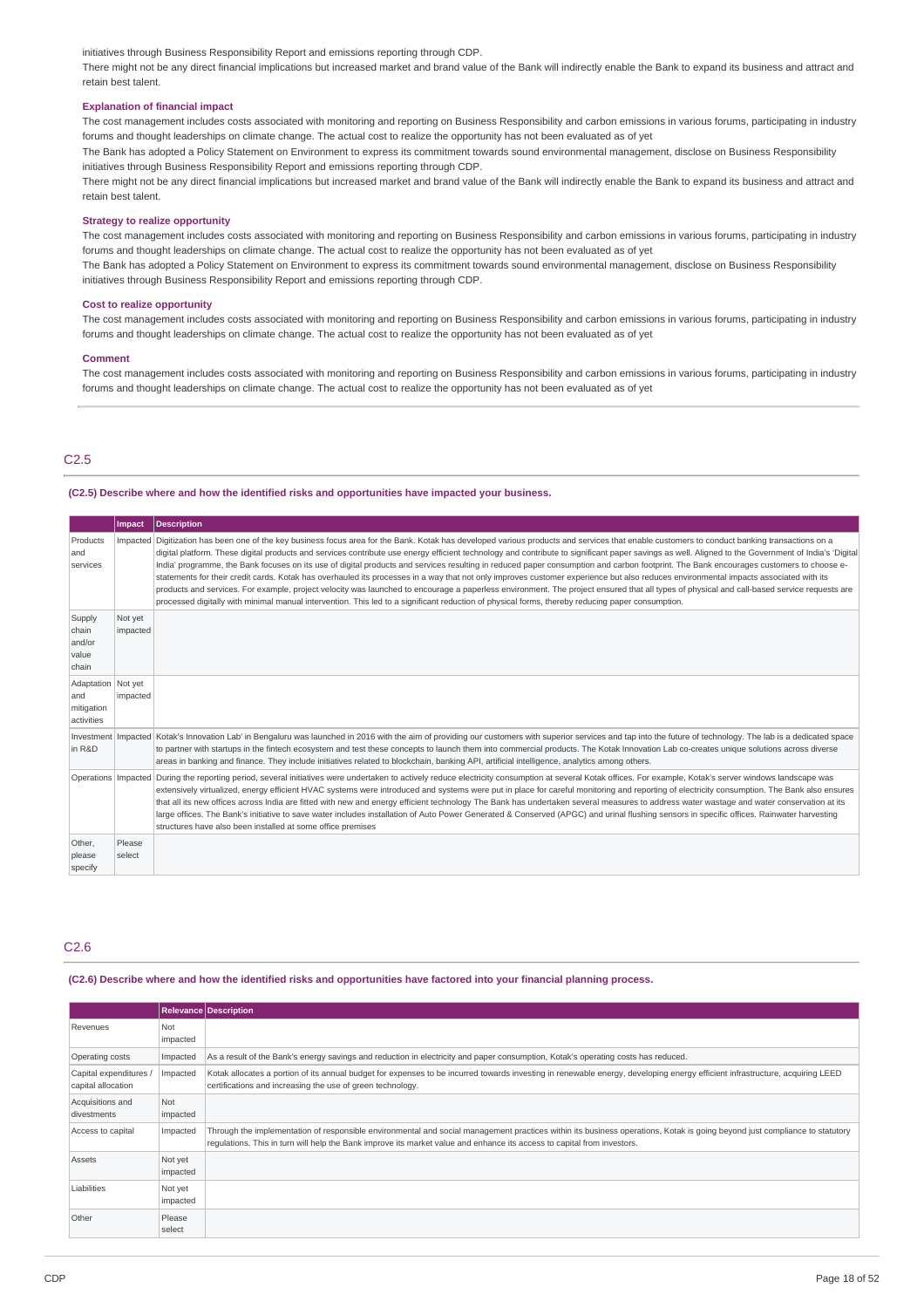### C3. Business Strategy

#### C3.1

**(C3.1) Are climate-related issues integrated into your business strategy?** No

### C3.1f

**(C3.1f) Why are climate-related issues not integrated into your business objectives and strategy?**

Kotak continuously takes steps to reduce all possible environmental impacts arising from its operations by using all its resources efficiently. However, it is yet to fully integrate its climate change initiatives into business strategy. The Bank has positioned the organization favorably to address key risks and opportunities arising out of climate change in the area of its investments.

Governed by the Policy Statement on environmental management, the bank has carried out various energy saving, waste and water management and digital innovation programmes to avoid paper usage. Initiatives such as consolidation of data centres for reducing overall energy and water consumption, visualization of servers and storage infrastructure, installation and servicing of LED lights and occupancy sensors and installation of capacitors at the chiller end of Heating Ventilation and Air Conditioning (HVAC) systems demonstrate Kotak's commitment towards sustainability.

To achieve optimum utilization of resources, the Bank encourages usage of video conferencing on cloud to facilitate interactions without travel, installation of water harvesting structures at select office premises, and paper saving initiatives. We are educating customers to move to paperless transactions, via internet and mobile banking, thereby reducing the paper consumption.

The Bank intends to invest in initiatives towards emissions reduction and renewable energy projects in the foreseeable future. Kotak is cognizant that climate outcomes can potentially effect specific business units of the group and their portfolio return on investment over a long term period. For the foreseeable future, the Bank also expects to incorporate measures to increase our climate resilience by lowering our exposure to physical risks, improving our performance, setting up steps towards financing low-carbon transition, and facilitate better accounting and disclosure of climate related risks and opportunity**.**

### C4. Targets and performance

### C4.1

**(C4.1) Did you have an emissions target that was active in the reporting year?** No target

### C4.1c

(C4.1c) Explain why you do not have emissions target and forecast how your emissions will change over the next five years.

| <b>Primary</b><br><b>Ireason</b>                          | <b>Five-year forecast</b>                                                               | Please explain                                                                                                                                                                                                                                                                                                                                                                                                                                                                                                                                                                                                                                                                                  |
|-----------------------------------------------------------|-----------------------------------------------------------------------------------------|-------------------------------------------------------------------------------------------------------------------------------------------------------------------------------------------------------------------------------------------------------------------------------------------------------------------------------------------------------------------------------------------------------------------------------------------------------------------------------------------------------------------------------------------------------------------------------------------------------------------------------------------------------------------------------------------------|
| Row We are<br>planning to<br>introduce a<br>target in the | The footprint of the organisation has increased to 1,388 branches and 2,199 ATMs across | We are currently focusing on implementing environmental management systems and energy<br>689 locations across India. While the Bank will continue to expand its presence, the increase saving initiatives across all our facilities in India in a phased manner. Through these initiatives, we<br>in physical infrastructure will be limited due to our increased commitment of providing digital intend to measure energy usage and capture associated savings within our operations. Post the<br>banking solutions. Hence, over the next five years, we do not see any significant increase in successful execution of these programmes, we anticipate to set realistic targets to reduce our |
| next two<br>vears                                         | GHG emissions.                                                                          | emissions and carbon footprint.                                                                                                                                                                                                                                                                                                                                                                                                                                                                                                                                                                                                                                                                 |

### C4.2

**(C4.2) Provide details of other key climate-related targets not already reported in question C4.1/a/b.**

### C4.3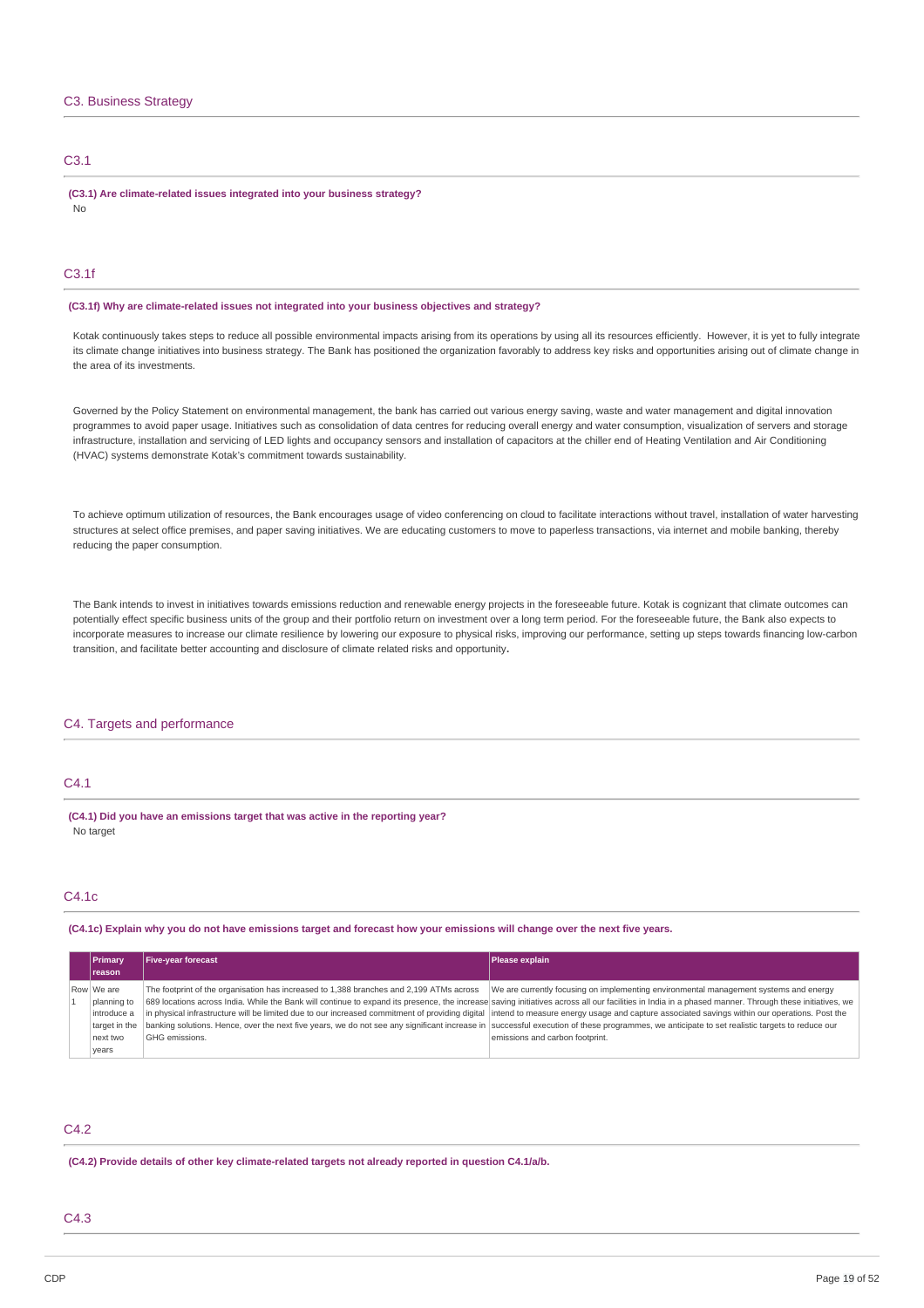#### (C4.3) Did you have emissions reduction initiatives that were active within the reporting year? Note that this can include those in the planning and/or **implementation phases.**

Yes

### C4.3a

### (C4.3a) Identify the total number of projects at each stage of development, and for those in the implementation stages, the estimated CO2e savings.

|                           | Number of projects | Total estimated annual CO2e savings in metric tonnes CO2e (only for rows marked *) |
|---------------------------|--------------------|------------------------------------------------------------------------------------|
| Under investigation       |                    |                                                                                    |
| To be implemented*        |                    |                                                                                    |
| Implementation commenced* |                    |                                                                                    |
| Implemented*              | 21                 | 543.7                                                                              |
| Not to be implemented     |                    |                                                                                    |

### C4.3b

#### **(C4.3b) Provide details on the initiatives implemented in the reporting year in the table below.**

#### **Activity type**

The frequency of AHU is decreased if the occupancy of the office is less in number. **Ongoing** Please select Voluntary Scope 2 (location-based) 27.53 HVAC Energy efficiency: Building services

#### **Description of activity**

The frequency of AHU is decreased if the occupancy of the office is less in number.

Ongoing Please select Voluntary Scope 2 (location-based) 27.53 HVAC

#### **Estimated annual CO2e savings (metric tonnes CO2e)**

The frequency of AHU is decreased if the occupancy of the office is less in number. Ongoing Please select Voluntary Scope 2 (location-based) 27.53

#### **Scope**

The frequency of AHU is decreased if the occupancy of the office is less in number. Ongoing Please select Voluntary Scope 2 (location-based)

#### **Voluntary/Mandatory**

The frequency of AHU is decreased if the occupancy of the office is less in number. Ongoing Please select Voluntary

### **Annual monetary savings (unit currency – as specified in CC0.4)**

The frequency of AHU is decreased if the occupancy of the office is less in number. Ongoing

Please select

### **Investment required (unit currency – as specified in CC0.4)**

The frequency of AHU is decreased if the occupancy of the office is less in number. Ongoing Please select

### **Payback period**

The frequency of AHU is decreased if the occupancy of the office is less in number. Ongoing Please select

### **Estimated lifetime of the initiative**

The frequency of AHU is decreased if the occupancy of the office is less in number. **Ongoing**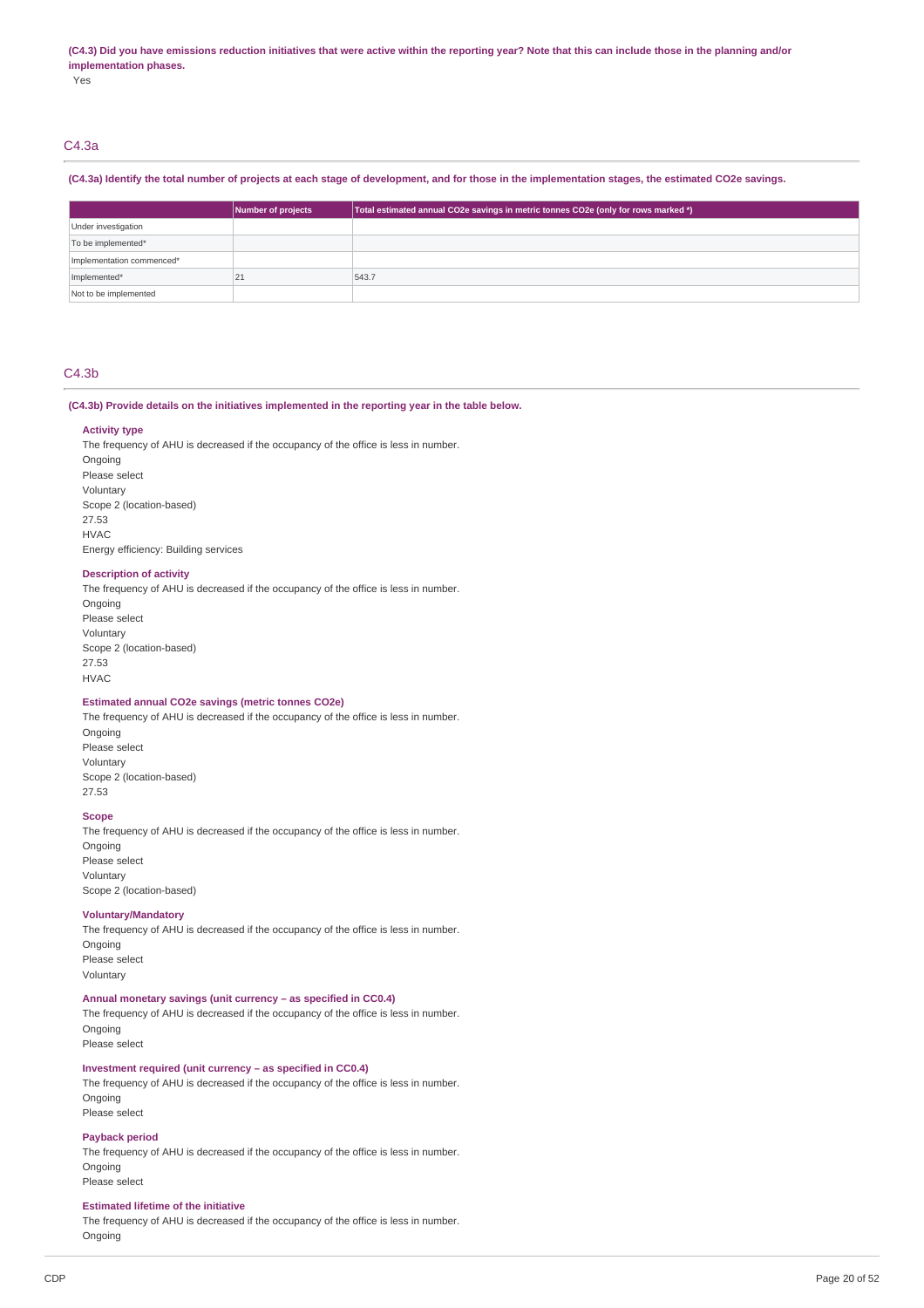#### **Comment**

The frequency of AHU is decreased if the occupancy of the office is less in number.

#### **Activity type**

The AHU fresh air unit is run only for one hour in the morning and one hour in the evening. Ongoing Please select Voluntary Scope 2 (location-based) 16.92 HVAC Energy efficiency: Building services

### **Description of activity**

The AHU fresh air unit is run only for one hour in the morning and one hour in the evening.

Ongoing Please select Voluntary Scope 2 (location-based) 16.92 HVAC

#### **Estimated annual CO2e savings (metric tonnes CO2e)**

The AHU fresh air unit is run only for one hour in the morning and one hour in the evening. **Ongoing** Please select Voluntary Scope 2 (location-based) 16.92

#### **Scope**

The AHU fresh air unit is run only for one hour in the morning and one hour in the evening. Ongoing Please select Voluntary Scope 2 (location-based)

#### **Voluntary/Mandatory**

The AHU fresh air unit is run only for one hour in the morning and one hour in the evening. **Ongoing** Please select Voluntary

### **Annual monetary savings (unit currency – as specified in CC0.4)**

The AHU fresh air unit is run only for one hour in the morning and one hour in the evening. Ongoing

Please select

### **Investment required (unit currency – as specified in CC0.4)**

The AHU fresh air unit is run only for one hour in the morning and one hour in the evening. Ongoing Please select

#### **Payback period**

The AHU fresh air unit is run only for one hour in the morning and one hour in the evening. Ongoing Please select

### **Estimated lifetime of the initiative**

The AHU fresh air unit is run only for one hour in the morning and one hour in the evening. Ongoing

### **Comment**

The AHU fresh air unit is run only for one hour in the morning and one hour in the evening.

### **Activity type**

The exhaust fans and lights are turned off in the parking area if occupancy is less.

Ongoing Please select Voluntary Scope 2 (location-based) 30.31 Building controls Energy efficiency: Building services

### **Description of activity**

The exhaust fans and lights are turned off in the parking area if occupancy is less. Ongoing Please select Voluntary Scope 2 (location-based) 30.31 Building controls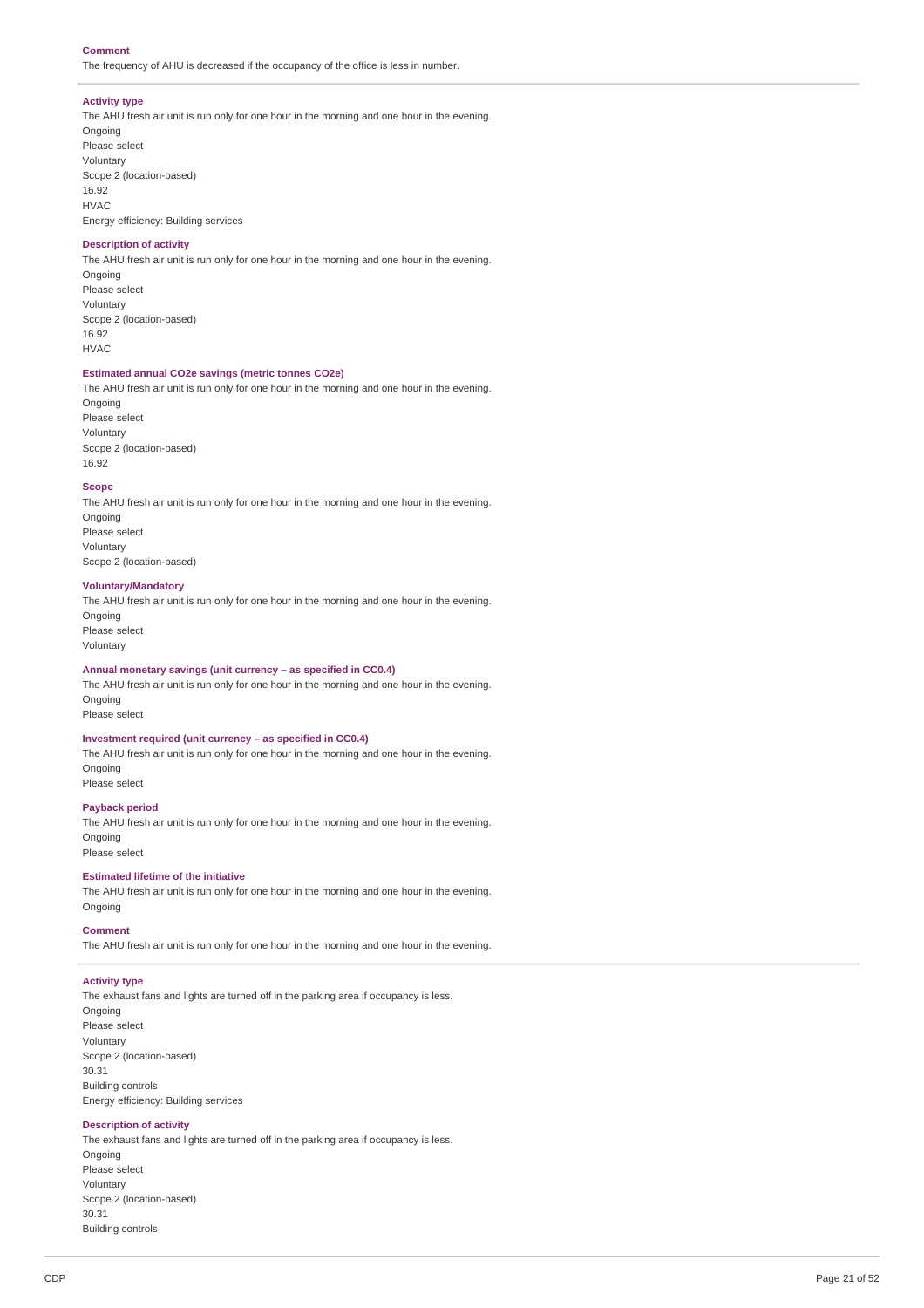#### **Estimated annual CO2e savings (metric tonnes CO2e)**

The exhaust fans and lights are turned off in the parking area if occupancy is less. **Ongoing** Please select Voluntary Scope 2 (location-based) 30.31

#### **Scope**

The exhaust fans and lights are turned off in the parking area if occupancy is less. Ongoing

Please select Voluntary Scope 2 (location-based)

#### **Voluntary/Mandatory**

The exhaust fans and lights are turned off in the parking area if occupancy is less. **Ongoing** Please select

Voluntary

### **Annual monetary savings (unit currency – as specified in CC0.4)**

The exhaust fans and lights are turned off in the parking area if occupancy is less. **Ongoing** 

Please select

### **Investment required (unit currency – as specified in CC0.4)**

The exhaust fans and lights are turned off in the parking area if occupancy is less. **Ongoing** Please select

### **Payback period**

The exhaust fans and lights are turned off in the parking area if occupancy is less. Ongoing Please select

### **Estimated lifetime of the initiative**

The exhaust fans and lights are turned off in the parking area if occupancy is less. Ongoing

### **Comment**

The exhaust fans and lights are turned off in the parking area if occupancy is less.

#### **Activity type**

The exhaust fans of washrooms are turned off by monitoring availability of users on the floor Ongoing Please select Voluntary Scope 2 (location-based) 7.83 Building controls Energy efficiency: Building services

#### **Description of activity**

The exhaust fans of washrooms are turned off by monitoring availability of users on the floor Ongoing Please select Voluntary Scope 2 (location-based) 7.83 Building controls

### **Estimated annual CO2e savings (metric tonnes CO2e)**

The exhaust fans of washrooms are turned off by monitoring availability of users on the floor Ongoing Please select Voluntary

Scope 2 (location-based) 7.83

### **Scope**

The exhaust fans of washrooms are turned off by monitoring availability of users on the floor Ongoing Please select Voluntary Scope 2 (location-based)

#### **Voluntary/Mandatory**

The exhaust fans of washrooms are turned off by monitoring availability of users on the floor Ongoing Please select Voluntary

**Annual monetary savings (unit currency – as specified in CC0.4)** The exhaust fans of washrooms are turned off by monitoring availability of users on the floor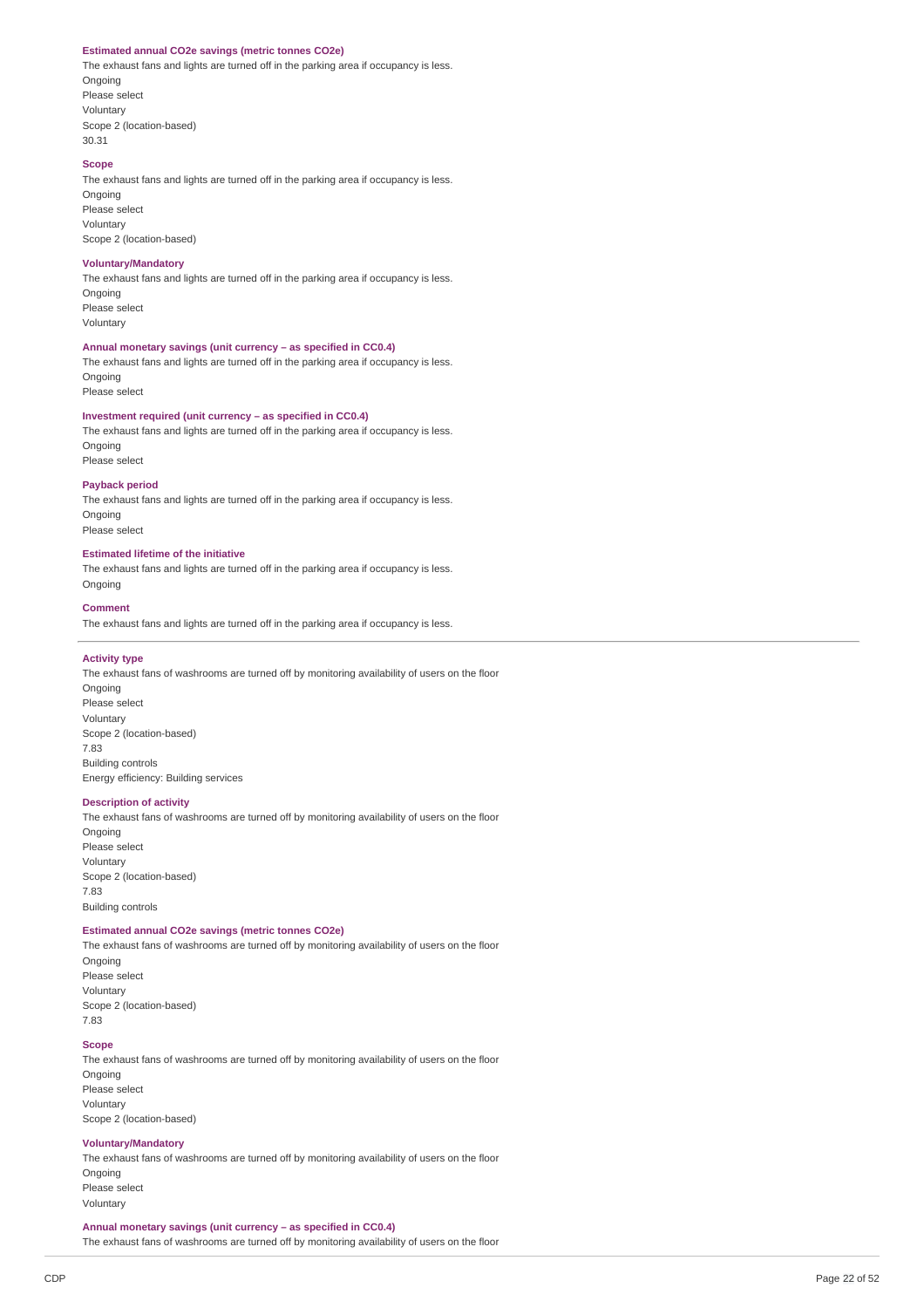#### Ongoing Please select

#### **Investment required (unit currency – as specified in CC0.4)**

The exhaust fans of washrooms are turned off by monitoring availability of users on the floor **Ongoing** Please select

### **Payback period**

The exhaust fans of washrooms are turned off by monitoring availability of users on the floor Ongoing Please select

#### **Estimated lifetime of the initiative**

The exhaust fans of washrooms are turned off by monitoring availability of users on the floor **Ongoing** 

#### **Comment**

The exhaust fans of washrooms are turned off by monitoring availability of users on the floor

#### **Activity type**

Two lifts are set on manual mode after office hour or when occupancy is less in the building. Ongoing Please select Voluntary Scope 2 (location-based) 19.53 Building controls Energy efficiency: Building services

### **Description of activity**

Two lifts are set on manual mode after office hour or when occupancy is less in the building. Ongoing Please select Voluntary Scope 2 (location-based) 19.53 Building controls

### **Estimated annual CO2e savings (metric tonnes CO2e)**

Two lifts are set on manual mode after office hour or when occupancy is less in the building. Ongoing Please select

Voluntary Scope 2 (location-based) 19.53

#### **Scope**

Two lifts are set on manual mode after office hour or when occupancy is less in the building. Ongoing Please select Voluntary Scope 2 (location-based)

#### **Voluntary/Mandatory**

Two lifts are set on manual mode after office hour or when occupancy is less in the building. **Ongoing** Please select Voluntary

#### **Annual monetary savings (unit currency – as specified in CC0.4)**

Two lifts are set on manual mode after office hour or when occupancy is less in the building. Ongoing

Please select

### **Investment required (unit currency – as specified in CC0.4)**

Two lifts are set on manual mode after office hour or when occupancy is less in the building. **Ongoing** Please select

#### **Payback period**

Two lifts are set on manual mode after office hour or when occupancy is less in the building. **Ongoing** Please select

#### **Estimated lifetime of the initiative**

Two lifts are set on manual mode after office hour or when occupancy is less in the building. Ongoing

#### **Comment**

Two lifts are set on manual mode after office hour or when occupancy is less in the building.

### **Activity type**

The exhaust fans and lights of the Cafeteria at all its offices are turned off after cooking period. Ongoing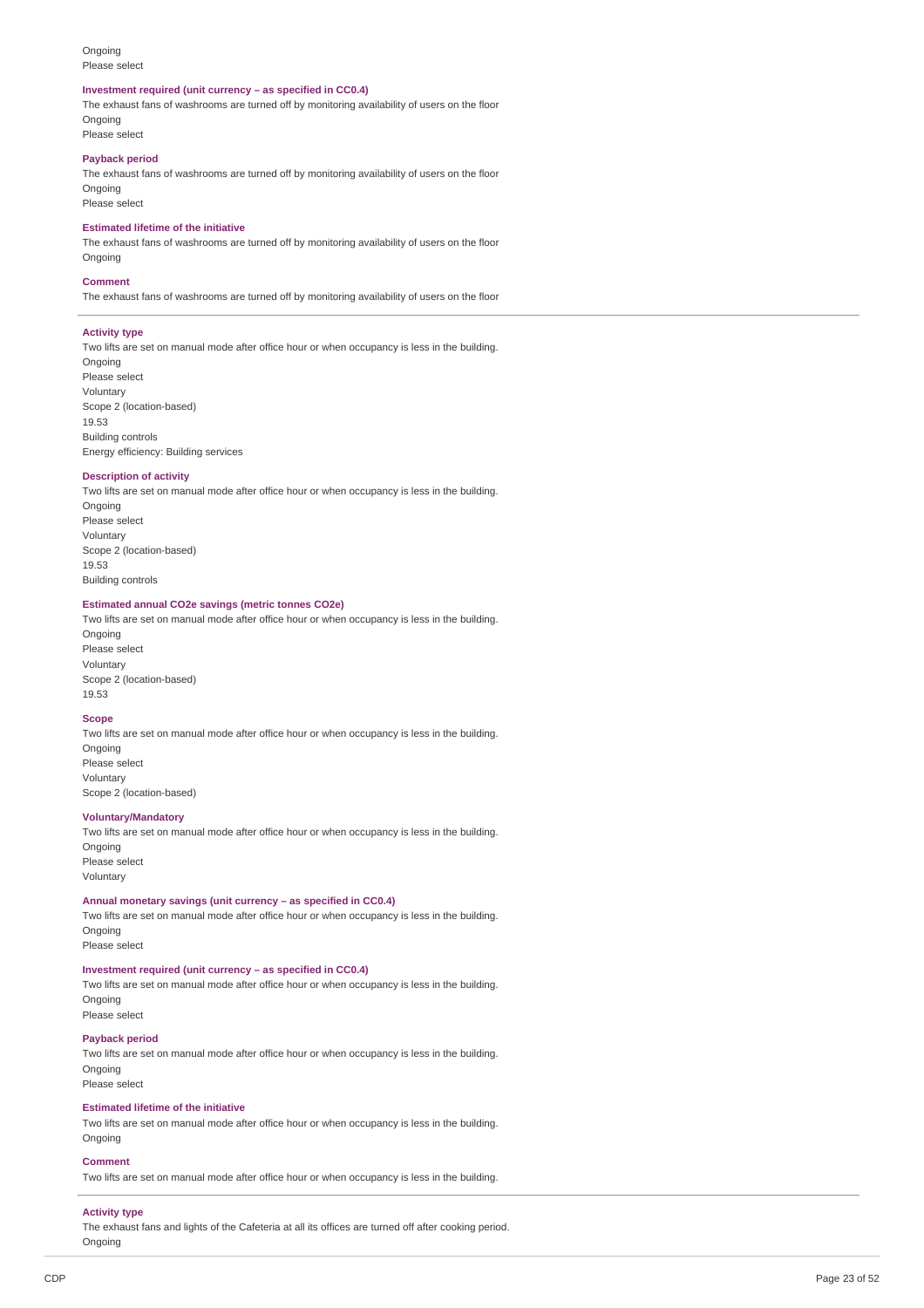Please select Voluntary Scope 2 (location-based) 32.55 Building controls Energy efficiency: Building services

#### **Description of activity**

The exhaust fans and lights of the Cafeteria at all its offices are turned off after cooking period. Ongoing Please select Voluntary Scope 2 (location-based) 32.55 Building controls

### **Estimated annual CO2e savings (metric tonnes CO2e)**

The exhaust fans and lights of the Cafeteria at all its offices are turned off after cooking period. Ongoing Please select

Voluntary Scope 2 (location-based) 32.55

#### **Scope**

The exhaust fans and lights of the Cafeteria at all its offices are turned off after cooking period. Ongoing Please select Voluntary Scope 2 (location-based)

#### **Voluntary/Mandatory**

The exhaust fans and lights of the Cafeteria at all its offices are turned off after cooking period. **Ongoing** Please select

Voluntary

#### **Annual monetary savings (unit currency – as specified in CC0.4)**

The exhaust fans and lights of the Cafeteria at all its offices are turned off after cooking period. **Ongoing** 

Please select

### **Investment required (unit currency – as specified in CC0.4)**

The exhaust fans and lights of the Cafeteria at all its offices are turned off after cooking period. Ongoing Please select

#### **Payback period**

The exhaust fans and lights of the Cafeteria at all its offices are turned off after cooking period. Ongoing Please select

#### **Estimated lifetime of the initiative**

The exhaust fans and lights of the Cafeteria at all its offices are turned off after cooking period. Ongoing

#### **Comment**

The exhaust fans and lights of the Cafeteria at all its offices are turned off after cooking period.

#### **Activity type**

The water body on the 8th floor garden at its corporate office (27BKC, Mumbai, India) is turned off if there is no event being held in that area. Ongoing Please select Voluntary Scope 2 (location-based) 35.22 Building controls Energy efficiency: Building services

#### **Description of activity**

The water body on the 8th floor garden at its corporate office (27BKC, Mumbai, India) is turned off if there is no event being held in that area. Ongoing Please select

Voluntary Scope 2 (location-based) 35.22 Building controls

#### **Estimated annual CO2e savings (metric tonnes CO2e)**

The water body on the 8th floor garden at its corporate office (27BKC, Mumbai, India) is turned off if there is no event being held in that area. Ongoing Please select Voluntary

Scope 2 (location-based) 35.22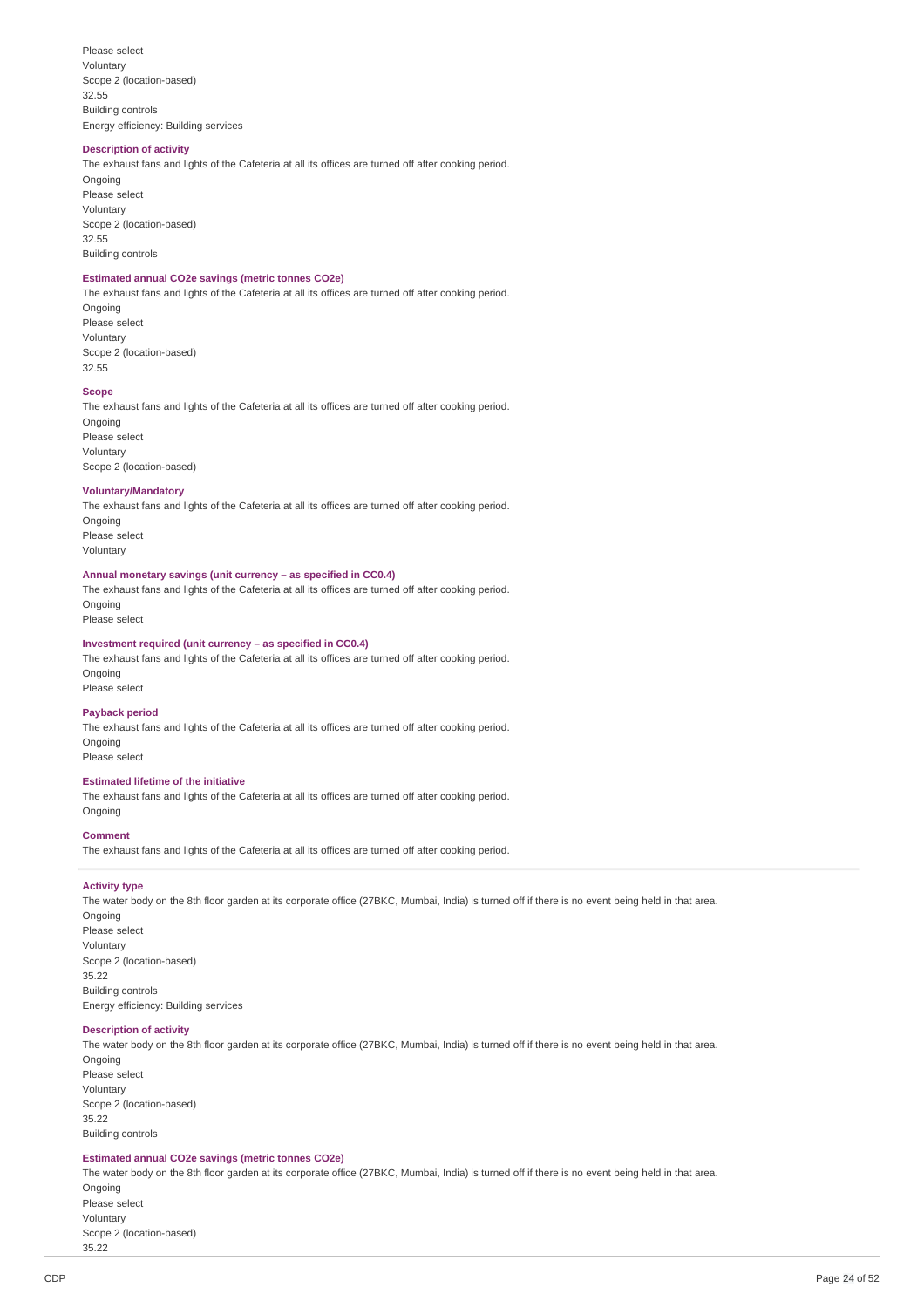#### **Scope**

The water body on the 8th floor garden at its corporate office (27BKC, Mumbai, India) is turned off if there is no event being held in that area. **Ongoing** 

Please select Voluntary Scope 2 (location-based)

#### **Voluntary/Mandatory**

The water body on the 8th floor garden at its corporate office (27BKC, Mumbai, India) is turned off if there is no event being held in that area. Ongoing

Please select Voluntary

#### **Annual monetary savings (unit currency – as specified in CC0.4)**

The water body on the 8th floor garden at its corporate office (27BKC, Mumbai, India) is turned off if there is no event being held in that area. Ongoing

Please select

### **Investment required (unit currency – as specified in CC0.4)**

The water body on the 8th floor garden at its corporate office (27BKC, Mumbai, India) is turned off if there is no event being held in that area. Ongoing Please select

#### **Payback period**

The water body on the 8th floor garden at its corporate office (27BKC, Mumbai, India) is turned off if there is no event being held in that area. Ongoing Please select

### **Estimated lifetime of the initiative**

The water body on the 8th floor garden at its corporate office (27BKC, Mumbai, India) is turned off if there is no event being held in that area. Ongoing

#### **Comment**

The water body on the 8th floor garden at its corporate office (27BKC, Mumbai, India) is turned off if there is no event being held in that area.

#### **Activity type**

The Cafeteria AHU and lights are turned off from 10:30 AM to 12:30PM and 3:00PM to 4:00PM as there is minimal to nil consumers during this period. **Ongoing** 

Please select Voluntary Scope 2 (location-based) 31.54 Building controls Energy efficiency: Building services

#### **Description of activity**

The Cafeteria AHU and lights are turned off from 10:30 AM to 12:30PM and 3:00PM to 4:00PM as there is minimal to nil consumers during this period. Ongoing Please select Voluntary

Scope 2 (location-based) 31.54 Building controls

#### **Estimated annual CO2e savings (metric tonnes CO2e)**

The Cafeteria AHU and lights are turned off from 10:30 AM to 12:30PM and 3:00PM to 4:00PM as there is minimal to nil consumers during this period. **Ongoing** Please select

Voluntary Scope 2 (location-based) 31.54

#### **Scope**

### The Cafeteria AHU and lights are turned off from 10:30 AM to 12:30PM and 3:00PM to 4:00PM as there is minimal to nil consumers during this period. **Ongoing**

Please select Voluntary Scope 2 (location-based)

#### **Voluntary/Mandatory**

The Cafeteria AHU and lights are turned off from 10:30 AM to 12:30PM and 3:00PM to 4:00PM as there is minimal to nil consumers during this period. Ongoing

Please select Voluntary

#### **Annual monetary savings (unit currency – as specified in CC0.4)**

The Cafeteria AHU and lights are turned off from 10:30 AM to 12:30PM and 3:00PM to 4:00PM as there is minimal to nil consumers during this period. **Ongoing** 

Please select

#### **Investment required (unit currency – as specified in CC0.4)**

The Cafeteria AHU and lights are turned off from 10:30 AM to 12:30PM and 3:00PM to 4:00PM as there is minimal to nil consumers during this period. Ongoing

Please select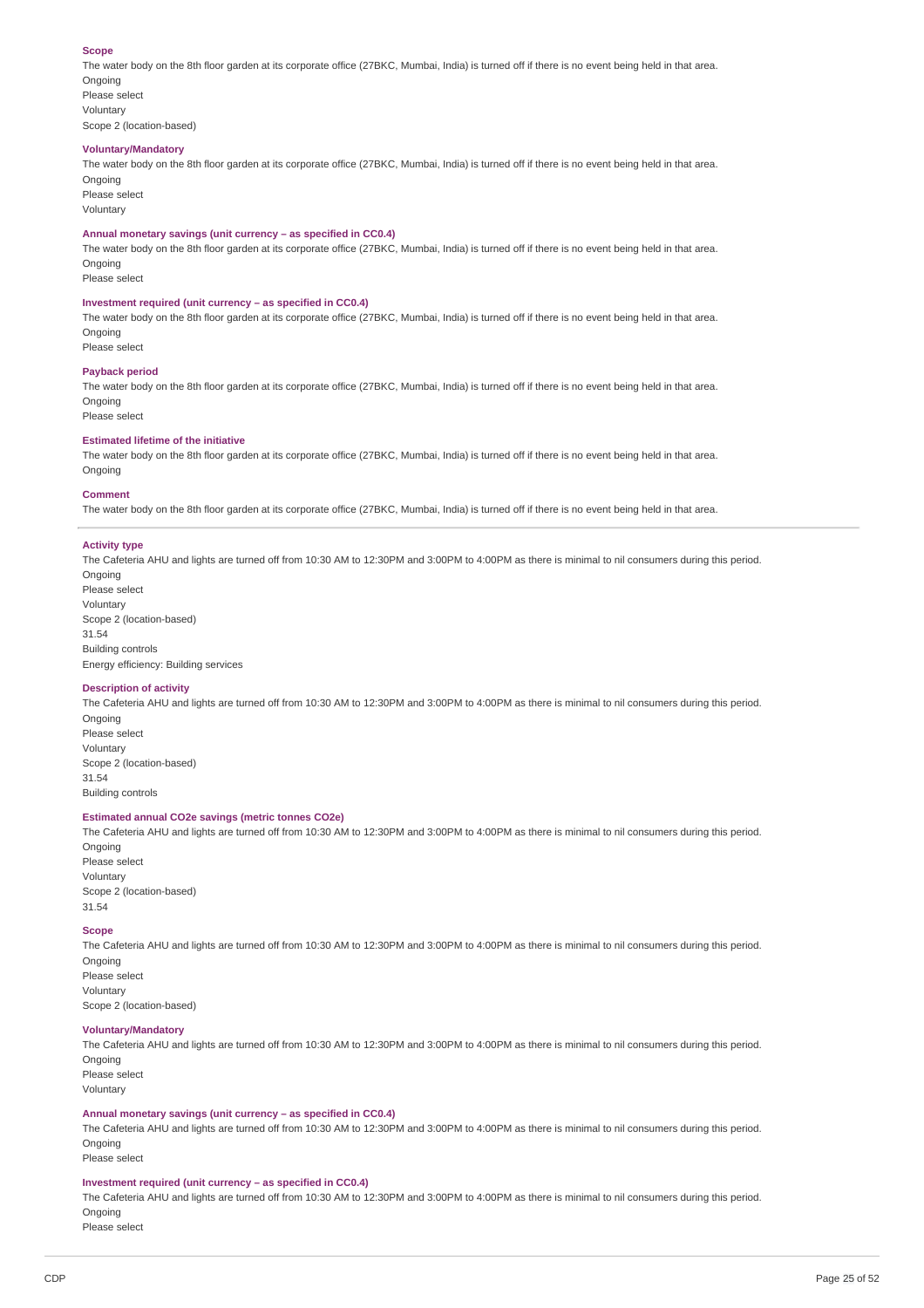### **Payback period**

The Cafeteria AHU and lights are turned off from 10:30 AM to 12:30PM and 3:00PM to 4:00PM as there is minimal to nil consumers during this period. **Ongoing** 

Please select

#### **Estimated lifetime of the initiative**

The Cafeteria AHU and lights are turned off from 10:30 AM to 12:30PM and 3:00PM to 4:00PM as there is minimal to nil consumers during this period. Ongoing

#### **Comment**

The Cafeteria AHU and lights are turned off from 10:30 AM to 12:30PM and 3:00PM to 4:00PM as there is minimal to nil consumers during this period.

#### **Activity type**

The workings of the BTU meter consumption is monitored periodically and turned off when not required. **Ongoing** Please select Voluntary Scope 2 (location-based) 8.92 Process optimization Energy efficiency: Processes

### **Description of activity**

The workings of the BTU meter consumption is monitored periodically and turned off when not required. **Ongoing** Please select Voluntary Scope 2 (location-based) 8.92 Process optimization

#### **Estimated annual CO2e savings (metric tonnes CO2e)**

The workings of the BTU meter consumption is monitored periodically and turned off when not required. Ongoing Please select Voluntary Scope 2 (location-based)

8.92

### **Scope**

The workings of the BTU meter consumption is monitored periodically and turned off when not required. Ongoing Please select Voluntary Scope 2 (location-based)

#### **Voluntary/Mandatory**

The workings of the BTU meter consumption is monitored periodically and turned off when not required. Ongoing Please select

Voluntary

### **Annual monetary savings (unit currency – as specified in CC0.4)**

The workings of the BTU meter consumption is monitored periodically and turned off when not required. Ongoing Please select

**Investment required (unit currency – as specified in CC0.4)**

The workings of the BTU meter consumption is monitored periodically and turned off when not required. Ongoing Please select

### **Payback period**

The workings of the BTU meter consumption is monitored periodically and turned off when not required. **Ongoing** 

Please select

### **Estimated lifetime of the initiative**

The workings of the BTU meter consumption is monitored periodically and turned off when not required. Ongoing

#### **Comment**

The workings of the BTU meter consumption is monitored periodically and turned off when not required.

#### **Activity type**

Maintenance staff undergo regular training on Energy Savings. Ongoing Please select Voluntary Scope 2 (location-based) 5.62 Process optimization Energy efficiency: Processes

#### **Description of activity**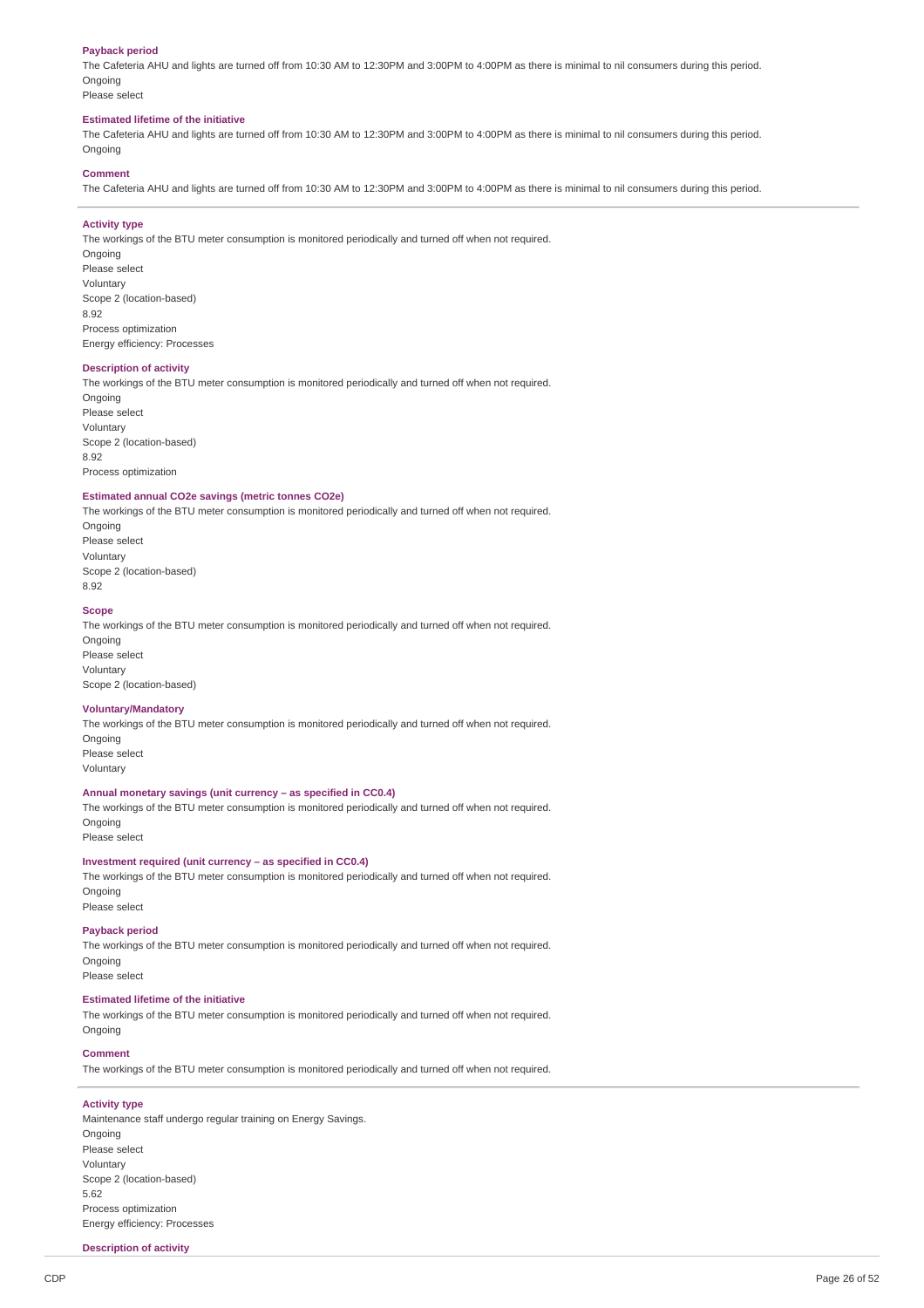Maintenance staff undergo regular training on Energy Savings. Ongoing Please select Voluntary Scope 2 (location-based) 5.62 Process optimization

### **Estimated annual CO2e savings (metric tonnes CO2e)**

Maintenance staff undergo regular training on Energy Savings. Ongoing Please select Voluntary Scope 2 (location-based) 5.62

### **Scope**

Maintenance staff undergo regular training on Energy Savings. Ongoing Please select Voluntary Scope 2 (location-based)

#### **Voluntary/Mandatory**

Maintenance staff undergo regular training on Energy Savings. **Ongoing** Please select Voluntary

**Annual monetary savings (unit currency – as specified in C C 0.4 )** Maintenance staff undergo regular training on Energy Savings. Ongoing Please select

### **Investment required (unit currency – as specified in CC0.4)**

Maintenance staff undergo regular training on Energy Savings. Ongoing Please select

#### **Payback period**

Maintenance staff undergo regular training on Energy Savings. Ongoing Please select

### **Estimated lifetime of the initiative**

Maintenance staff undergo regular training on Energy Savings. Ongoing

#### **Comment**

Maintenance staff undergo regular training on Energy Savings.

### **Activity type**

Replacement of faulty light sensors Ongoing Please select Voluntary Scope 2 (location-based) 3.78 Lighting Energy efficiency: Building services

#### **Description of activity**

Replacement of faulty light sensors Ongoing Please select Voluntary Scope 2 (location-based) 3.78 Lighting

### **Estimated annual CO2e savings (metric tonnes CO2e)**

Replacement of faulty light sensors Ongoing Please select Voluntary Scope 2 (location-based) 3.78

### **Scope**

Replacement of faulty light sensors Ongoing Please select Voluntary Scope 2 (location-based)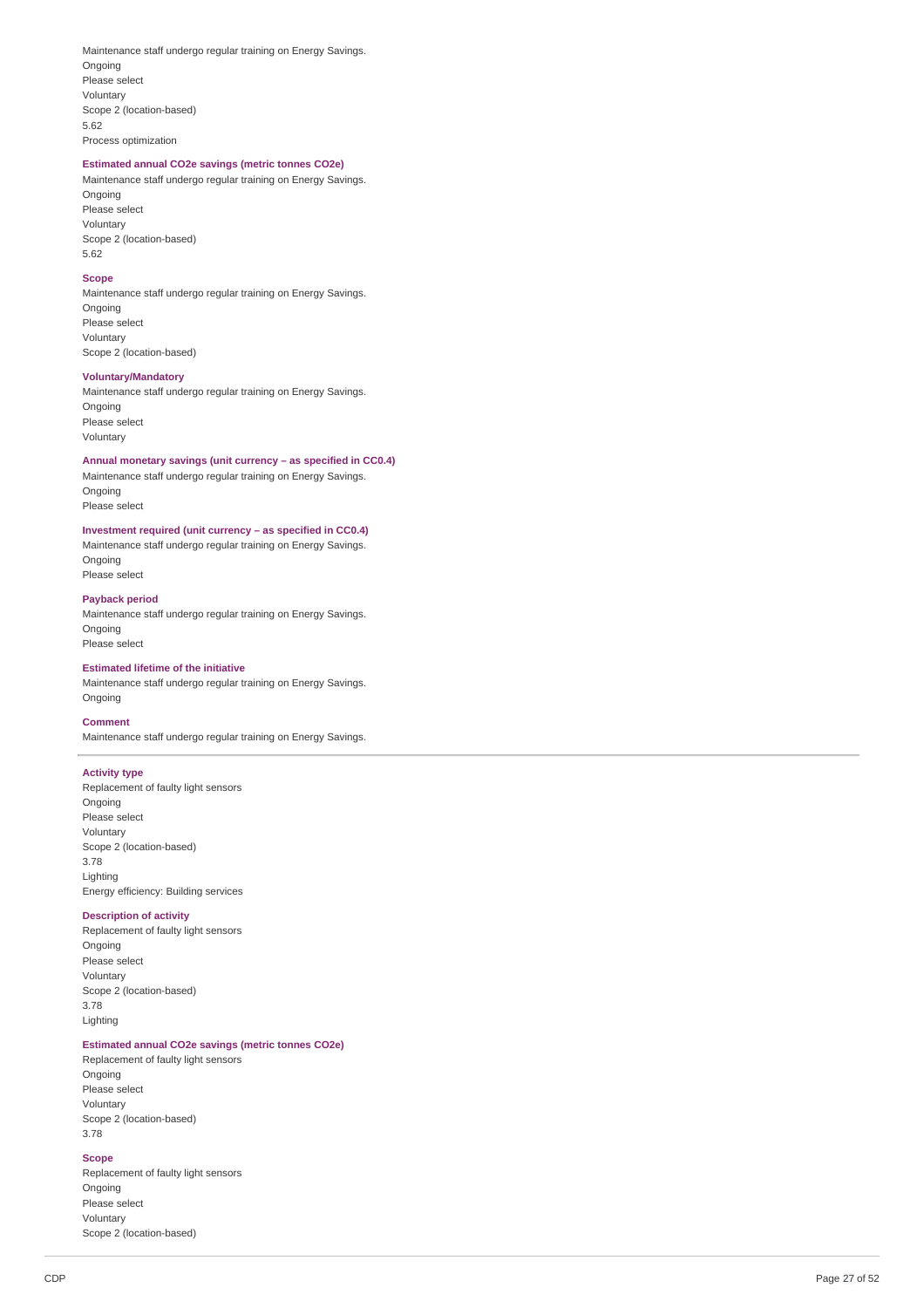#### **Voluntary/Mandatory**

Replacement of faulty light sensors **Ongoing** Please select Voluntary

### **Annual monetary savings (unit currency – as specified in CC0.4)**

Replacement of faulty light sensors Ongoing Please select

#### **Investment required (unit currency – as specified in CC0.4)**

Replacement of faulty light sensors **Ongoing** Please select

#### **Payback period**

Replacement of faulty light sensors Ongoing Please select

#### **Estimated lifetime of the initiative**

Replacement of faulty light sensors **Ongoing** 

#### **Comment**

Replacement of faulty light sensors

#### **Activity type**

Energy consumption during each shift is monitored and compared with same shift on previous day, Any increase in consumption is analyzed with maintenance team and a reason is asked for the same Ongoing Please select Voluntary Scope 2 (location-based) 0.72 Process optimization Energy efficiency: Processes

#### **Description of activity**

Energy consumption during each shift is monitored and compared with same shift on previous day, Any increase in consumption is analyzed with maintenance team and a reason is asked for the same

Ongoing Please select Voluntary Scope 2 (location-based) 0.72 Process optimization

#### **Estimated annual CO2e savings (metric tonnes CO2e)**

Energy consumption during each shift is monitored and compared with same shift on previous day, Any increase in consumption is analyzed with maintenance team and a reason is asked for the same

Ongoing Please select Voluntary Scope 2 (location-based) 0.72

#### **Scope**

Energy consumption during each shift is monitored and compared with same shift on previous day, Any increase in consumption is analyzed with maintenance team and a reason is asked for the same Ongoing Please select Voluntary Scope 2 (location-based)

#### **Voluntary/Mandatory**

Energy consumption during each shift is monitored and compared with same shift on previous day, Any increase in consumption is analyzed with maintenance team and a reason is asked for the same

**Ongoing** Please select Voluntary

#### **Annual monetary savings (unit currency – as specified in CC0.4)**

Energy consumption during each shift is monitored and compared with same shift on previous day, Any increase in consumption is analyzed with maintenance team and a reason is asked for the same Ongoing

Please select

#### **Investment required (unit currency – as specified in CC0.4)**

Energy consumption during each shift is monitored and compared with same shift on previous day, Any increase in consumption is analyzed with maintenance team and a reason is asked for the same **Ongoing** 

Please select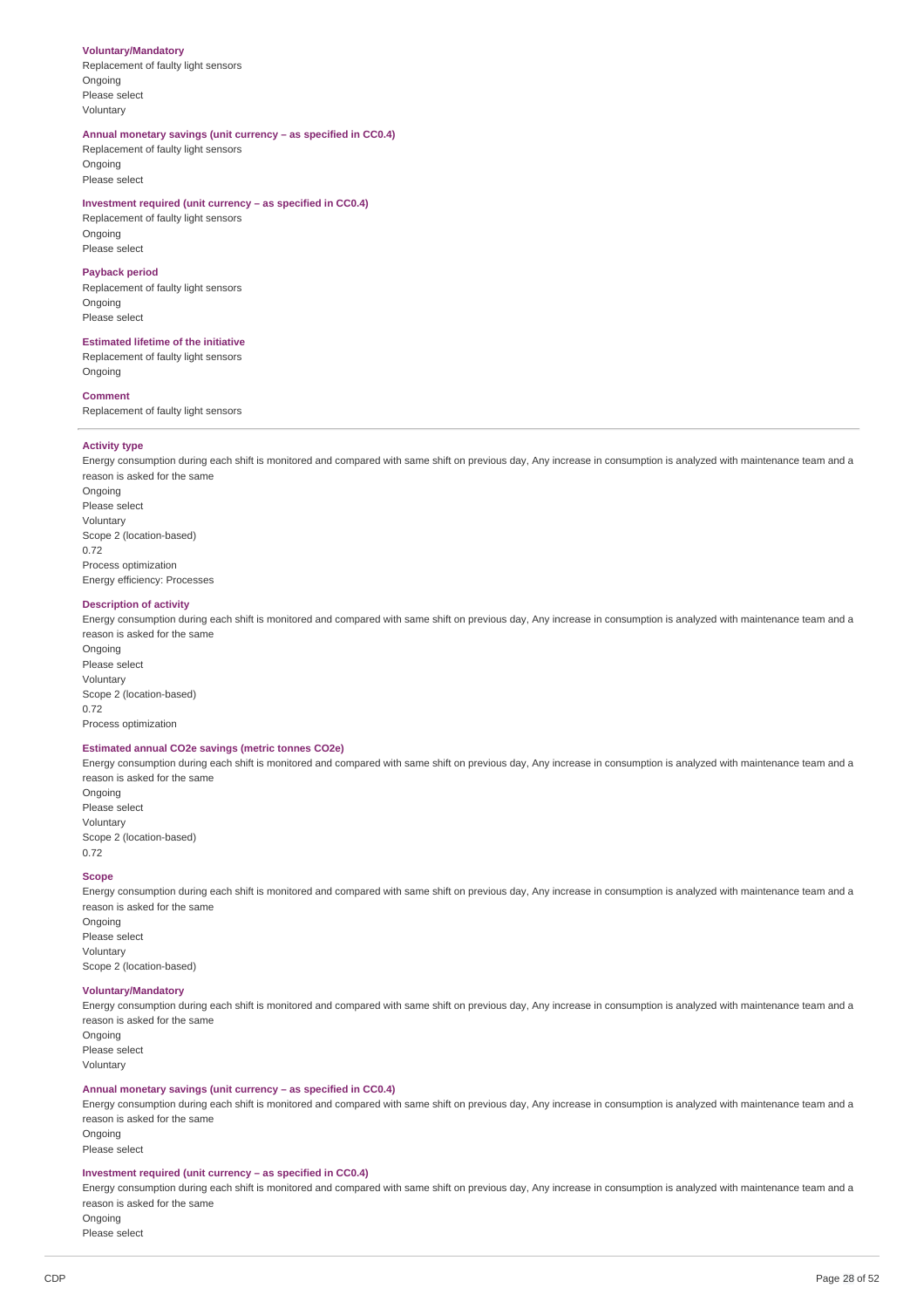### **Payback period**

Energy consumption during each shift is monitored and compared with same shift on previous day, Any increase in consumption is analyzed with maintenance team and a reason is asked for the same Ongoing

Please select

#### **Estimated lifetime of the initiative**

Energy consumption during each shift is monitored and compared with same shift on previous day, Any increase in consumption is analyzed with maintenance team and a reason is asked for the same Ongoing

#### **Comment**

Energy consumption during each shift is monitored and compared with same shift on previous day, Any increase in consumption is analyzed with maintenance team and a reason is asked for the same

#### **Activity type**

All breakout area TV, lights and tea coffee machines are switched off after 8:30 pm Ongoing Please select Please select Scope 2 (location-based) 59.31 Process optimization

Energy efficiency: Processes

#### **Description of activity**

All breakout area TV, lights and tea coffee machines are switched off after 8:30 pm

**Ongoing** Please select Please select Scope 2 (location-based) 59.31 Process optimization

#### **Estimated annual CO2e savings (metric tonnes CO2e)**

All breakout area TV, lights and tea coffee machines are switched off after 8:30 pm

Ongoing Please select Please select Scope 2 (location-based) 59.31

#### **Scope**

All breakout area TV, lights and tea coffee machines are switched off after 8:30 pm Ongoing Please select Please select Scope 2 (location-based)

#### **Voluntary/Mandatory**

All breakout area TV, lights and tea coffee machines are switched off after 8:30 pm Ongoing Please select Please select

#### **Annual monetary savings (unit currency – as specified in CC0.4)**

All breakout area TV, lights and tea coffee machines are switched off after 8:30 pm Ongoing

Please select

### **Investment required (unit currency – as specified in CC0.4)**

All breakout area TV, lights and tea coffee machines are switched off after 8:30 pm Ongoing Please select

### **Payback period**

All breakout area TV, lights and tea coffee machines are switched off after 8:30 pm **Ongoing** Please select

#### **Estimated lifetime of the initiative**

All breakout area TV, lights and tea coffee machines are switched off after 8:30 pm Ongoing

### **Comment**

All breakout area TV, lights and tea coffee machines are switched off after 8:30 pm

### **Activity type**

Maintenance work completed on motion sensors Ongoing Please select Voluntary Scope 2 (location-based) 19.09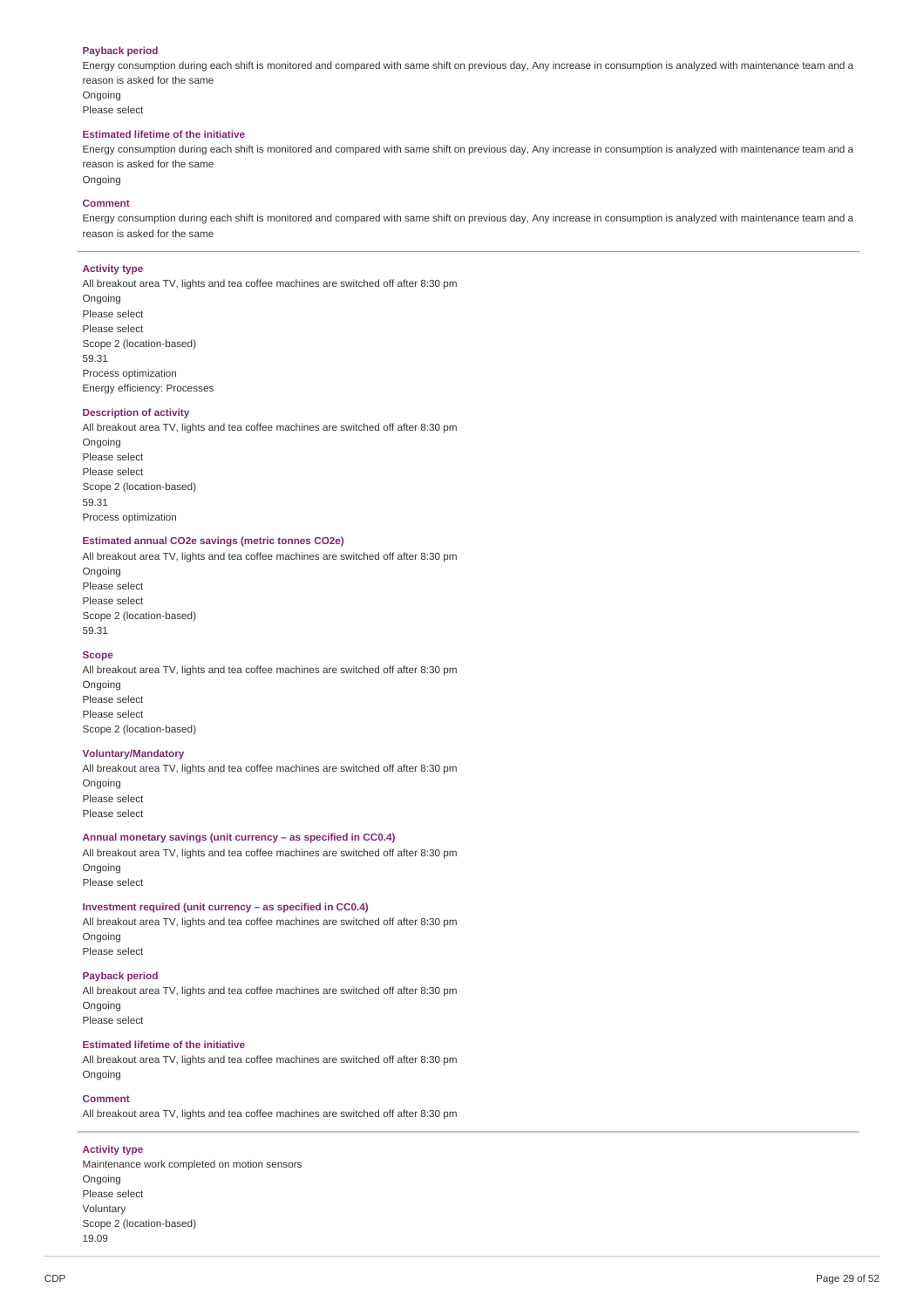Process optimization Energy efficiency: Processes

#### **Description of activity**

Maintenance work completed on motion sensors **Ongoing** Please select Voluntary Scope 2 (location-based) 19.09 Process optimization

### **Estimated annual CO2e savings (metric tonnes CO2e)**

Maintenance work completed on motion sensors Ongoing Please select Voluntary Scope 2 (location-based) 19.09

#### **Scope**

Maintenance work completed on motion sensors Ongoing Please select Voluntary Scope 2 (location-based)

### **Voluntary/Mandatory**

Maintenance work completed on motion sensors Ongoing Please select Voluntary

### **Annual monetary savings (unit currency – as specified in CC0.4)**

Maintenance work completed on motion sensors Ongoing Please select

### **Investment required (unit currency – as specified in CC0.4)**

Maintenance work completed on motion sensors Ongoing Please select

### **Payback period**

Maintenance work completed on motion sensors Ongoing Please select

#### **Estimated lifetime of the initiative**

Maintenance work completed on motion sensors Ongoing

### **Comment**

Maintenance work completed on motion sensors

#### **Activity type**

Switching off ACs in the recreation/ gym area and one side of the cafeteria when not in use, even during the day time. **Ongoing** Please select Voluntary Scope 2 (location-based) 4.72 Process optimization Energy efficiency: Processes

#### **Description of activity**

Switching off ACs in the recreation/ gym area and one side of the cafeteria when not in use, even during the day time. **Ongoing** Please select Voluntary Scope 2 (location-based) 4.72 Process optimization

### **Estimated annual CO2e savings (metric tonnes CO2e)**

Switching off ACs in the recreation/ gym area and one side of the cafeteria when not in use, even during the day time. Ongoing Please select

Voluntary Scope 2 (location-based) 4.72

### **Scope**

Switching off ACs in the recreation/ gym area and one side of the cafeteria when not in use, even during the day time. Ongoing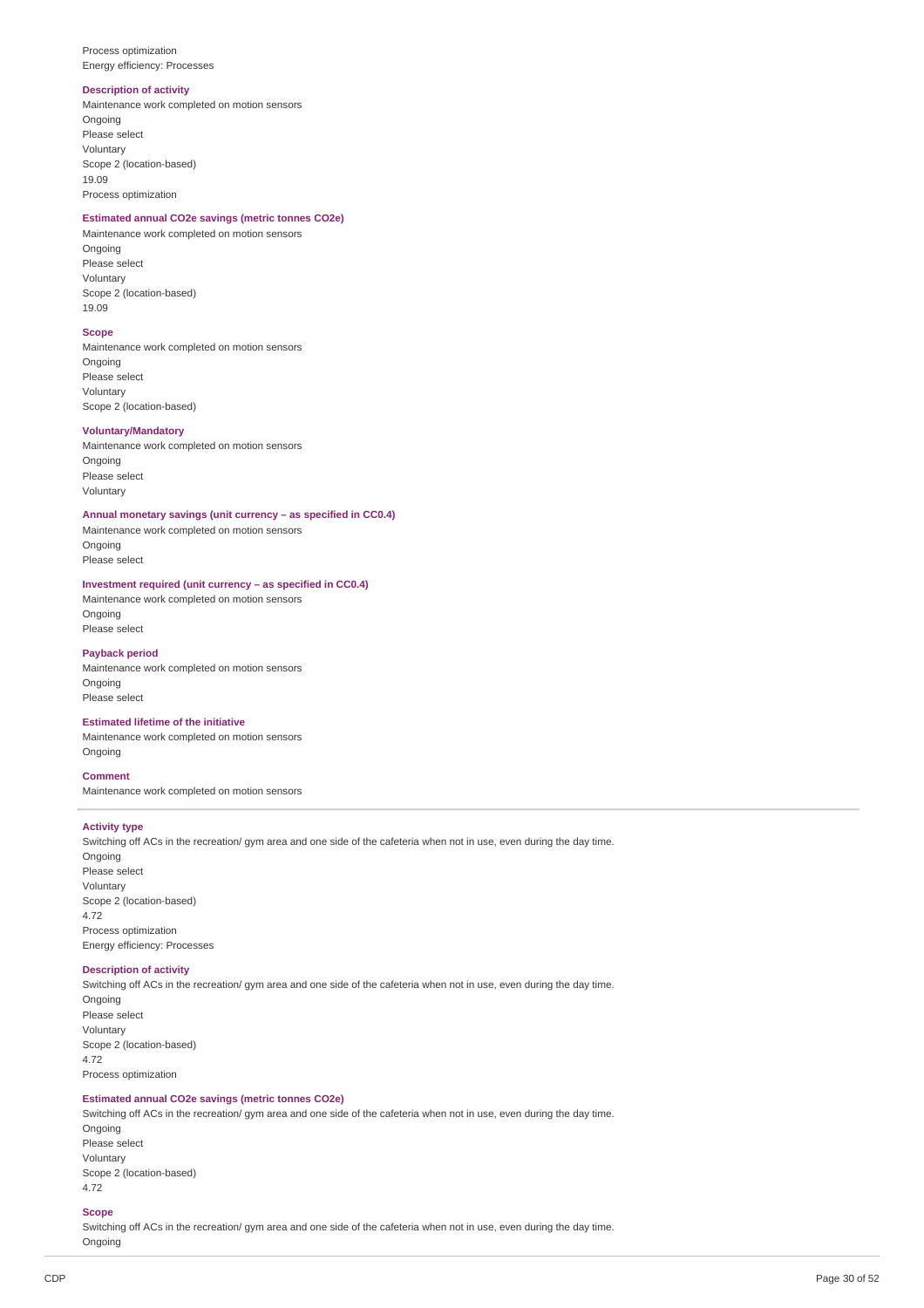#### Please select Voluntary Scope 2 (location-based)

#### **Voluntary/Mandatory**

Switching off ACs in the recreation/ gym area and one side of the cafeteria when not in use, even during the day time. Ongoing

Please select Voluntary

#### **Annual monetary savings (unit currency – as specified in CC0.4)**

Switching off ACs in the recreation/ gym area and one side of the cafeteria when not in use, even during the day time. Ongoing

Please select

### **Investment required (unit currency – as specified in CC0.4)**

Switching off ACs in the recreation/ gym area and one side of the cafeteria when not in use, even during the day time. Ongoing Please select

### **Payback period**

Switching off ACs in the recreation/ gym area and one side of the cafeteria when not in use, even during the day time. Ongoing Please select

### **Estimated lifetime of the initiative**

Switching off ACs in the recreation/ gym area and one side of the cafeteria when not in use, even during the day time. Ongoing

### **Comment**

Switching off ACs in the recreation/ gym area and one side of the cafeteria when not in use, even during the day time.

#### **Activity type**

Cafeteria Zone-1 & 2 Lights are switched off on Saturdays and maximum number of lights are switched off on Sundays Ongoing Please select Voluntary Scope 2 (location-based) 30.27 Process optimization Energy efficiency: Processes

#### **Description of activity**

Cafeteria Zone-1 & 2 Lights are switched off on Saturdays and maximum number of lights are switched off on Sundays Ongoing Please select Voluntary Scope 2 (location-based) 30.27 Process optimization

### **Estimated annual CO2e savings (metric tonnes CO2e)**

Cafeteria Zone-1 & 2 Lights are switched off on Saturdays and maximum number of lights are switched off on Sundays Ongoing Please select

Voluntary Scope 2 (location-based) 30.27

#### **Scope**

Cafeteria Zone-1 & 2 Lights are switched off on Saturdays and maximum number of lights are switched off on Sundays **Ongoing** Please select Voluntary Scope 2 (location-based)

#### **Voluntary/Mandatory**

Cafeteria Zone-1 & 2 Lights are switched off on Saturdays and maximum number of lights are switched off on Sundays Ongoing Please select Voluntary

### **Annual monetary savings (unit currency – as specified in CC0.4)**

Cafeteria Zone-1 & 2 Lights are switched off on Saturdays and maximum number of lights are switched off on Sundays Ongoing Please select

#### **Investment required (unit currency – as specified in CC0.4)**

Cafeteria Zone-1 & 2 Lights are switched off on Saturdays and maximum number of lights are switched off on Sundays Ongoing Please select

### **Payback period**

Cafeteria Zone-1 & 2 Lights are switched off on Saturdays and maximum number of lights are switched off on Sundays Ongoing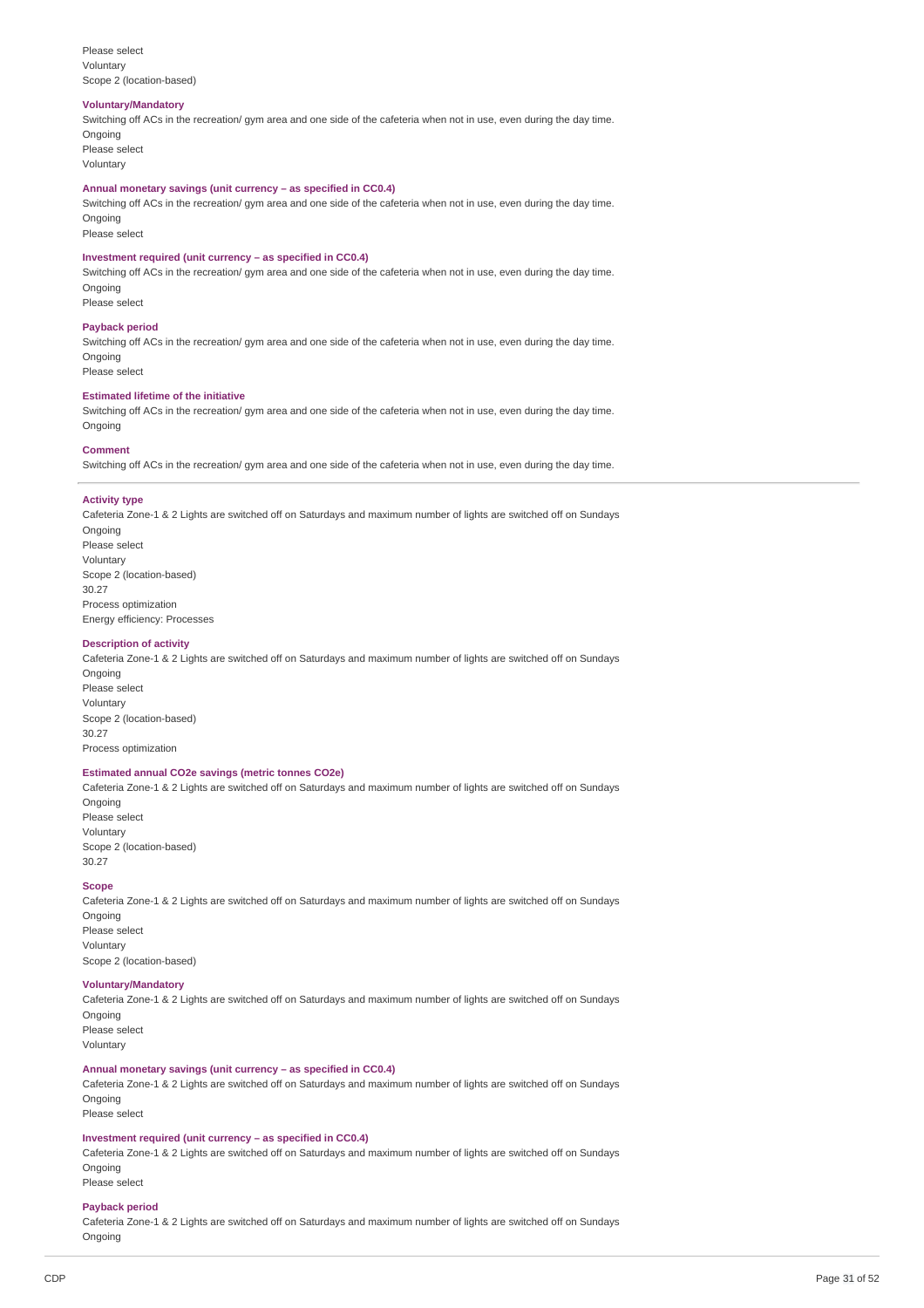#### Please select

#### **Estimated lifetime of the initiative**

Cafeteria Zone-1 & 2 Lights are switched off on Saturdays and maximum number of lights are switched off on Sundays Ongoing

#### **Comment**

Cafeteria Zone-1 & 2 Lights are switched off on Saturdays and maximum number of lights are switched off on Sundays

#### **Activity type**

Two bathroom zones are completely shut off between 9:00 pm to 7:00 am.

Ongoing Please select Voluntary Scope 2 (location-based) 33.56 Process optimization Energy efficiency: Processes

#### **Description of activity**

Two bathroom zones are completely shut off between 9:00 pm to 7:00 am.

Ongoing Please select Voluntary Scope 2 (location-based) 33.56 Process optimization

#### **Estimated annual CO2e savings (metric tonnes CO2e)**

Two bathroom zones are completely shut off between 9:00 pm to 7:00 am. Ongoing Please select Voluntary

Scope 2 (location-based) 33.56

#### **Scope**

Two bathroom zones are completely shut off between 9:00 pm to 7:00 am. **Ongoing** Please select Voluntary Scope 2 (location-based)

#### **Voluntary/Mandatory**

Two bathroom zones are completely shut off between 9:00 pm to 7:00 am. Ongoing Please select Voluntary

#### **Annual monetary savings (unit currency – as specified in CC0.4)**

Two bathroom zones are completely shut off between 9:00 pm to 7:00 am. Ongoing Please select

#### **Investment required (unit currency – as specified in CC0.4)**

Two bathroom zones are completely shut off between 9:00 pm to 7:00 am. **Ongoing** 

Please select

### **Payback period**

Two bathroom zones are completely shut off between 9:00 pm to 7:00 am. Ongoing Please select

#### **Estimated lifetime of the initiative**

Two bathroom zones are completely shut off between 9:00 pm to 7:00 am. Ongoing

#### **Comment**

Two bathroom zones are completely shut off between 9:00 pm to 7:00 am.

### **Activity type**

Auto VAV's operations done through BMS Ongoing Please select Voluntary Scope 2 (location-based) 76.43 Process optimization Energy efficiency: Processes

#### **Description of activity**

Auto VAV's operations done through BMS Ongoing Please select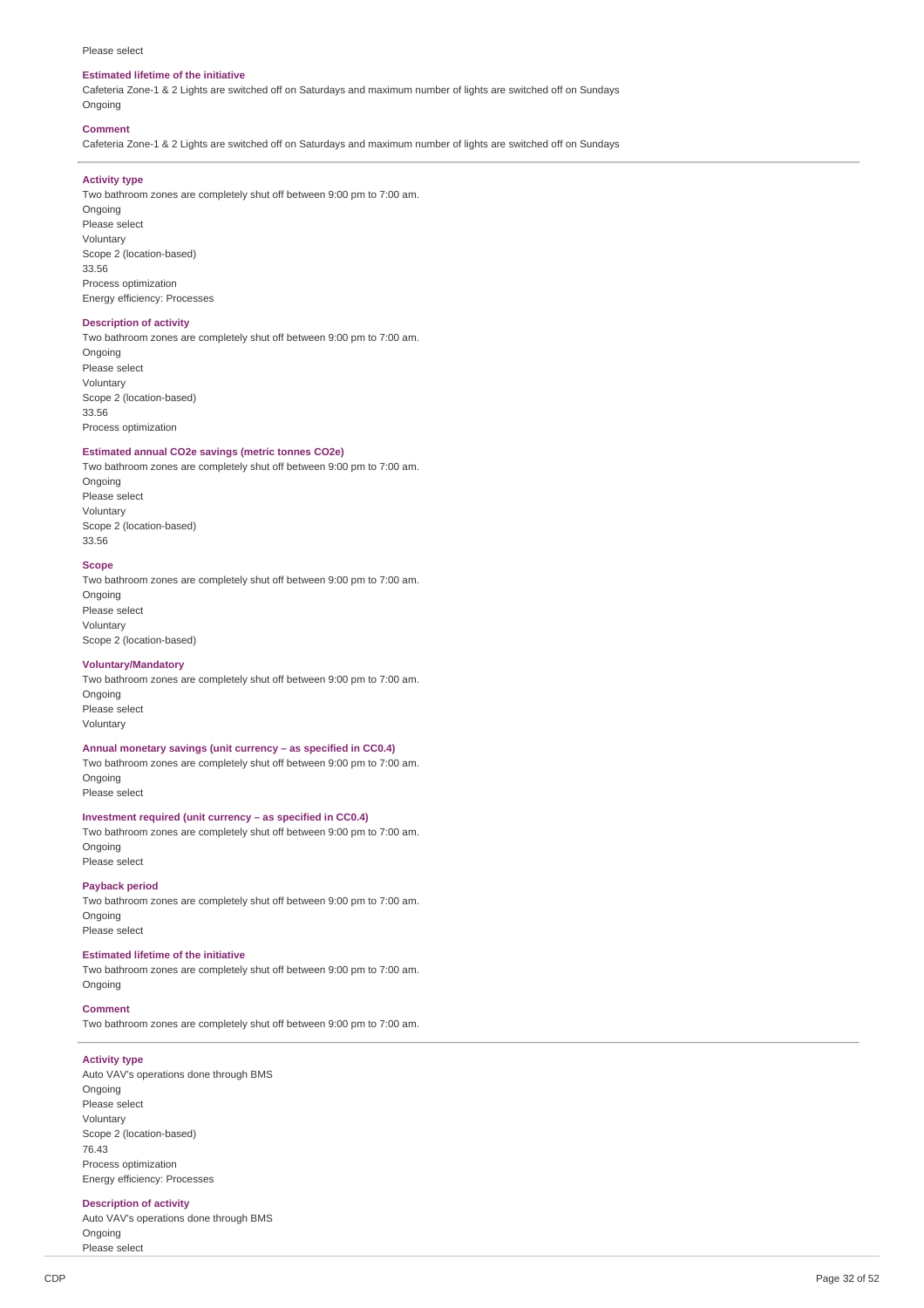Voluntary Scope 2 (location-based) 7 6.4 3 Process optimization

#### **Estimated annual CO2e savings (metric tonnes CO2e)**

Auto VAV's operations done through BMS Ongoing Please select Voluntary Scope 2 (location-based) 7 6.4 3

#### **S c o p e**

Auto VAV's operations done through BMS Ongoing Please select Voluntary Scope 2 (location-based)

#### **Voluntary/Mandatory**

Auto VAV's operations done through BMS Ongoing Please select Voluntary

### Annual monetary savings (unit currency - as specified in CC0.4)

Auto VAV's operations done through BMS Ongoing Please select

#### Investment required (unit currency - as specified in CC0.4)

Auto VAV's operations done through BMS Ongoing Please select

#### **Payback period**

Auto VAV's operations done through BMS Ongoing Please select

#### **Estimated lifetime of the initiative**

Auto VAV's operations done through BMS Ongoing

#### **Comment**

Auto VAV's operations done through BMS

#### **A c tivit y t y p e**

De-scaling of activities completed for the chiller Ongoing Please select Voluntary Scope 2 (location-based) 4 8.2 1 H V A C Energy efficiency: Building services

#### **Description of activity**

De-scaling of activities completed for the chiller Ongoing Please select Voluntary Scope 2 (location-based) 4 8.2 1 H V A C

#### **Estimated annual CO2e savings (metric tonnes CO2e)**

De-scaling of activities completed for the chiller Ongoing Please select Voluntary Scope 2 (location-based)

### 4 8.2 1 **S c o p e**

De-scaling of activities completed for the chiller Ongoing Please select Voluntary Scope 2 (location-based)

#### **Voluntary/Mandatory**

De-scaling of activities completed for the chiller Ongoing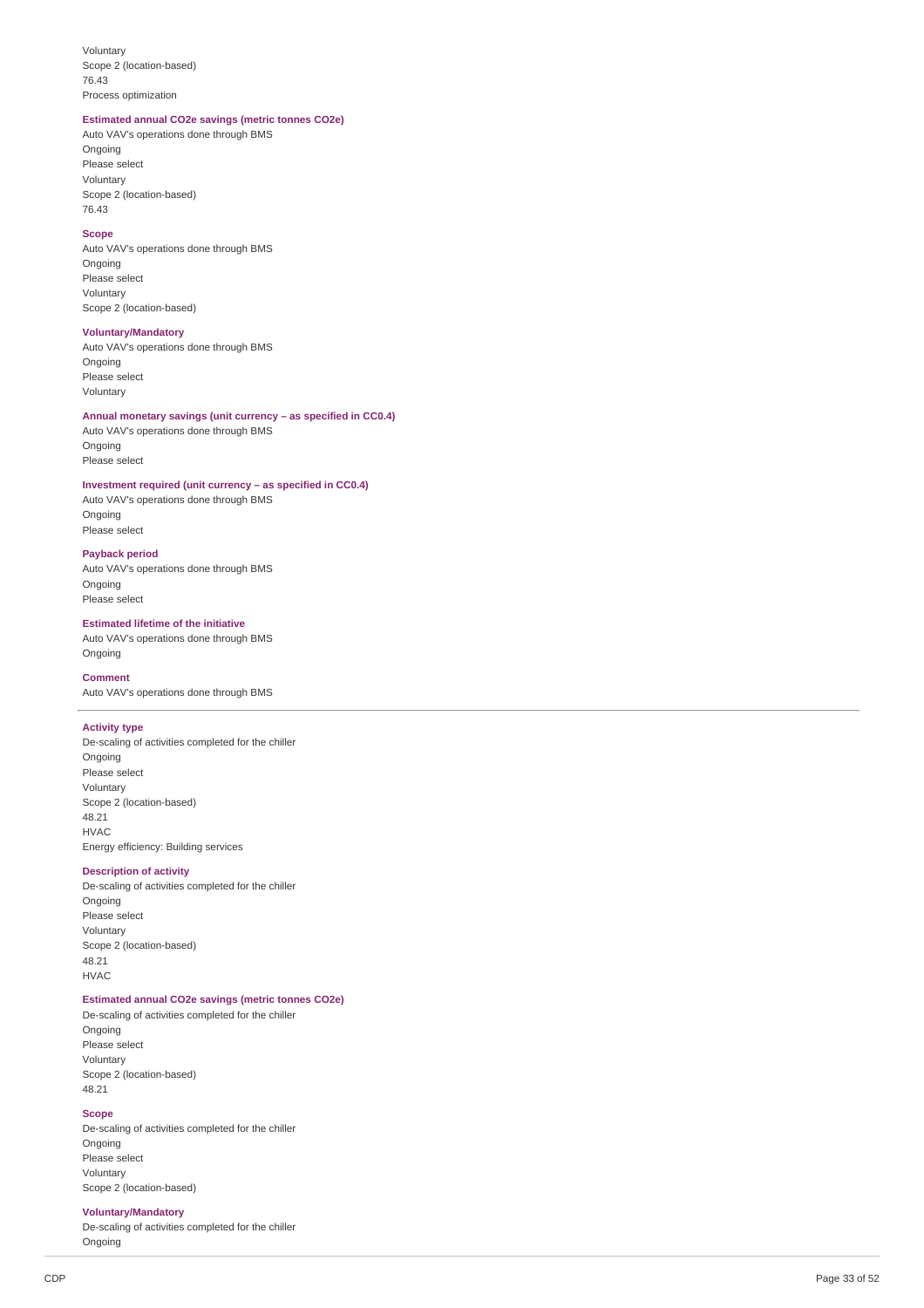#### Please select Voluntary

#### Annual monetary savings (unit currency - as specified in CC0.4)

De-scaling of activities completed for the chiller Ongoing Please select

#### Investment required (unit currency - as specified in CC0.4)

De-scaling of activities completed for the chiller Ongoing Please select

### **Payback period**

De-scaling of activities completed for the chiller Ongoing Please select

#### **Estimated lifetime of the initiative**

De-scaling of activities completed for the chiller Ongoing

#### **Comment**

De-scaling of activities completed for the chiller

#### **A c tivit y t y p e**

Chiller set point changes from 7.2 Celsius to 8.8 Celsius Ongoing Please select Voluntary Scope 2 (location-based) 1 2.3 4 H V A C Energy efficiency: Building services

#### **Description of activity**

Chiller set point changes from 7.2 Celsius to 8.8 Celsius Ongoing Please select Voluntary Scope 2 (location-based) 1 2.3 4 H V A C

### **Estimated annual CO2e savings (metric tonnes CO2e)**

Chiller set point changes from 7.2 Celsius to 8.8 Celsius Ongoing Please select Voluntary Scope 2 (location-based) 1 2.3 4

#### **S c o p e**

Chiller set point changes from 7.2 Celsius to 8.8 Celsius Ongoing Please select Voluntary Scope 2 (location-based)

#### **Voluntary/Mandatory**

Chiller set point changes from 7.2 Celsius to 8.8 Celsius Ongoing Please select Voluntary

#### Annual monetary savings (unit currency - as specified in CC0.4)

Chiller set point changes from 7.2 Celsius to 8.8 Celsius Ongoing Please select

#### Investment required (unit currency - as specified in CC0.4)

Chiller set point changes from 7.2 Celsius to 8.8 Celsius Ongoing Please select

#### **Payback period**

Chiller set point changes from 7.2 Celsius to 8.8 Celsius Ongoing Please select

#### **Estimated lifetime of the initiative**

Chiller set point changes from 7.2 Celsius to 8.8 Celsius Ongoing

#### **Comment**

Chiller set point changes from 7.2 Celsius to 8.8 Celsius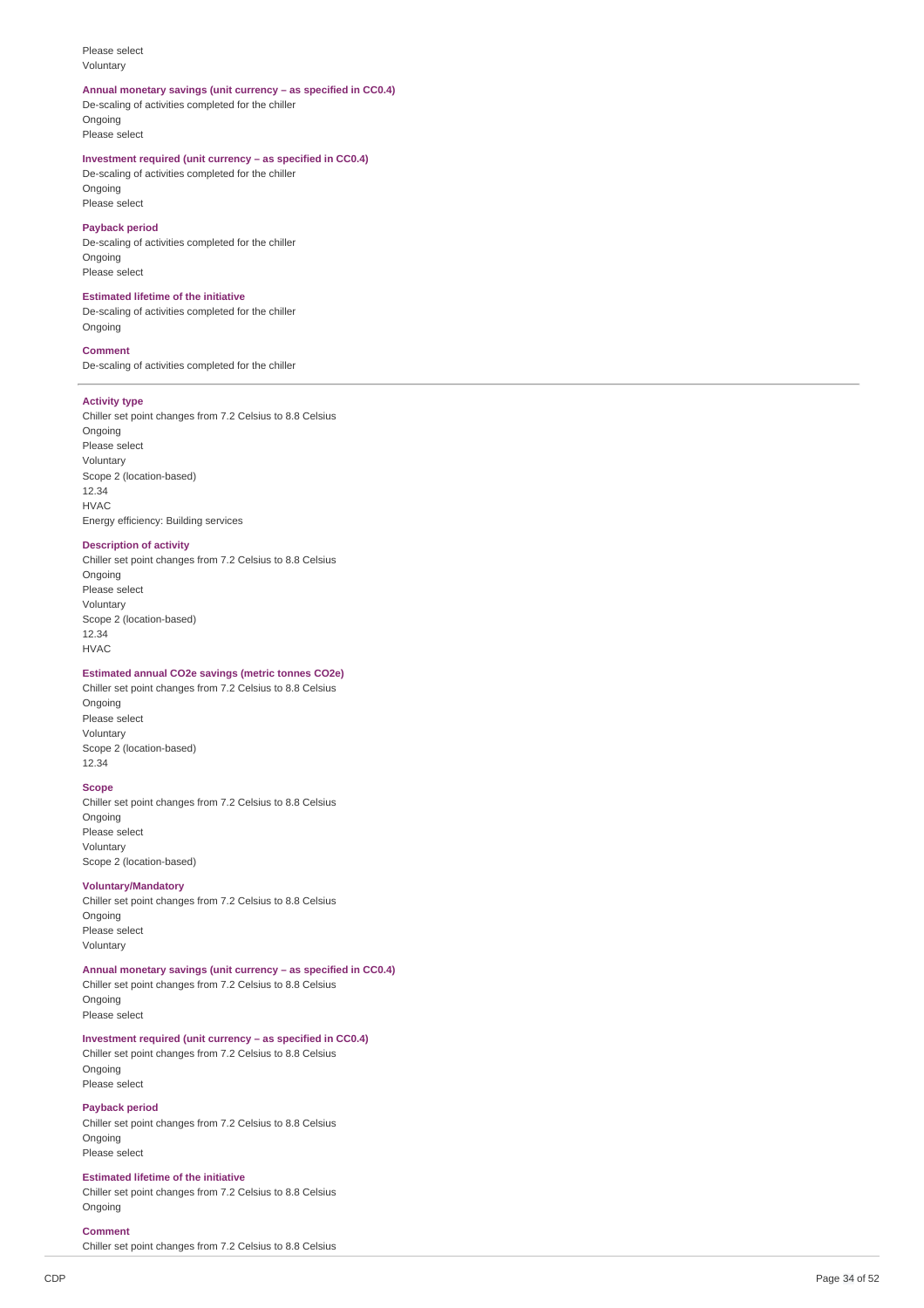### **Activity type**

Development of a strict AHU on/off schedule for the maintenance team Ongoing Please select Voluntary Scope 2 (location-based) 39.23 HVAC

#### **Description of activity**

Energy efficiency: Building services

Development of a strict AHU on/off schedule for the maintenance team Ongoing Please select Voluntary Scope 2 (location-based) 39.23 HVAC

### **Estimated annual CO2e savings (metric tonnes CO2e)**

Development of a strict AHU on/off schedule for the maintenance team Ongoing Please select

Voluntary Scope 2 (location-based) 39.23

### **Scope**

Development of a strict AHU on/off schedule for the maintenance team **Ongoing** Please select Voluntary Scope 2 (location-based)

#### **Voluntary/Mandatory**

Development of a strict AHU on/off schedule for the maintenance team **Ongoing** Please select Voluntary

#### **Annual monetary savings (unit currency – as specified in CC0.4)**

Development of a strict AHU on/off schedule for the maintenance team **Ongoing** Please select

### **Investment required (unit currency – as specified in CC0.4)**

Development of a strict AHU on/off schedule for the maintenance team Ongoing Please select

#### **Payback period**

Development of a strict AHU on/off schedule for the maintenance team Ongoing Please select

#### **Estimated lifetime of the initiative**

Development of a strict AHU on/off schedule for the maintenance team Ongoing

#### **Comment**

Development of a strict AHU on/off schedule for the maintenance team

### C4.3c

**(C4.3c) What methods do you use to drive investment in emissions reduction activities?**

| <b>Method</b>                              | mment                                                                                                           |
|--------------------------------------------|-----------------------------------------------------------------------------------------------------------------|
| <b>Einancial optimization calculations</b> | a processes implemented and activities conducted towards energy savings helps reduce Kotak's operational costs. |
|                                            |                                                                                                                 |

### C4.5

(C4.5) Do you classify any of your existing goods and/or services as low-carbon products or do they enable a third party to avoid GHG emissions? No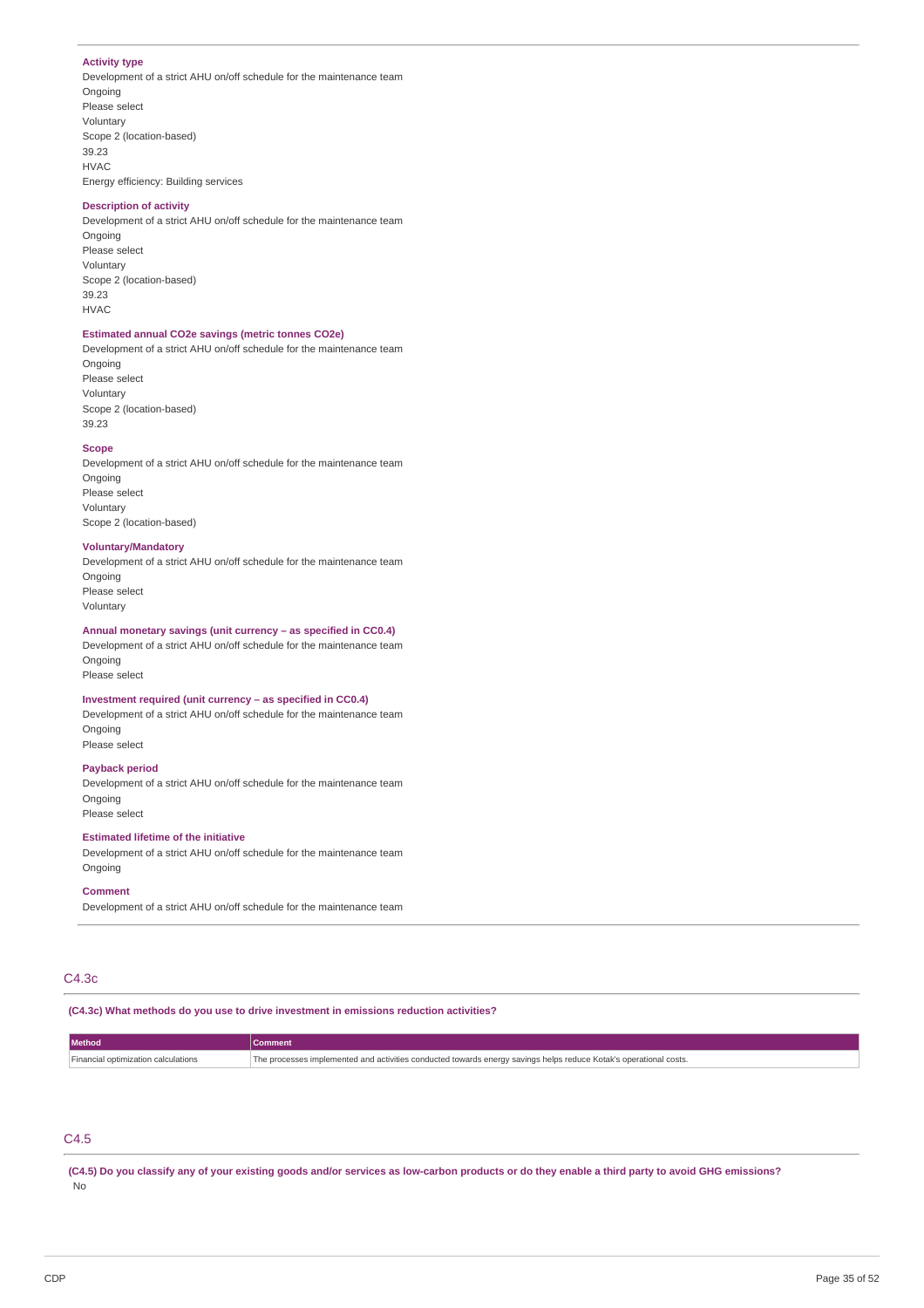### C5.1

**(C5.1) Provide your base year and base year emissions (Scopes 1 and 2).**

#### **Scope 1**

**Base year start** April 1 2013

**Base year end** March 31 2014

**Base year emissions (metric tons CO2e)** 56.82

**Comment**

**Scope 2 (location-based)**

**Base year start** April 1 2013

**Base year end** March 31 2014

**Base year emissions (metric tons CO2e)** 14003.28

**Comment**

**Scope 2 (market-based)**

**Base year start**

**Base year end**

**Base year emissions (metric tons CO2e)**

**Comment**

### C5.2

(C5.2) Select the name of the standard, protocol, or methodology you have used to collect activity data and calculate Scope 1 and Scope 2 emissions. IPCC Guidelines for National Greenhouse Gas Inventories, 2006

### C6. Emissions data

### C6.1

**(C6.1) What were your organization's gross global Scope 1 emissions in metric tons CO2e?**

#### **Row 1**

773

**Gross global Scope 1 emissions (metric tons CO2e)**

**End-year of reporting period** <Not Applicable>

### **Comment**

C6.2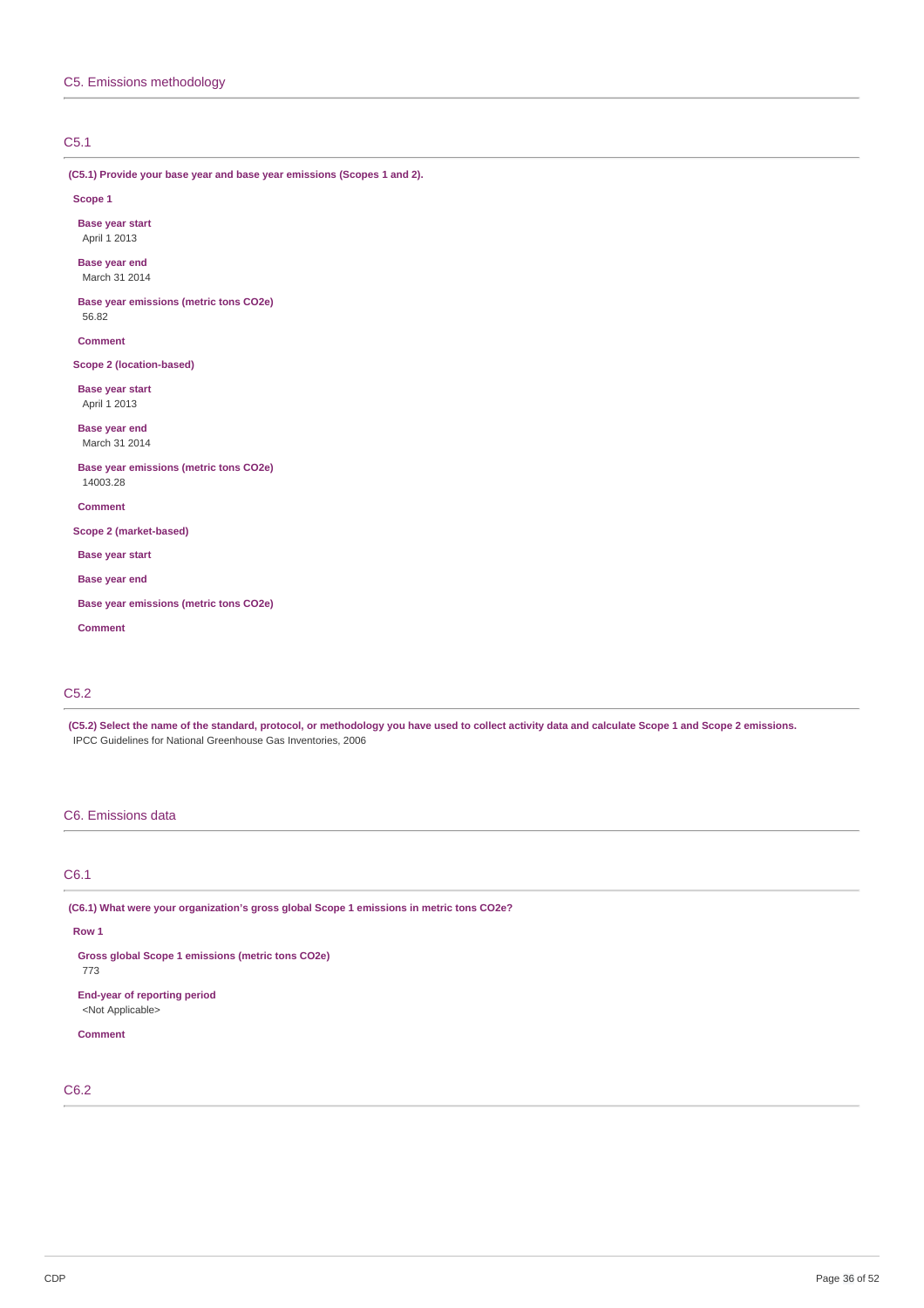#### **(C6.2) Describe your organization's approach to reporting Scope 2 emissions.**

#### **Row 1**

#### **Scope 2, location-based**

We are reporting a Scope 2, location-based figure

#### **Scope 2, market-based**

We have no operations where we are able to access electricity supplier emission factors or residual emissions factors and are unable to report a Scope 2, market-based figure

#### **Comment**

Electricity purchased by all our locations is sourced through the national grid. We do not have any specific contractual instruments that may include energy attribute certificates or supplier specific emission factors.

### C6.3

**(C6.3) What were your organization's gross global Scope 2 emissions in metric tons CO2e?**

#### **Row 1**

**Scope 2, location-based** 67593

#### **Scope 2, market-based (if applicable)** <Not Applicable>

**End-year of reporting period**

### <Not Applicable>

#### **Comment**

Electricity purchased by all our locations is sourced through the national grid. We do not have any specific contractual instruments that may include energy attribute certificates or supplier specific emission factors.

### C6.4

(C6.4) Are there any sources (e.g. facilities, specific GHGs, activities, geographies, etc.) of Scope 1 and Scope 2 emissions that are within your selected reporting **boundary which are not included in your disclosure?**

Yes

### C6.4a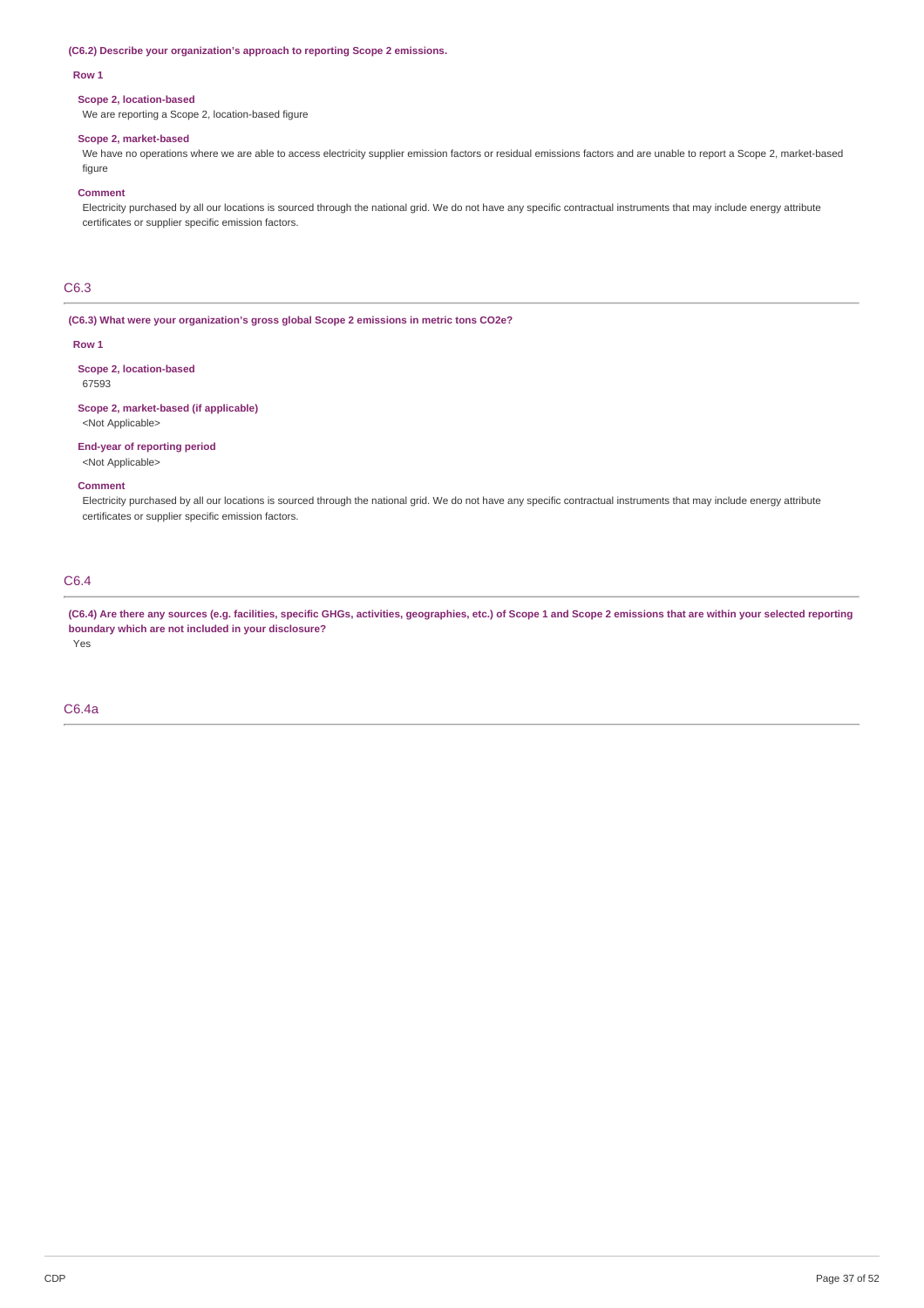#### (C6.4a) Provide details of the sources of Scope 1 and Scope 2 emissions that are within your selected reporting boundary which are not included in your **disclosure.**

#### **Source**

Of the 320 small offices, 302 offices have an employee headcount of less than 100 people and 18 offices have an employee count of between 100 to 826 people, which include the company's call centers. With respect to 26 branches, Kotak as estimated energy consumption data for only those branches that have been operational for all 12 months of the reporting period. Kotak's short term goal is to set up data collection systems for the 320 excluded offices, 26 branches and 2,199 ATMs,. No emissions from this source

Emissions are relevant but not yet calculated

Emissions are relevant but not yet calculated

320 small offices, 26 branches and 2199 ATMs

#### **Relevance of Scope 1 emissions from this source**

Of the 320 small offices, 302 offices have an employee headcount of less than 100 people and 18 offices have an employee count of between 100 to 826 people, which include the company's call centers. With respect to 26 branches, Kotak as estimated energy consumption data for only those branches that have been operational for all 12 months of the reporting period. Kotak's short term goal is to set up data collection systems for the 320 excluded offices, 26 branches and 2,199 ATMs,. No emissions from this source

Emissions are relevant but not yet calculated

Emissions are relevant but not yet calculated

#### **Relevance of location-based Scope 2 emissions from this source**

Of the 320 small offices, 302 offices have an employee headcount of less than 100 people and 18 offices have an employee count of between 100 to 826 people, which include the company's call centers. With respect to 26 branches, Kotak as estimated energy consumption data for only those branches that have been operational for all 12 months of the reporting period. Kotak's short term goal is to set up data collection systems for the 320 excluded offices, 26 branches and 2,199 ATMs,. No emissions from this source

Emissions are relevant but not yet calculated

#### **Relevance of market-based Scope 2 emissions from this source (if applicable)**

Of the 320 small offices, 302 offices have an employee headcount of less than 100 people and 18 offices have an employee count of between 100 to 826 people, which include the company's call centers. With respect to 26 branches, Kotak as estimated energy consumption data for only those branches that have been operational for all 12 months of the reporting period. Kotak's short term goal is to set up data collection systems for the 320 excluded offices, 26 branches and 2,199 ATMs,. No emissions from this source

#### **Explain why the source is excluded**

Of the 320 small offices, 302 offices have an employee headcount of less than 100 people and 18 offices have an employee count of between 100 to 826 people, which include the company's call centers. With respect to 26 branches, Kotak as estimated energy consumption data for only those branches that have been operational for all 12 months of the reporting period. Kotak's short term goal is to set up data collection systems for the 320 excluded offices, 26 branches and 2,199 ATMs,.

#### C6.5

**(C6.5) Account for your organization's Scope 3 emissions, disclosing and explaining any exclusions.**

#### **Purchased goods and services**

**Evaluation status**

Not evaluated

**Metric tonnes CO2e**

### **Emissions calculation methodology**

**Percentage of emissions calculated using data obtained from suppliers or value chain partners**

### **Explanation**

We are yet to conduct comprehensive carbon footprint to assess scope 3 emissions from our products and services

### **Capital goods**

**Evaluation status** Relevant, calculated

#### **Metric tonnes CO2e**

4234

#### **Emissions calculation methodology**

Kotak accounts spending for IT related purchases primarily under two groups: purchases related to IT hardware such as Desktop, Laptop, Printers, Scanners, Servers, Storage devices, Firewalls, Network devices etc. and purchases related to spare parts i.e. consumables including ATM spare parts, End user spares and Tapes. The emission factor used is from DEFRA 2012 - kgCO2e per unit expenditure. The DEFRA 2012 emission factor is for the complete lifecycle of goods from extraction and production to transportation and distribution.

**Percentage of emissions calculated using data obtained from suppliers or value chain partners**

**Explanation**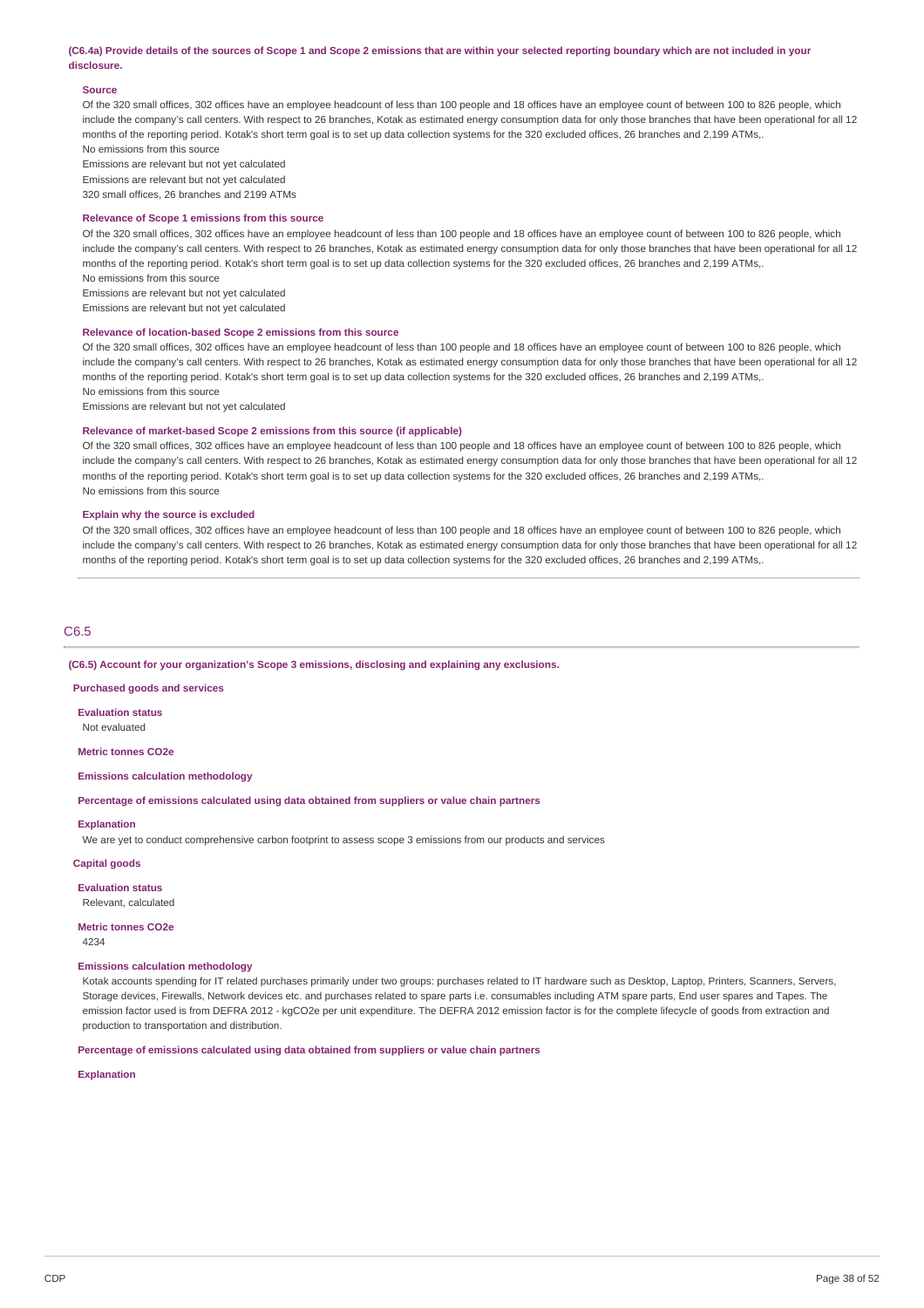#### **Fuel-and-energy-related activities (not included in Scope 1 or 2)**

**Evaluation status** Not evaluated

**Metric tonnes CO2e**

#### **Emissions calculation methodology**

**Percentage of emissions calculated using data obtained from suppliers or value chain partners**

#### **Explanation**

We are vet to conduct comprehensive carbon footprint to assess scope 3 emissions from our fuel and energy related activities not included in scope 1 and 2

**Upstream transportation and distribution**

**Evaluation status** Not evaluated

**Metric tonnes CO2e**

#### **Emissions calculation methodology**

**Percentage of emissions calculated using data obtained from suppliers or value chain partners**

#### **Explanation**

We are yet to conduct comprehensive carbon footprint to assess scope 3 emissions from our upstream transportation and distribution

**Waste generated in operations**

**Evaluation status** Not evaluated

#### **Metric tonnes CO2e**

**Emissions calculation methodology**

**Percentage of emissions calculated using data obtained from suppliers or value chain partners**

#### **Explanation**

We are yet to conduct comprehensive carbon footprint to assess scope 3 emissions from our waste generated in operations

**Business travel**

**Evaluation status**

Relevant, calculated

### **Metric tonnes CO2e**

23066

#### **Emissions calculation methodology**

For all business air travel the sector of travel and distance traveled is recorded. Using passenger kilometers and default emission factors, the emissions generated are estimated. Source of Emission Factors: http://www.ghgprotocol.org/calculation-tools/all-tools - Emission Factor from cross sector tools excel. Under this methodology the travels are categorized as Domestic (<463 km), International Short Haul >= 463 km & <1108 km) & International Long Haul (>= 1108 km). For each journey, the distance between the starting point and destination is calculated and the total passenger km in each category is then used to calculate the total emissions by multiplying with the emission factors given in the above tool.

**Percentage of emissions calculated using data obtained from suppliers or value chain partners**

**Explanation**

**Employee commuting**

**Evaluation status** Relevant, calculated

**Metric tonnes CO2e**

70

#### **Emissions calculation methodology**

For company provided transport to employees at Mumbai and Gurugram offices commute travel distance is recorded using the travel kilometers and default emission factors, the emissions generated are estimated. Source of Emission Factors: www.wri.org/sites/default/files/commuting\_emissions.xls. Under this methodology the travels are categorized as car travel (based on the size of the car) and bus travel ( diesel, long distance, diesel urban and CNG urban). For each journey, the distance between the starting point and destination is calculated and the total passenger km in each category is then used to calculate the total emissions by multiplying with the emission factors given in the above tool.

**Percentage of emissions calculated using data obtained from suppliers or value chain partners**

**Explanation**

#### **Upstream leased assets**

**Evaluation status**

Not evaluated

**Metric tonnes CO2e**

**Emissions calculation methodology**

**Percentage of emissions calculated using data obtained from suppliers or value chain partners**

#### **Explanation**

We are yet to conduct comprehensive carbon footprint to assess scope 3 emissions for our upstream leased assets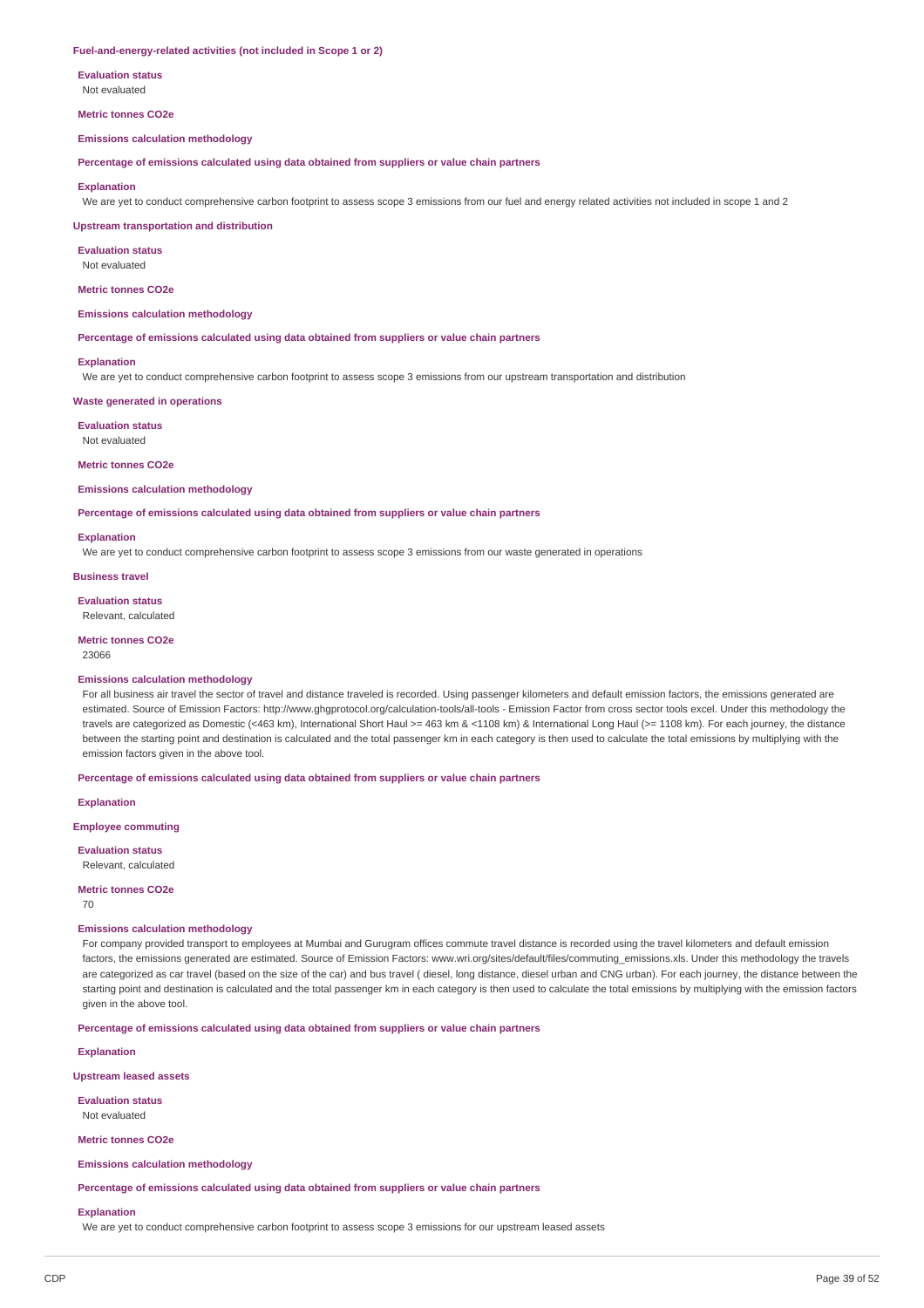#### **Downstream transportation and distribution**

**Evaluation status** Not evaluated

#### **Metric tonnes CO2e**

**Emissions calculation methodology**

**Percentage of emissions calculated using data obtained from suppliers or value chain partners**

#### **Explanation**

We are yet to conduct comprehensive carbon footprint to assess scope 3 emissions for our downstream transportation and distribution

**Processing of sold products**

#### **Evaluation status**

Not relevant, explanation provided

#### **Metric tonnes CO2e**

**Emissions calculation methodology**

**Percentage of emissions calculated using data obtained from suppliers or value chain partners**

#### **Explanation**

We are in banking service industry which does not have significant processing of sold products

**Use of sold products**

#### **Evaluation status**

Not relevant, explanation provided

#### **Metric tonnes CO2e**

#### **Emissions calculation methodology**

**Percentage of emissions calculated using data obtained from suppliers or value chain partners**

#### **Explanation**

We are in banking service industry which does not have significant processing of sold products

#### **End of life treatment of sold products**

**Evaluation status**

Not relevant, explanation provided

#### **Metric tonnes CO2e**

#### **Emissions calculation methodology**

**Percentage of emissions calculated using data obtained from suppliers or value chain partners**

#### **Explanation**

We are in banking service industry which does not have significant end of life treatment of sold products.

**Downstream leased assets**

**Evaluation status** Not evaluated

#### **Metric tonnes CO2e**

### **Emissions calculation methodology**

**Percentage of emissions calculated using data obtained from suppliers or value chain partners**

#### **Explanation**

We are yet to conduct comprehensive carbon footprint to assess scope 3 emissions for our downstream leased assets

#### **Franchises**

**Evaluation status** Not relevant, explanation provided

#### **Metric tonnes CO2e**

**Emissions calculation methodology**

**Percentage of emissions calculated using data obtained from suppliers or value chain partners**

### **Explanation**

There are no franchise operations for the Bank.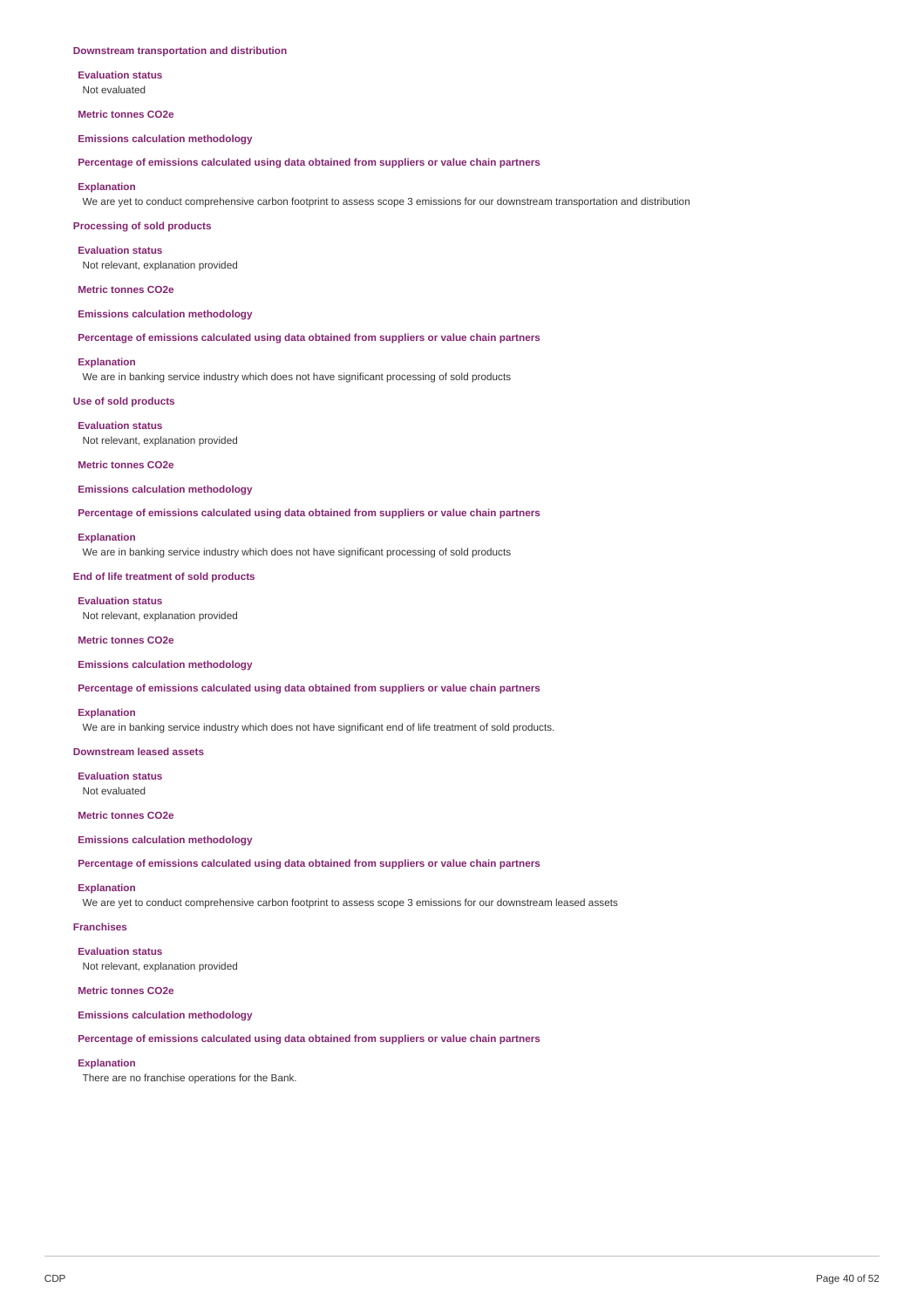**Evaluation status** Not evaluated

**Metric tonnes CO2e**

**Emissions calculation methodology**

**Percentage of emissions calculated using data obtained from suppliers or value chain partners**

#### **Explanation**

We are yet to conduct comprehensive carbon footprint to assess scope 3 emissions for our investments

#### **Other (upstream)**

**Evaluation status**

**Metric tonnes CO2e**

**Emissions calculation methodology**

**Percentage of emissions calculated using data obtained from suppliers or value chain partners**

**Explanation**

**Other (downstream)**

**Evaluation status**

**Metric tonnes CO2e**

**Emissions calculation methodology**

**Percentage of emissions calculated using data obtained from suppliers or value chain partners**

**Explanation**

#### C6.7

**(C6.7) Are carbon dioxide emissions from biologically sequestered carbon relevant to your organization?** No

### C6.10

(C6.10) Describe your gross global combined Scope 1 and 2 emissions for the reporting year in metric tons CO2e per unit currency total revenue and provide any **additional intensity metrics that are appropriate to your business operations.**

#### **Intensity figure**

The emissions intensity value per unit INR is 0.000000287. We have included scope and 1 and 2 emissions from an additional 1362 Kotak branches from the previous reporting period. The increase in the reporting boundary has resulted in an increase in the intensity figure Increased 180

Location-based 23800.7 unit total revenue 68365.5  $\theta$ 

**Metric numerator (Gross global combined Scope 1 and 2 emissions)**

The emissions intensity value per unit INR is 0.000000287. We have included scope and 1 and 2 emissions from an additional 1362 Kotak branches from the previous reporting period. The increase in the reporting boundary has resulted in an increase in the intensity figure Increased

180 Location-based 23800.7 unit total revenue 68365.5

#### **Metric denominator**

The emissions intensity value per unit INR is 0.000000287. We have included scope and 1 and 2 emissions from an additional 1362 Kotak branches from the previous reporting period. The increase in the reporting boundary has resulted in an increase in the intensity figure Increased

180 Location-based 23800.7 unit total revenue

#### **Metric denominator: Unit total**

The emissions intensity value per unit INR is 0.000000287. We have included scope and 1 and 2 emissions from an additional 1362 Kotak branches from the previous reporting period. The increase in the reporting boundary has resulted in an increase in the intensity figure Increased

180

Location-based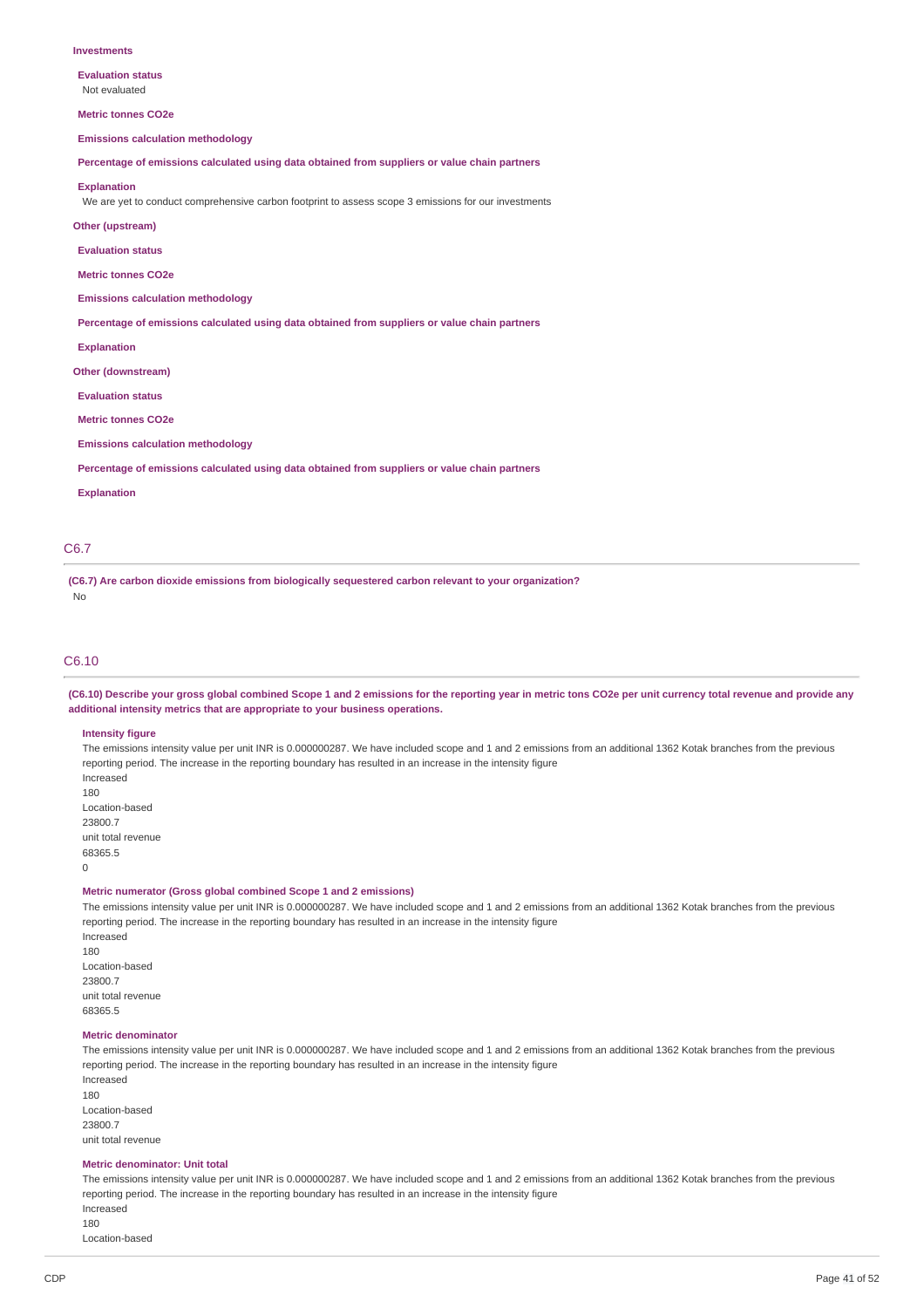### 23800.7

#### **Scope 2 figure used**

The emissions intensity value per unit INR is 0.000000287. We have included scope and 1 and 2 emissions from an additional 1362 Kotak branches from the previous reporting period. The increase in the reporting boundary has resulted in an increase in the intensity figure Increased

180

Location-based

#### **% change from previous year**

The emissions intensity value per unit INR is 0.000000287. We have included scope and 1 and 2 emissions from an additional 1362 Kotak branches from the previous reporting period. The increase in the reporting boundary has resulted in an increase in the intensity figure Increased

180

#### **Direction of change**

The emissions intensity value per unit INR is 0.000000287. We have included scope and 1 and 2 emissions from an additional 1362 Kotak branches from the previous reporting period. The increase in the reporting boundary has resulted in an increase in the intensity figure Increased

#### **Reason for change**

The emissions intensity value per unit INR is 0.000000287. We have included scope and 1 and 2 emissions from an additional 1362 Kotak branches from the previous reporting period. The increase in the reporting boundary has resulted in an increase in the intensity figure

#### **Intensity figure**

Due to the increase in reporting boundary, the absolute Scope 1 and 2 emissions have increased by 214.5 %. Subsequently, the number of employees included as part of the reporting boundary has also increased by 453.47% thus resulting in the decrease in emissions per FTE

Decreased 43.18 Location-based 24906 full time equivalent (FTE) employee 68365.5 2.74

#### **Metric numerator (Gross global combined Scope 1 and 2 emissions)**

Due to the increase in reporting boundary, the absolute Scope 1 and 2 emissions have increased by 214.5 %. Subsequently, the number of employees included as part of the reporting boundary has also increased by 453.47% thus resulting in the decrease in emissions per FTE

Decreased 43.18 Location-based 24906 full time equivalent (FTE) employee 68365.5

#### **Metric denominator**

Due to the increase in reporting boundary, the absolute Scope 1 and 2 emissions have increased by 214.5 %. Subsequently, the number of employees included as part of the reporting boundary has also increased by 453.47% thus resulting in the decrease in emissions per FTE Decreased

43.18 Location-based 24906 full time equivalent (FTE) employee

#### **Metric denominator: Unit total**

Due to the increase in reporting boundary, the absolute Scope 1 and 2 emissions have increased by 214.5 %. Subsequently, the number of employees included as part of the reporting boundary has also increased by 453.47% thus resulting in the decrease in emissions per FTE

Decreased 43.18 Location-based 24906

#### **Scope 2 figure used**

Due to the increase in reporting boundary, the absolute Scope 1 and 2 emissions have increased by 214.5 %. Subsequently, the number of employees included as part of the reporting boundary has also increased by 453.47% thus resulting in the decrease in emissions per FTE

Decreased 43.18 Location-based

#### **% change from previous year**

Due to the increase in reporting boundary, the absolute Scope 1 and 2 emissions have increased by 214.5 %. Subsequently, the number of employees included as part of the reporting boundary has also increased by 453.47% thus resulting in the decrease in emissions per FTE Decreased 43.18

### **Direction of change**

Due to the increase in reporting boundary, the absolute Scope 1 and 2 emissions have increased by 214.5 %. Subsequently, the number of employees included as part of the reporting boundary has also increased by 453.47% thus resulting in the decrease in emissions per FTE Decreased

#### **Reason for change**

Due to the increase in reporting boundary, the absolute Scope 1 and 2 emissions have increased by 214.5 %. Subsequently, the number of employees included as part of the reporting boundary has also increased by 453.47% thus resulting in the decrease in emissions per FTE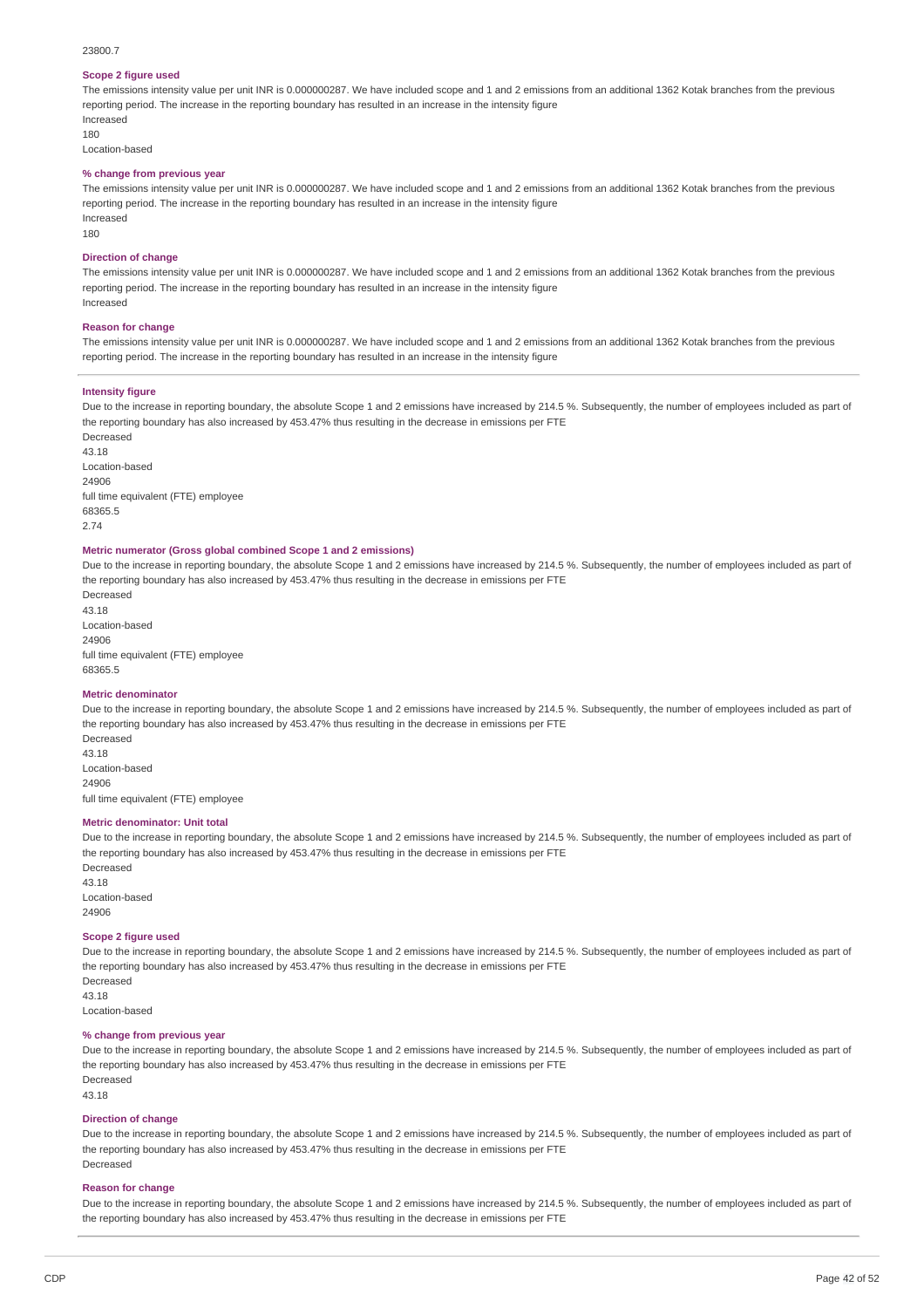### C7.1

**(C7.1) Does your organization have greenhouse gas emissions other than carbon dioxide?** Yes

### C7.1a

(C7.1a) Break down your total gross global Scope 1 emissions by greenhouse gas type and provide the source of each used greenhouse warming potential **(GWP).**

| Greenhouse gas | Scope 1 emissions (metric tons of CO2e) | <b>GWP Reference</b>                           |
|----------------|-----------------------------------------|------------------------------------------------|
| CO2            |                                         | IPCC Fourth Assessment Report (AR4 - 100 year) |
| CH4            | 0.84                                    | IPCC Fourth Assessment Report (AR4 - 100 year) |
| N2O            | 12.6                                    | IPCC Fourth Assessment Report (AR4 - 100 year) |

### C7.2

### **(C7.2) Break down your total gross global Scope 1 emissions by country/region.**

| <b>Country/Region</b>                                                                                   | Scope 1 emissions (metric tons CO2e) |
|---------------------------------------------------------------------------------------------------------|--------------------------------------|
| Please select                                                                                           |                                      |
| Breakdown of scope 1 emissions by country is not applicable for the Bank as the data is only for India. |                                      |

### C7.3

**(C7.3) Indicate which gross global Scope 1 emissions breakdowns you are able to provide.** By facility

### C7.3b

### **(C7.3b) Break down your total gross global Scope 1 emissions by business facility.**

| Facility                             | Scope 1 emissions (metric tons CO2e) | Latitude | Longitude |
|--------------------------------------|--------------------------------------|----------|-----------|
| 12 BKC, Bandra Kurla complex, Mumbai | 8.53                                 | 19.061   | 72.861    |
| 27 BKC, Bandra Kurla complex, Mumbai | 12.46                                | 19.061   | 72.865    |
| Kotak Infinity, Malad (E), Mumbai    | 29.63                                | 19.177   | 72,882    |
| Plot no 7, Sector 125, Noida         | 40.78                                | 28.54    | 77.33     |
| Aerocity, New Delhi                  |                                      | 28.54    | 77.12     |
| MG. Road, Bangalore                  | 24.04                                | 12.975   | 77,609    |
| 1362 Branches- Consolidated          | 657.22                               |          |           |

### C7.5

### **(C7.5) Break down your total gross global Scope 2 emissions by country/region.**

| Country/Region                                         | Scope 2, location-<br>based (metric tons<br>$ CO2e\rangle$ | Scope 2, market-<br>based (metric tons<br>CO <sub>2e</sub> ) | <b>Purchased and consumed</b><br>electricity, heat, steam or cooling<br>$ $ (MWh) | Purchased and consumed low-carbon electricity, heat, steam<br>or cooling accounted in market-based approach (MWh) |
|--------------------------------------------------------|------------------------------------------------------------|--------------------------------------------------------------|-----------------------------------------------------------------------------------|-------------------------------------------------------------------------------------------------------------------|
| Please select                                          |                                                            |                                                              |                                                                                   |                                                                                                                   |
| Breakdown of scope 2 emissions by country is not       |                                                            |                                                              |                                                                                   |                                                                                                                   |
| applicable for the Bank as the data is only for India. |                                                            |                                                              |                                                                                   |                                                                                                                   |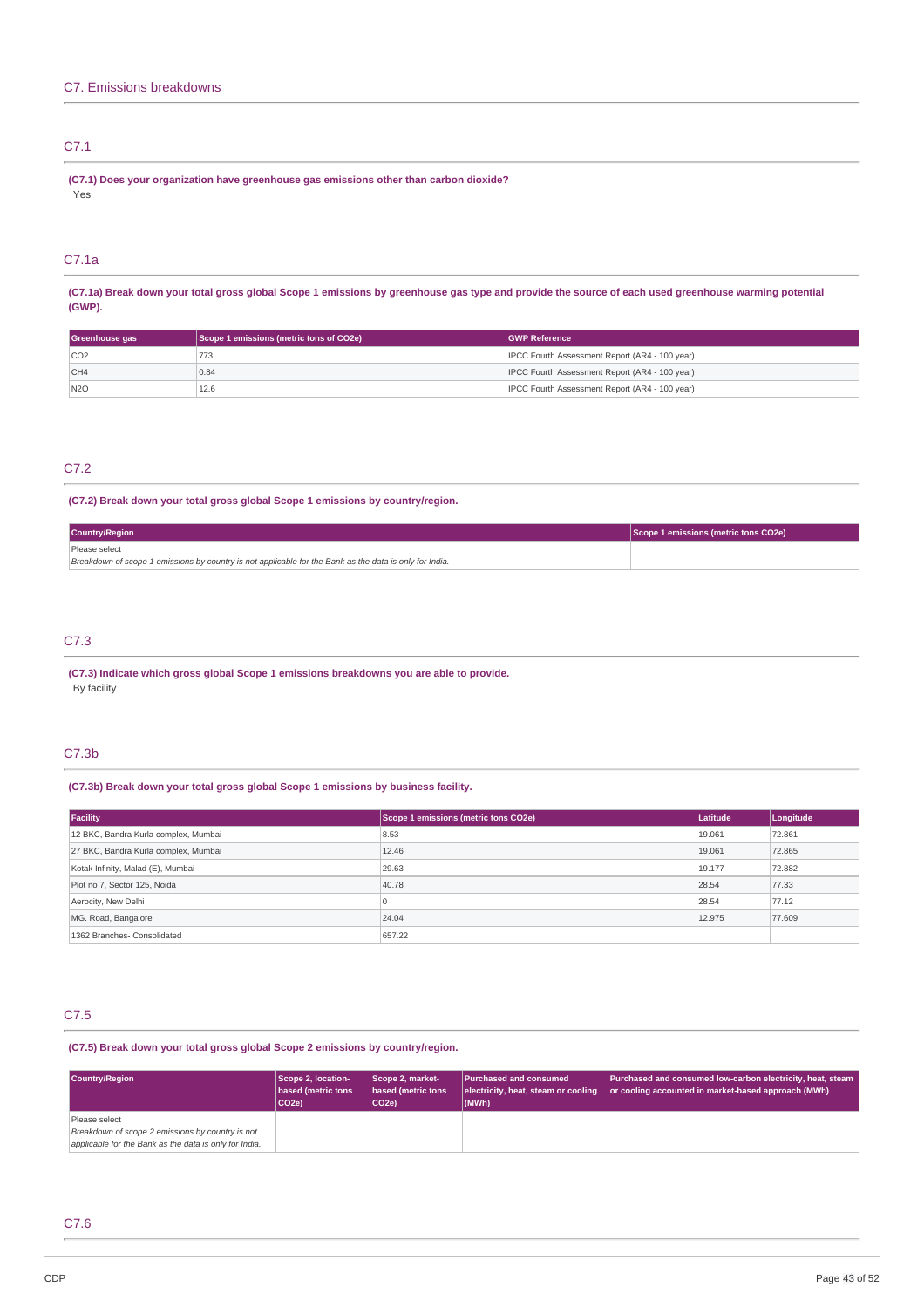### C7.6b

### **(C7.6b) Break down your total gross global Scope 2 emissions by business facility.**

| Facility                             | Scope 2 location-based emissions (metric tons CO2e) | Scope 2, market-based emissions (metric tons CO2e) |
|--------------------------------------|-----------------------------------------------------|----------------------------------------------------|
| 12 BKC, Bandra Kurla complex, Mumbai | 2155.29                                             |                                                    |
| 27 BKC, Bandra Kurla complex, Mumbai | 3353.47                                             |                                                    |
| Kotak Infinity, Malad (E), Mumbai    | 12657.45                                            |                                                    |
| Plot no 7, Sector 125, Noida         | 1281.74                                             |                                                    |
| Aerocity, New Delhi                  | 704.23                                              |                                                    |
| MG. Road, Bangalore                  | 1753.22                                             |                                                    |
| 1362 Branches- Consolidated          | 45687.46                                            |                                                    |

### C7.9

### (C7.9) How do your gross global emissions (Scope 1 and 2 combined) for the reporting year compare to those of the previous reporting year? Increased

### C7.9a

(C7.9a) Identify the reasons for any change in your gross global emissions (Scope 1 and 2 combined) and for each of them specify how your emissions compare **to the previous year.**

|                                                  | emissions of<br>(metric    | change                               | Change in Direction Emissions<br>value<br>(percentage) | Please explain calculation                                                                                                                                                                                                                                                                                                                                                                                                                                                                                                                                                                                                                         |
|--------------------------------------------------|----------------------------|--------------------------------------|--------------------------------------------------------|----------------------------------------------------------------------------------------------------------------------------------------------------------------------------------------------------------------------------------------------------------------------------------------------------------------------------------------------------------------------------------------------------------------------------------------------------------------------------------------------------------------------------------------------------------------------------------------------------------------------------------------------------|
|                                                  | tons<br>CO <sub>2e</sub> ) |                                      |                                                        |                                                                                                                                                                                                                                                                                                                                                                                                                                                                                                                                                                                                                                                    |
| Change in<br>renewable<br>energy<br>consumption  |                            | <not<br>Applicabl<br/>e&gt;</not<br> |                                                        |                                                                                                                                                                                                                                                                                                                                                                                                                                                                                                                                                                                                                                                    |
| Other<br>emissions<br>reduction<br>activities    |                            | $<$ Not<br>Applicabl<br>e            |                                                        |                                                                                                                                                                                                                                                                                                                                                                                                                                                                                                                                                                                                                                                    |
| Divestment                                       |                            | <not<br>Applicabl<br/>e&gt;</not<br> |                                                        |                                                                                                                                                                                                                                                                                                                                                                                                                                                                                                                                                                                                                                                    |
| Acquisitions                                     |                            | $<$ Not<br>Applicabl<br>e            |                                                        |                                                                                                                                                                                                                                                                                                                                                                                                                                                                                                                                                                                                                                                    |
| Mergers                                          |                            | $<$ Not<br>Applicabl<br>e>           |                                                        |                                                                                                                                                                                                                                                                                                                                                                                                                                                                                                                                                                                                                                                    |
| Change in<br>output                              |                            | $<$ Not<br>Applicabl<br>e            |                                                        |                                                                                                                                                                                                                                                                                                                                                                                                                                                                                                                                                                                                                                                    |
| Change in<br>methodology                         |                            | $<$ Not<br>Applicabl<br>e>           |                                                        |                                                                                                                                                                                                                                                                                                                                                                                                                                                                                                                                                                                                                                                    |
| Change in<br>boundary                            | 46628                      | Increased 214.5                      |                                                        | The gross global emissions (Scope 1 + 2) for this reporting year are 69635.5 metric tons of CO2e. Its gross global emissions for the previous reporting year were<br>21738 metric tons of CO2e. The total change in emissions is 293.78 metric tons of CO2e, equal to a 214.5% increase. The significant increase in emissions can<br>be attributed to the significant increase in reporting boundary from the previous year. In addition to the 6 large offices (included in the reporting boundary in the<br>previous reporting cycle), Kotak has included an additional 1362 branches in the reporting boundary in the current reporting cycle. |
| Change in<br>physical<br>operating<br>conditions |                            | $<$ Not<br>Applicabl<br>e            |                                                        |                                                                                                                                                                                                                                                                                                                                                                                                                                                                                                                                                                                                                                                    |
| Unidentified                                     |                            | $<$ Not<br>Applicabl<br>e            |                                                        |                                                                                                                                                                                                                                                                                                                                                                                                                                                                                                                                                                                                                                                    |
| Other                                            |                            | $<$ Not<br>Applicabl<br>e>           |                                                        |                                                                                                                                                                                                                                                                                                                                                                                                                                                                                                                                                                                                                                                    |

### C7.9b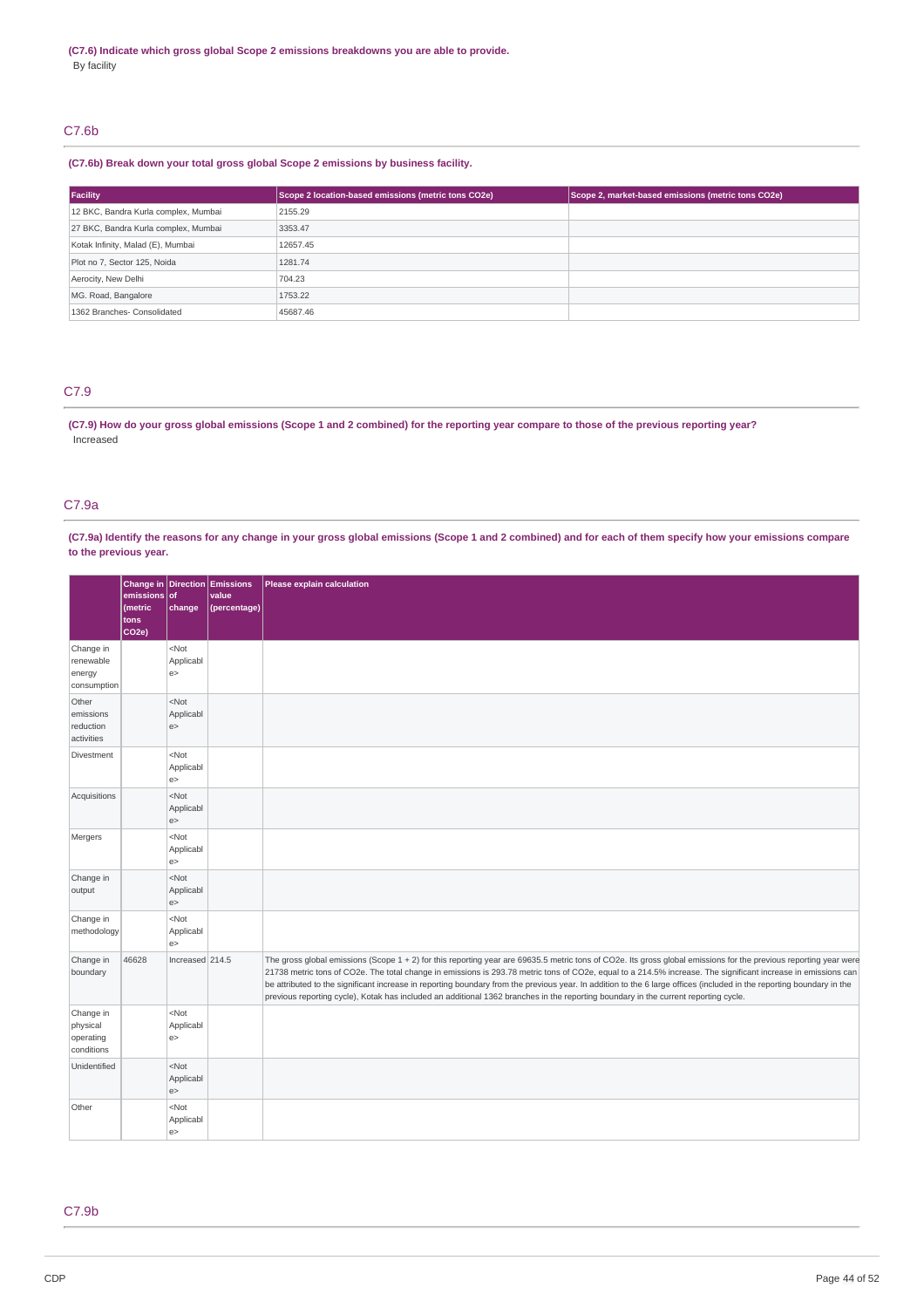# C8. Energy C8.1

**(C8.1) What percentage of your total operational spend in the reporting year was on energy?** More than 0% but less than or equal to 5%

### C8.2

**(C8.2) Select which energy-related activities your organization has undertaken.**

|                                                    | Indicate whether your organization undertakes this energy-related activity |
|----------------------------------------------------|----------------------------------------------------------------------------|
| Consumption of fuel (excluding feedstocks)         | Yes                                                                        |
| Consumption of purchased or acquired electricity   | Yes                                                                        |
| Consumption of purchased or acquired heat          | <b>No</b>                                                                  |
| Consumption of purchased or acquired steam         | No.                                                                        |
| Consumption of purchased or acquired cooling       | No.                                                                        |
| Generation of electricity, heat, steam, or cooling | l No                                                                       |

### C8.2a

**(C8.2a) Report your organization's energy consumption totals (excluding feedstocks) in MWh.**

|                                                         | <b>Heating value</b>      | MWh from renewable sources | MWh from non-renewable sources | <b>Total MWh</b>          |
|---------------------------------------------------------|---------------------------|----------------------------|--------------------------------|---------------------------|
| Consumption of fuel (excluding feedstock)               | LHV (lower heating value) | O                          | 2806.4                         | 2806.4                    |
| Consumption of purchased or acquired electricity        | <not applicable=""></not> |                            | 82430                          | 82430                     |
| Consumption of purchased or acquired heat               | <not applicable=""></not> | <not applicable=""></not>  | <not applicable=""></not>      | <not applicable=""></not> |
| Consumption of purchased or acquired steam              | <not applicable=""></not> | <not applicable=""></not>  | <not applicable=""></not>      | <not applicable=""></not> |
| Consumption of purchased or acquired cooling            | <not applicable=""></not> | <not applicable=""></not>  | <not applicable=""></not>      | <not applicable=""></not> |
| Consumption of self-generated non-fuel renewable energy | <not applicable=""></not> | <not applicable=""></not>  | <not applicable=""></not>      | <not applicable=""></not> |
| Total energy consumption                                | <not applicable=""></not> |                            | 93331.5                        | 93331.5                   |

### C8.2b

**(C8.2b) Select the applications of your organization's consumption of fuel.**

|                                                         | Indicate whether your organization undertakes this fuel application |
|---------------------------------------------------------|---------------------------------------------------------------------|
| Consumption of fuel for the generation of electricity   | Yes                                                                 |
| Consumption of fuel for the generation of steam         | <b>No</b>                                                           |
| Consumption of fuel for the generation of cooling       | I No                                                                |
| Consumption of fuel for co-generation or tri-generation | No                                                                  |

### C8.2c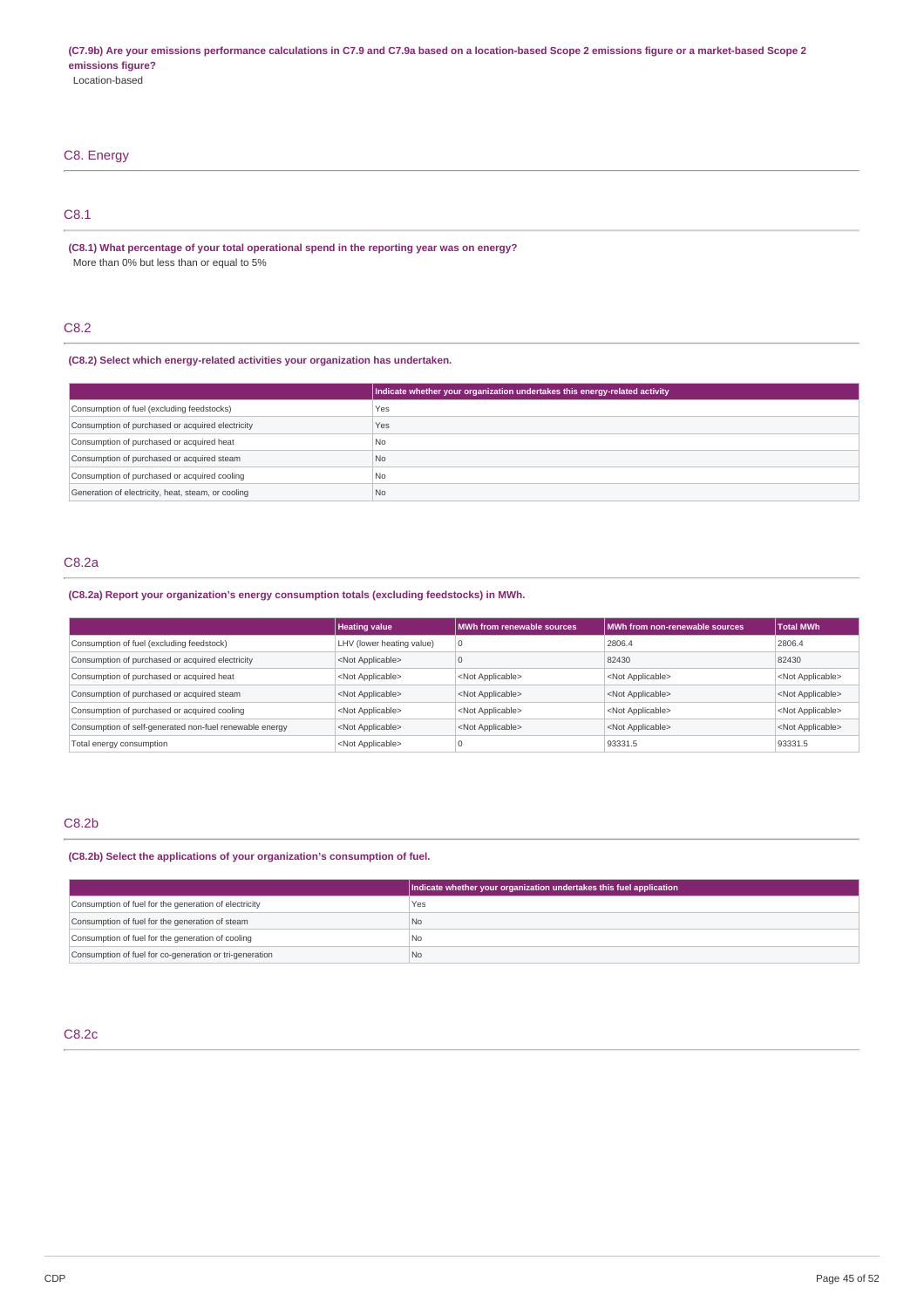### **(C8.2c) State how much fuel in MWh your organization has consumed (excluding feedstocks) by fuel type.**

### **Fuels (excluding feedstocks)**

<Not Applicable> <Not Applicable> <Not Applicable> 0 10901.5

10901.5 LHV (lower heating value) Diesel

#### **Heating value**

<Not Applicable> <Not Applicable> <Not Applicable>  $\overline{0}$ 10901.5 10901.5 LHV (lower heating value)

### **Total fuel MWh consumed by the organization**

<Not Applicable> <Not Applicable> <Not Applicable>  $\Omega$ 10901.5 10901.5

#### **MWh fuel consumed for the self-generation of electricity**

<Not Applicable> <Not Applicable> <Not Applicable>  $\Omega$ 10901.5

**MWh fuel consumed for self-generation of heat**

<Not Applicable> <Not Applicable> <Not Applicable> 0

### **MWh fuel consumed for self-generation of steam**

<Not Applicable> <Not Applicable> <Not Applicable>

**MWh fuel consumed for self-generation of cooling**

<Not Applicable> <Not Applicable>

**MWh fuel consumed for self- cogeneration or self-trigeneration** <Not Applicable>

### C8.2d

**(C8.2d) List the average emission factors of the fuels reported in C8.2c.**

#### **Diesel**

**Emission factor** 0.07806

**Unit** metric tons CO2e per MWh

**Emission factor source** Diesel - 2006 IPCC

**Comment**

### C8.2f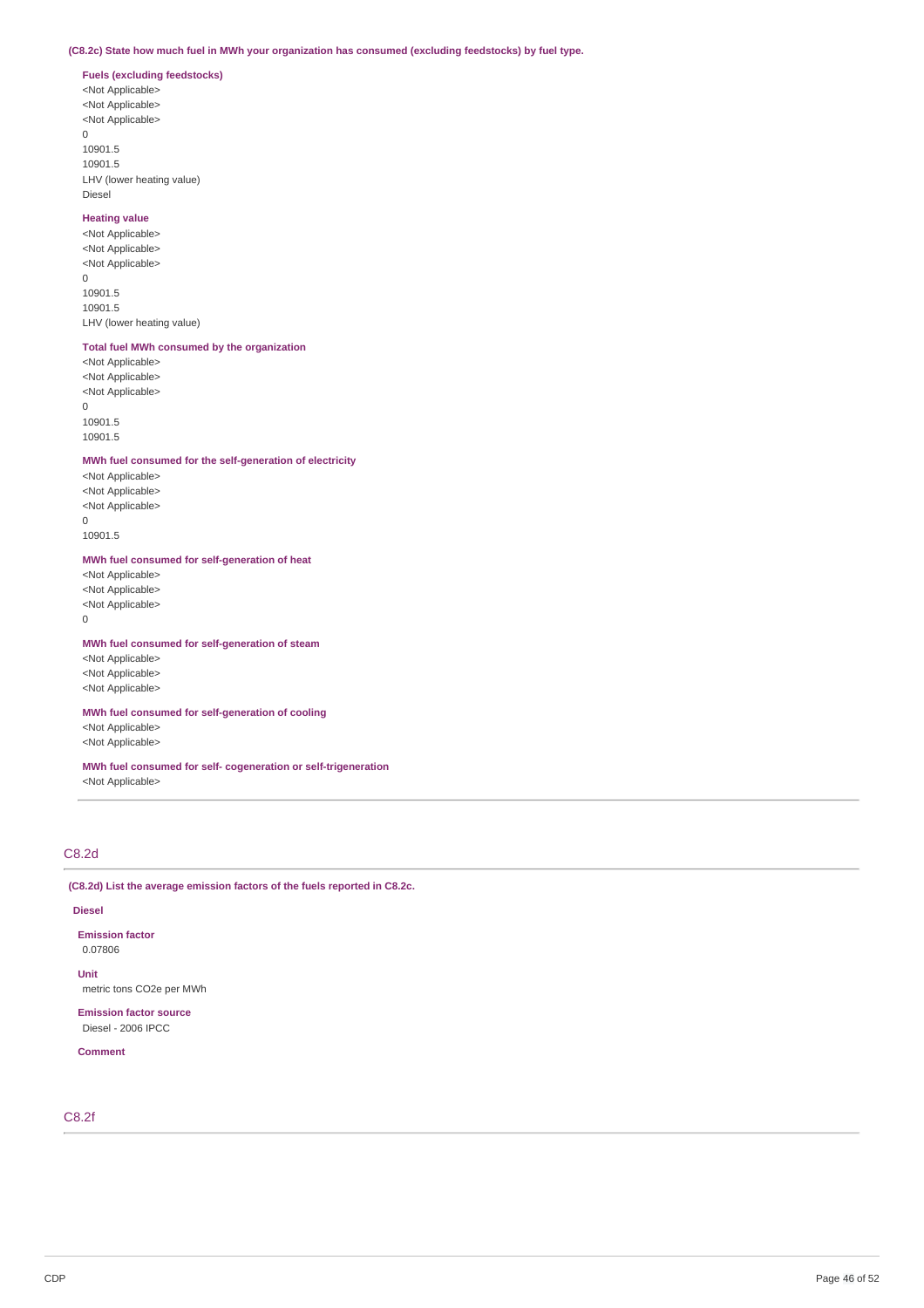(C8.2f) Provide details on the electricity, heat, steam and/or cooling amounts that were accounted for at a low-carbon emission factor in the market-based Scope 2 **figure reported in C6.3.**

**Basis for applying a low-carbon emission factor** <Not Applicable>

<Not Applicable> <Not Applicable> Please select

*Not applicable for the Bank as we are only providing Scope 2- location based data*

#### **Low-carbon technology type**

<Not Applicable> <Not Applicable> <Not Applicable>

**MWh consumed associated with low-carbon electricity, heat, steam or cooling** <Not Applicable> <Not Applicable>

**Emission factor (in units of metric tons CO2e per MWh)** <Not Applicable>

#### **Comment**

C9. Additional metrics

### C9.1

#### **(C9.1) Provide any additional climate-related metrics relevant to your business.**

#### **Description**

The waste sources part of the calculation include; Used oil, construction and demolition waste, food waste and paper waste. This year we took up a food waste management initiative. We displayed the quantity of food wasted (39.64 Tons) by employees in the canteen on a daily basis to sensitize employees towards reducing food wastage. The amount of food waste generated was not recorded in the previous year.

Increased 122.45 Tons

69.91 Waste

#### **Metric value**

The waste sources part of the calculation include; Used oil, construction and demolition waste, food waste and paper waste. This year we took up a food waste management initiative. We displayed the quantity of food wasted (39.64 Tons) by employees in the canteen on a daily basis to sensitize employees towards reducing food wastage. The amount of food waste generated was not recorded in the previous year.

Increased 122.45 Tons 69.91

#### **Metric numerator**

The waste sources part of the calculation include; Used oil, construction and demolition waste, food waste and paper waste. This year we took up a food waste management initiative. We displayed the quantity of food wasted (39.64 Tons) by employees in the canteen on a daily basis to sensitize employees towards reducing food wastage. The amount of food waste generated was not recorded in the previous year. Increased

122.45 Tons

#### **Metric denominator (intensity metric only)**

The waste sources part of the calculation include; Used oil, construction and demolition waste, food waste and paper waste. This year we took up a food waste management initiative. We displayed the quantity of food wasted (39.64 Tons) by employees in the canteen on a daily basis to sensitize employees towards reducing food wastage. The amount of food waste generated was not recorded in the previous year. Increased

122.45

#### **% change from previous year**

The waste sources part of the calculation include; Used oil, construction and demolition waste, food waste and paper waste. This year we took up a food waste management initiative. We displayed the quantity of food wasted (39.64 Tons) by employees in the canteen on a daily basis to sensitize employees towards reducing food wastage. The amount of food waste generated was not recorded in the previous year. Increased

122.45

#### **Direction of change**

The waste sources part of the calculation include; Used oil, construction and demolition waste, food waste and paper waste. This year we took up a food waste management initiative. We displayed the quantity of food wasted (39.64 Tons) by employees in the canteen on a daily basis to sensitize employees towards reducing food wastage. The amount of food waste generated was not recorded in the previous year. Increased

#### **Please explain**

The waste sources part of the calculation include; Used oil, construction and demolition waste, food waste and paper waste. This year we took up a food waste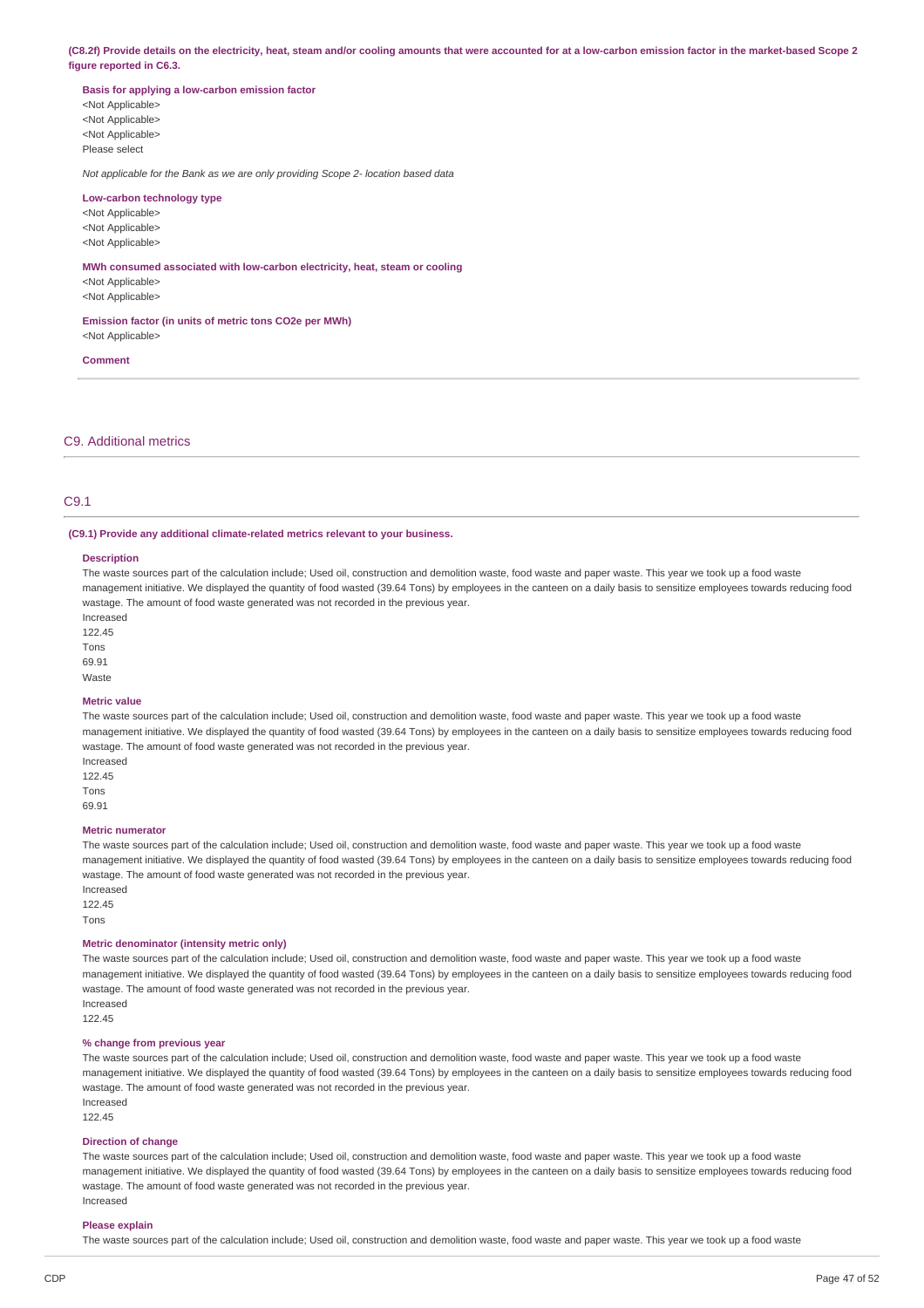management initiative. We displayed the quantity of food wasted (39.64 Tons) by employees in the canteen on a daily basis to sensitize employees towards reducing food wastage. The amount of food waste generated was not recorded in the previous year.

#### **Description**

We consolidated our data centers and as such four of the data centers across India have been consolidated into two, thus reducing water consumption by a significant amount.

Decreased 1.94 KL 77372.1 Other, please specify (Water)

#### **Metric value**

We consolidated our data centers and as such four of the data centers across India have been consolidated into two, thus reducing water consumption by a significant amount.

Decreased 1.94 KL 77372.1

#### **Metric numerator**

We consolidated our data centers and as such four of the data centers across India have been consolidated into two, thus reducing water consumption by a significant amount.

Decreased 1.94 KL

#### **Metric denominator (intensity metric only)**

We consolidated our data centers and as such four of the data centers across India have been consolidated into two, thus reducing water consumption by a significant amount.

Decreased 1.94

#### **% change from previous year**

We consolidated our data centers and as such four of the data centers across India have been consolidated into two, thus reducing water consumption by a significant amount. Decreased

| ۰.<br>۹ | ۹ |
|---------|---|
| $\sim$  |   |

#### **Direction of change**

We consolidated our data centers and as such four of the data centers across India have been consolidated into two, thus reducing water consumption by a significant amount. Decreased

### **Please explain**

We consolidated our data centers and as such four of the data centers across India have been consolidated into two, thus reducing water consumption by a significant amount.

### C10. Verification

#### C10.1

**(C10.1) Indicate the verification/assurance status that applies to your reported emissions.**

|                                          | Verification/assurance status                          |
|------------------------------------------|--------------------------------------------------------|
| Scope 1                                  | Third-party verification or assurance process in place |
| Scope 2 (location-based or market-based) | Third-party verification or assurance process in place |
| Scope 3                                  | Third-party verification or assurance process in place |

### C10.1a

(C10.1a) Provide further details of the verification/assurance undertaken for your Scope 1 and/or Scope 2 emissions and attach the relevant statements.

**Scope** 100 ISO14064-3 CDP Verification Statement FY2017-18 - Kotak Mahindra Bank.pdf Limited assurance **Complete** Annual process Scope 1

**Verification or assurance cycle in place**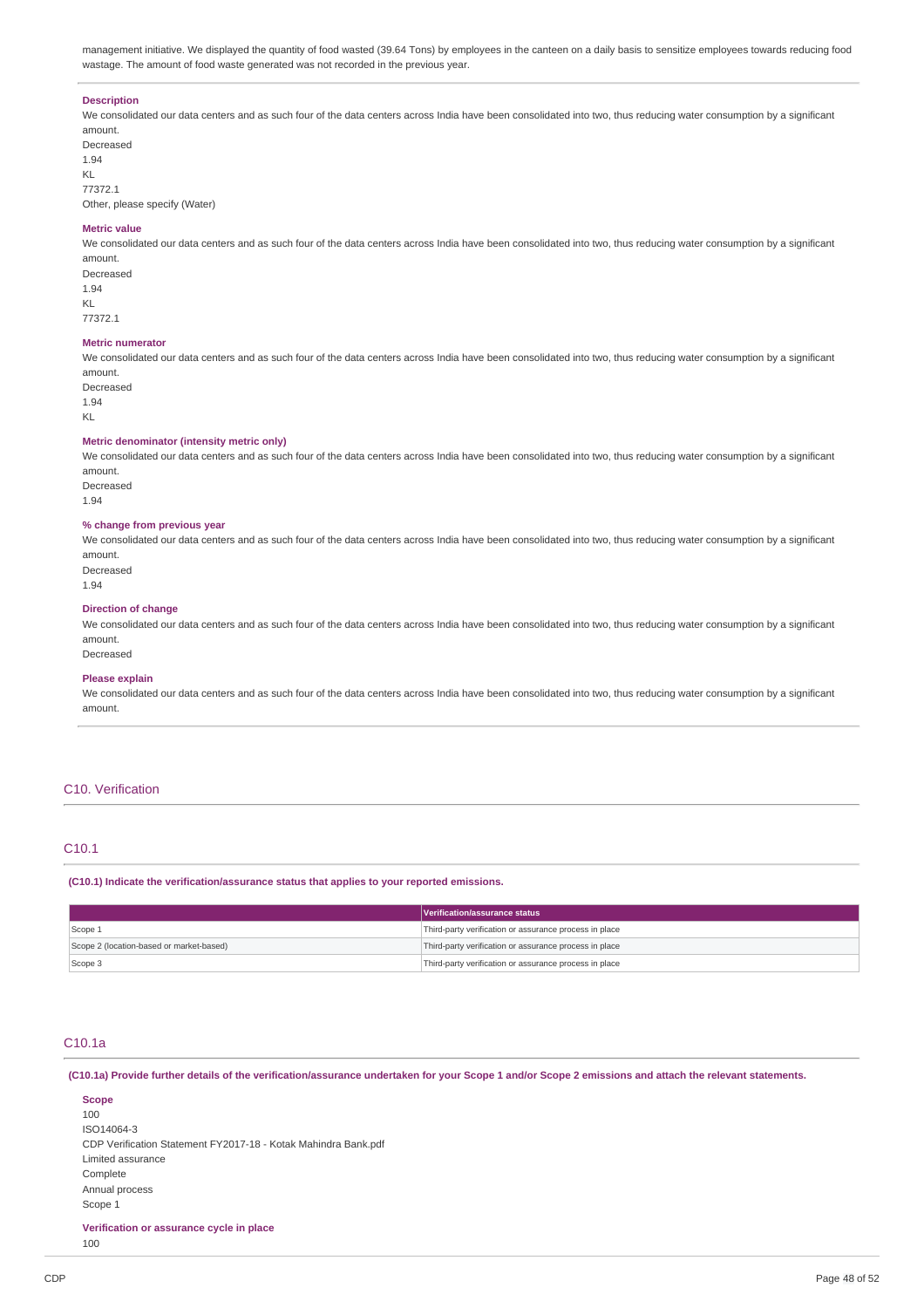ISO14064-3 CDP Verification Statement FY2017-18 - Kotak Mahindra Bank.pdf Limited assurance Complete Annual process

#### Status in the current reporting year

1 0 0 ISO14064-3 CDP Verification Statement FY2017-18 - Kotak Mahindra Bank.pdf Limited assurance Complete

#### **Type of verification or assurance**

1 0 0 ISO14064-3 CDP Verification Statement FY2017-18 - Kotak Mahindra Bank.pdf Limited assurance

#### **Attach the statement**

1 0 0 ISO14064-3 CDP Verification Statement FY2017-18 - Kotak Mahindra Bank.pdf

#### **Page/ section reference**

1 0 0 ISO14064-3

#### **Relevant standard**

1 0 0 ISO14064-3

Proportion of reported emissions verified (%)

#### 1 0 0

#### **S c o p e**

1 0 0 ISO14064-3 CDP Verification Statement FY2017-18 - Kotak Mahindra Bank.pdf Limited assurance Complete Annual process Scope 2 location-based

#### Verification or assurance cycle in place

1 0 0 ISO14064-3 CDP Verification Statement FY2017-18 - Kotak Mahindra Bank.pdf Limited assurance Complete Annual process

#### Status in the current reporting year

1 0 0 ISO14064-3 CDP Verification Statement FY2017-18 - Kotak Mahindra Bank.pdf Limited assurance Complete

#### **Type of verification or assurance**

1 0 0 ISO14064-3 CDP Verification Statement FY2017-18 - Kotak Mahindra Bank.pdf Limited assurance

#### **Attach the statement**

1 0 0 ISO14064-3 CDP Verification Statement FY2017-18 - Kotak Mahindra Bank.pdf

#### **Page/ section reference**

1 0 0 ISO14064-3

### **Relevant standard**

1 0 0 ISO14064-3

Proportion of reported emissions verified (%)

1 0 0

C<sub>10</sub>.1b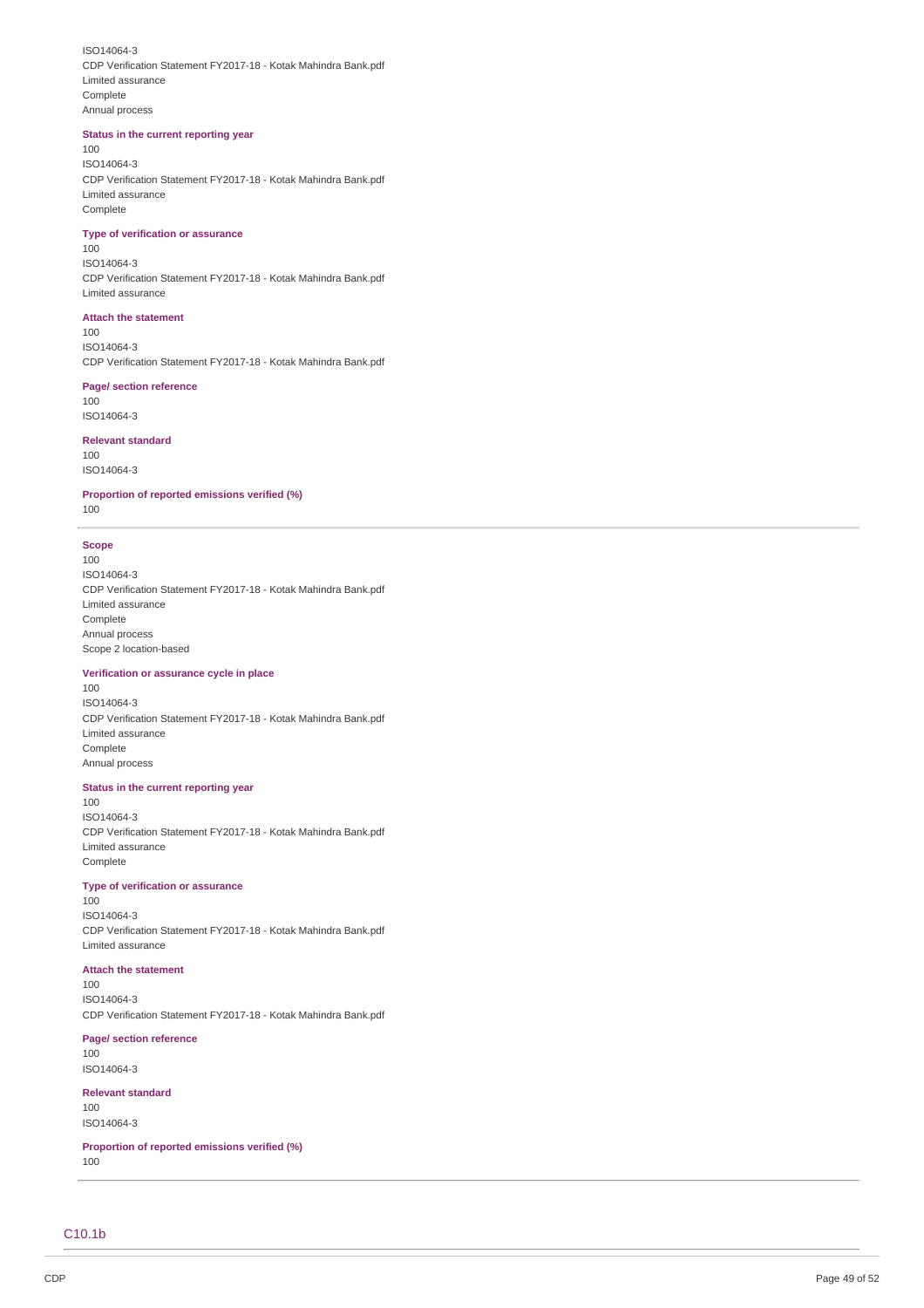#### (C10.1b) Provide further details of the verification/assurance undertaken for your Scope 3 emissions and attach the relevant statements.

**Scope**

ISO14064-3 CDP Verification Statement FY2017-18 - Kotak Mahindra Bank.pdf Complete Annual process Scope 3- all relevant categories

### **Verification or assurance cycle in place**

ISO14064-3 CDP Verification Statement FY2017-18 - Kotak Mahindra Bank.pdf Complete Annual process

### **Status in the current reporting year**

ISO14064-3 CDP Verification Statement FY2017-18 - Kotak Mahindra Bank.pdf **Complete** 

#### **Attach the statement** ISO14064-3

CDP Verification Statement FY2017-18 - Kotak Mahindra Bank.pdf

### **Page/section reference** ISO14064-3

# **Relevant standard**

ISO14064-3

### C10.2

(C10.2) Do you verify any climate-related information reported in your CDP disclosure other than the emissions figures reported in C6.1, C6.3, and C6.5? No, we do not verify any other climate-related information reported in our CDP disclosure

### C11. Carbon pricing

### C11.1

(C11.1) Are any of your operations or activities regulated by a carbon pricing system (i.e. ETS, Cap & Trade or Carbon Tax)? No, and we do not anticipate being regulated in the next three years

### C11.2

**(C11.2) Has your organization originated or purchased any project-based carbon credits within the reporting period?** No

### C11.3

**(C11.3) Does your organization use an internal price on carbon?** No, and we do not currently anticipate doing so in the next two years

### C12. Engagement

### C12.1

**(C12.1) Do you engage with your value chain on climate-related issues?** No, we do not engage

### C12.1d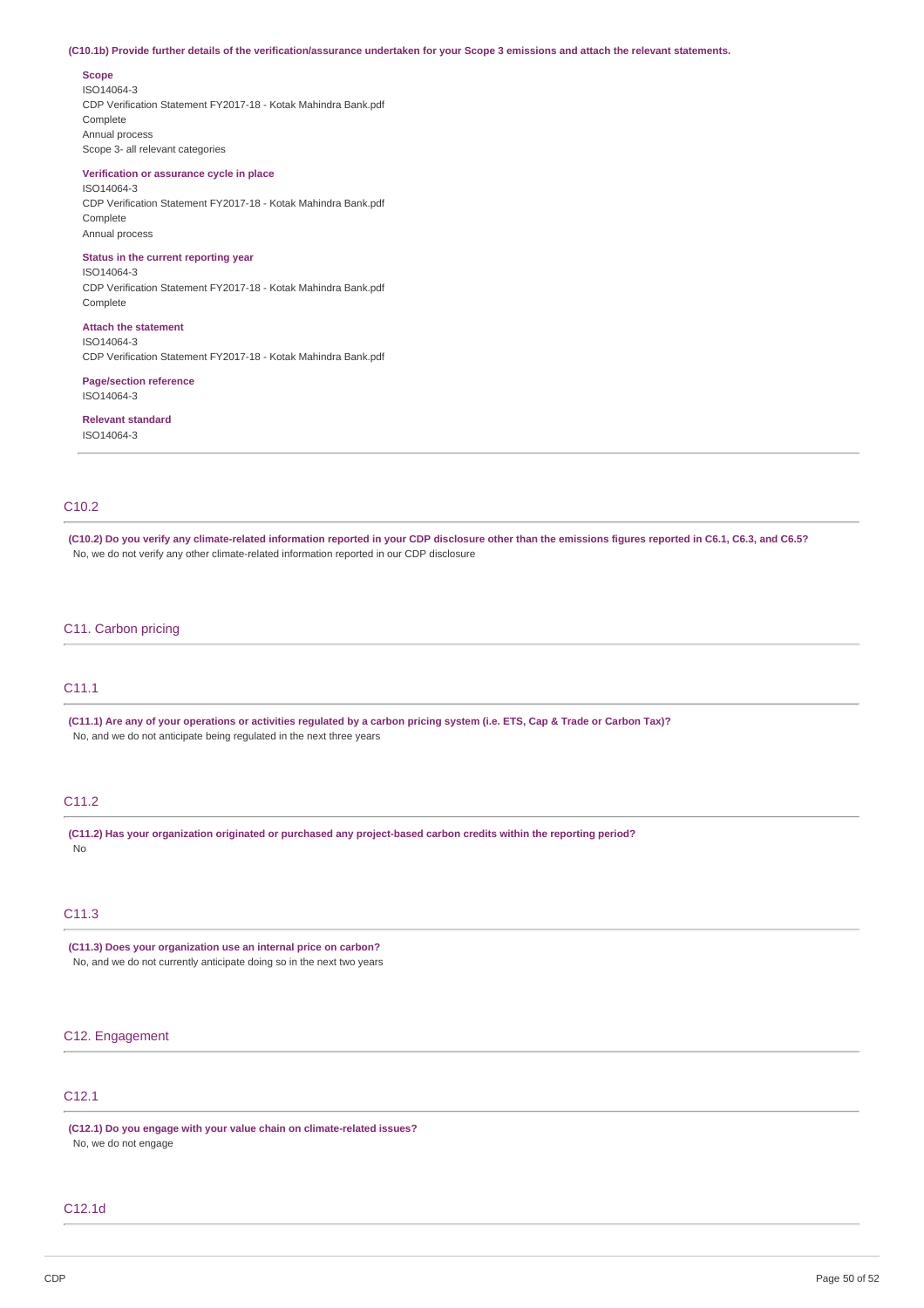#### (C12.1d) Why do you not engage with any elements of your value chain on climate-related issues, and what are your plans to do so in the future?

We are in the process of devising strategies to reduce our carbon footprint through effective collaborations with our customers and supply chain partners. We are currently working on mapping our climate change impact across our value chain as we are in the service sector and our supply chain is complex.

We are also in the process of conducting an exercise to categorize our supplier based on the business objectives after which we will set up an engagement model with key suppliers for an action plan.

### C12.3

(C12.3) Do you engage in activities that could either directly or indirectly influence public policy on climate-related issues through any of the following? Trade associations

#### C12.3b

**(C12.3b) Are you on the board of any trade associations or do you provide funding beyond membership?** No

### C12.3f

(C12.3f) What processes do you have in place to ensure that all of your direct and indirect activities that influence policy are consistent with your overall climate **change strategy?**

We have adopted a Policy Statement on Environment to express its commitment towards sound environmental management. Kotak has initiated the process of managing its environmental footprint and has implemented several initiatives to ensure management of its energy consumption. However, the Bank is yet to develop a strategy specifically related to Climate Change and

associated issues. Whilst engaging with industry trade associations. Kotak supports industry level initiatives towards mitigating the negative effects of Climate change in addition to the occasional thought leaderships published. The Bank does not directly influence policies or policy makers on issues such as Climate Change.

### C12.4

(C12.4) Have you published information about your organization's response to climate change and GHG emissions performance for this reporting year in places **other than in your CDP response? If so, please attach the publication(s).**

#### **Publication**

Governance Strategy Risks & opportunities Emissions figures Complete In mainstream reports

#### **Status**

Governance **Strategy** Risks & opportunities Emissions figures Complete

#### **Attach the document**

Governance Strategy Risks & opportunities Emissions figures

#### **Content elements**

Governance **Strategy** Risks & opportunities Emissions figures